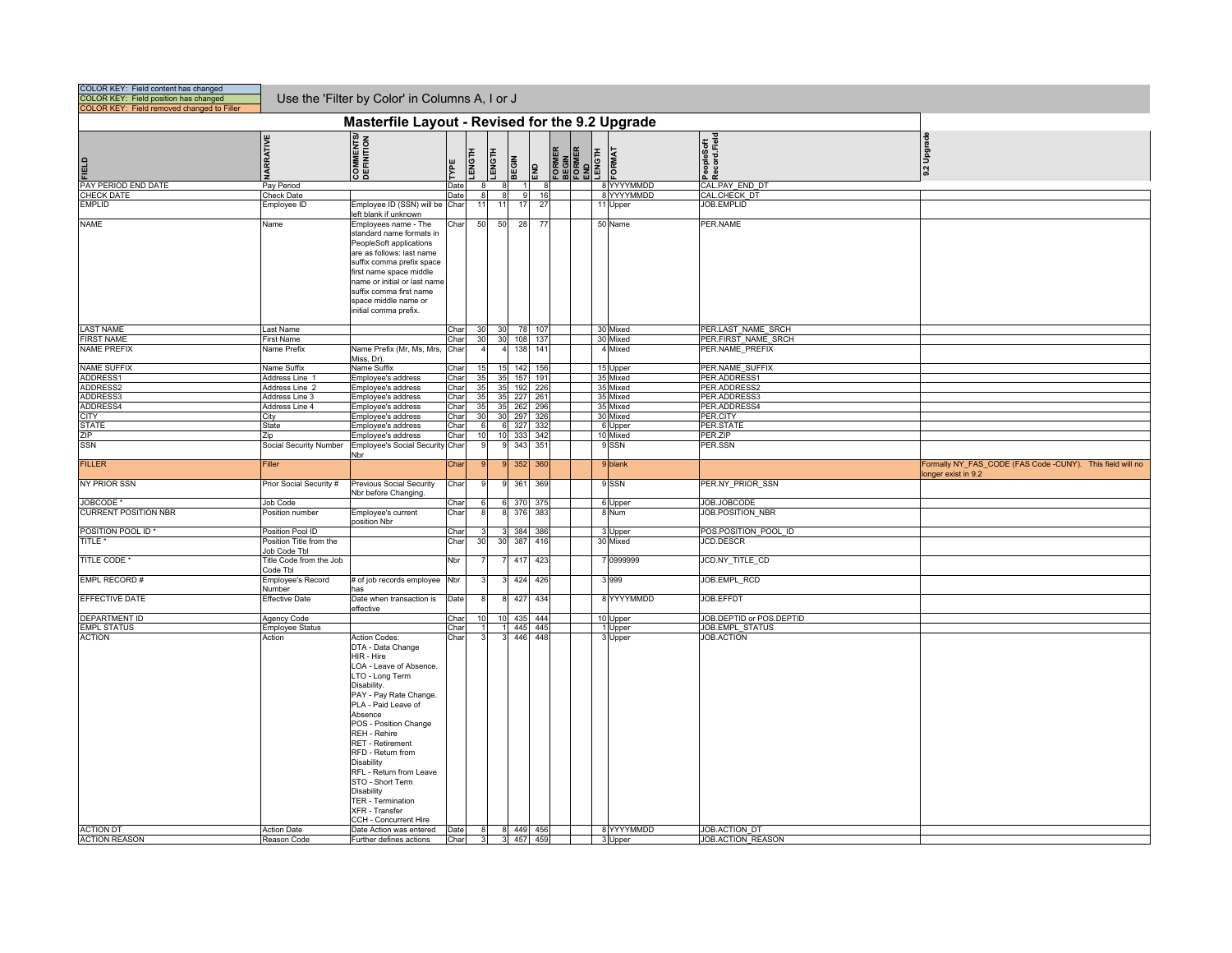| <b>REG TEMP</b>             | <b>Position Status</b>                                        | R - Permanent                                            | Char |                  |               | 460         | 460     |  | 1 Upper                | JOB.REG_TEMP                |                                                                                                                                                                   |
|-----------------------------|---------------------------------------------------------------|----------------------------------------------------------|------|------------------|---------------|-------------|---------|--|------------------------|-----------------------------|-------------------------------------------------------------------------------------------------------------------------------------------------------------------|
|                             |                                                               | S - Seasonal<br>- Temporary                              |      |                  |               |             |         |  |                        |                             |                                                                                                                                                                   |
| FULL PART TIME              | Status of Employee's<br>Percentage                            | - Full Time (default)<br>- Part Time<br>- Vol Reduct     | Char |                  |               |             | 461 461 |  | 1 Upper                | JOB.FULL_PART_TIME          |                                                                                                                                                                   |
| <b>GRADE</b>                | Salary Grade                                                  |                                                          | Cha  |                  |               |             | 462 464 |  | 3 Upper                | JOB.GRADE                   |                                                                                                                                                                   |
| <b>COMP RATE</b>            | Biweekly amount without<br>additional salary factors          |                                                          |      | Nbr 12V6         | 12.6          | 465         | 482     |  | 18 099999999999V999999 | JOB.COMPRATE                |                                                                                                                                                                   |
| CLASS INDC <sup>*</sup>     | Jurisdictional Class                                          |                                                          | Char |                  |               |             | 483 483 |  | 1 Upper                | JOB.CLASS INDC              |                                                                                                                                                                   |
| FICA STATUS EMPLOYEE        | Employee FICA Status                                          | E - Exempt<br>M - Medicare Only<br>N - Subject (default) | Char |                  |               | 484         | 484     |  | 1 Upper                | JOB.FICA STATUS EE          |                                                                                                                                                                   |
| FTE.                        | Position Percentage                                           |                                                          | Nbr  | 1 <sub>V</sub> 2 |               | 1.2 485     | 487     |  | 3 9 V 9 9              | JOB.FTE                     |                                                                                                                                                                   |
| <b>BARGAINING UNIT *</b>    | <b>Employee's Negotiating</b><br>Unit                         |                                                          | Char |                  |               | 488         | 489     |  | 2 Upper                | JOB.NY BARG UNIT            |                                                                                                                                                                   |
| <b>BENEFIT FLAG</b>         | <b>Benefit Flag</b>                                           | Indicates benefits<br>mployee is entitled to.            | Char |                  |               |             | 490 490 |  | 1 Upper                | JOB.NY BENEFIT FLAG         |                                                                                                                                                                   |
| NY EE FTE PCT               | Employee's Work<br>Percentage                                 |                                                          | Nbr  | 1 <sub>V</sub> 4 | 14            | 491         | 495     |  | 5 0V9999               | JOB.FTE                     |                                                                                                                                                                   |
| <b>APPOINTMENT CODE</b>     | Appointment Code                                              |                                                          | Char |                  |               | 496         | 496     |  | 1 Upper                | JOB.NY EE REG TEMP          |                                                                                                                                                                   |
| <b>FILLER</b>               | iller                                                         |                                                          | Chai |                  |               | 497         | 49      |  | blank                  |                             | ormally Extra Service Indicator. This field will no longer exist in                                                                                               |
| <b>FIS AMOUNT</b>           | <b>Fiscal Salary</b>                                          | Fixed Incremented Salary                                 | Nbr  |                  |               | 498         | 504     |  | 7 0999999              | JOB.NY_FIS_AMT              |                                                                                                                                                                   |
| <b>SALARY</b>               | Employee's Base Salary<br>(no additional Salary<br>Factors)   | Full Time Annual Salary                                  |      |                  | Nbr 12V6 12.6 | 505         | 522     |  | 18 099999999999V999999 | COMPENSATION.COMPRATE       |                                                                                                                                                                   |
| <b>INCREMENT CODE</b>       | Employee's Increment<br>Code                                  |                                                          | Nbr  |                  |               |             | 523 526 |  | 4 0 9 9 9              | JOB.NY INCREMENT CD         |                                                                                                                                                                   |
| LINE NBR                    | Line Item Number                                              |                                                          | Cha  |                  |               | 527         | 53'     |  | 5 Num                  | JOB.NY LINE ITEM NBR        |                                                                                                                                                                   |
| <b>NYS JOBCODE</b>          | PR-50 Job Code                                                |                                                          | Char |                  |               | 6 532       | 537     |  | 6 Upper                | JOB.NY NYS JOBCODE          |                                                                                                                                                                   |
| <b>NYS POSITION</b>         | PR-50 Position                                                | PR-50 position number                                    | Char |                  |               | 8 538       | 545     |  | 8 Num                  | JOB.NY NYS POSITION         |                                                                                                                                                                   |
| PR-50 TITLE                 | Position Title from the<br>Job Code Tbl for<br>NY_NYS_JOBCODE |                                                          | Char | 30               | 30            | 546         | 575     |  | 30 Mixed               | <b>JCD.DESCR</b>            |                                                                                                                                                                   |
| PR-50 TITLE CODE            | Title Code from Job<br>Code for<br>NY_NYS_JOBCODE             |                                                          | Nbr  |                  |               | 576         | 582     |  | 7 0999999              | JCD.NY_TITLE_CD             |                                                                                                                                                                   |
| PART TIME PERCENT           | Employee's percentage<br>per their FTE position               |                                                          | Nbr  | <b>1V4</b>       | 1.4           | 583         | 587     |  | 5 0 V 9 9 9 9          | JOB.NY PART TIME            |                                                                                                                                                                   |
| <b>COMPRATE CODE</b>        | Comp Rate Code                                                |                                                          | Char |                  |               |             | 588 590 |  | 3 Upper                | PS COMPENSATION.COMP RATECD | NY_PAY_BASIS has been removed from PS_JOB and replaced<br>with PS COMPENSATION.COMP_RATECD                                                                        |
| <b>FILLER</b>               | Filler                                                        |                                                          | Char | 10               |               | 10 591      | 600     |  | 10 blank               |                             | Formally TEMP ASSIGN (Indicates if an employee is temporarily<br>assigned to another agency). The table NY_EMPLOYMENT along<br>with the fields are being removed. |
| <b>ANNIVERSARY DATE</b>     |                                                               |                                                          |      |                  |               | 8 601       | 608     |  | 8 YYYYMMDD             | JOB.NY ANNIVERSARY DT       |                                                                                                                                                                   |
| <b>MAIL DROP ID</b>         | <b>Check Sort</b>                                             | Check sort code                                          | Char | 50               |               | 50 609      | 658     |  | 50 Upper               | PS NY MAIL DROP.MAIL DROP   | Used to come from PS_PAYROLL_DATA. Comes from<br><b>PS NY MAIL DROP</b> going forward                                                                             |
| <b>ADDITIONAL CODE1</b>     | <b>ADDITIONAL Code1</b>                                       |                                                          | Char |                  |               | 659         | 661     |  | 3 Upper                | <b>ADL.ERNCD</b>            |                                                                                                                                                                   |
| EFFDT-ADDITIONAL CODE1      | <b>Effective Date for</b><br>AD <u>DITIONAL Code1</u>         |                                                          | Date |                  |               |             | 662 669 |  | 8 YYYYMMDD             | ADL.EFFDT                   |                                                                                                                                                                   |
| ANNUAL AMT ADDITIONAL CODE1 | Annual Amount for<br><b>ADDITIONAL Code1</b>                  |                                                          | Nbr  | <b>7V2</b>       |               | 7.2 670     | 678     |  | 9 0999999V99           | ADL.NY ANNUAL EARNS         |                                                                                                                                                                   |
| OTH PAY-ADDITIONAL CODE1    | Current biweekly amour<br>for ADDITIONAL Code1                |                                                          | Sign | 9V <sub>2</sub>  |               | 9.2 679 689 |         |  | 11 099999999V99        | ADL.OTH_PAY                 |                                                                                                                                                                   |
| CYTD ADDITIONAL CODE1       | <b>YTD for ADDITIONAL</b><br>Code1                            |                                                          | Sign | 9V <sub>2</sub>  | 9.2           | 690         | 700     |  | 11 099999999V99        | ERNBAL.GRS_YTD              |                                                                                                                                                                   |
| <b>ADDITIONAL CODE2</b>     | <b>ADDITIONAL Code2</b>                                       |                                                          | Char |                  |               |             | 701 703 |  | 3 Upper                | <b>ADL.ERNCD</b>            |                                                                                                                                                                   |
| EFFDT-ADDITIONAL CODE2      | Effective Date for<br><b>ADDITIONAL Code2</b>                 |                                                          | Date |                  |               | 704         | 711     |  | 8 YYYYMMDD             | ADL.EFFDT                   |                                                                                                                                                                   |
| ANNUAL AMT ADDITIONAL CODE2 | Annual Amount for<br><b>ADDITIONAL Code2</b>                  |                                                          | Nbr  | 7V <sub>2</sub>  | 7.2           | 712         | 720     |  | 9 0999999V99           | ADL.NY ANNUAL EARNS         |                                                                                                                                                                   |
| OTH PAY-ADDITIONAL CODE2    | Current biweekly amour<br>for ADDITIONAL Code2                |                                                          | Sign | 9V2              | 9.2           | 721         | 731     |  | 11 099999999V99        | ADL.OTH PAY                 |                                                                                                                                                                   |
| CYTD ADDITIONAL CODE2       | <b>YTD for ADDITIONAL</b><br>Code2                            |                                                          | Sign | 9V2              | 9.2           |             | 732 742 |  | 11 099999999V99        | ERNBAL.GRS_YTD              |                                                                                                                                                                   |
| ADDITIONAL CODE3            | <b>ADDITIONAL Code3</b>                                       |                                                          | Char |                  |               |             | 743 745 |  | 3 Upper                | ADL.ERNCD                   |                                                                                                                                                                   |
| EFFDT-ADDITIONAL CODE3      | Effective Date for<br><b>ADDITIONAL Code3</b>                 |                                                          | Date |                  |               | 746         | 753     |  | 8 YYYYMMDD             | ADL.EFFDT                   |                                                                                                                                                                   |
| ANNUAL AMT ADDITIONAL CODE3 | Annual Amount for<br><b>ADDITIONAL Code3</b>                  |                                                          | Nbr  | 7V <sub>2</sub>  | 7.2           | 754         | 762     |  | 9 0999999V99           | ADL.NY ANNUAL EARNS         |                                                                                                                                                                   |
| OTH PAY-ADDITIONAL CODE3    | Current biweekly amount<br>for ADDITIONAL Code3               |                                                          | Sign | 9V <sub>2</sub>  | 9.2           |             | 763 773 |  | 11 099999999V99        | ADL.OTH PAY                 |                                                                                                                                                                   |
| CYTD ADDITIONAL CODE3       | <b>YTD for ADDITIONAL</b><br>Code3                            |                                                          | Sign | 9 <sub>V2</sub>  |               | 9.2 774 784 |         |  | 11 099999999V99        | ERNBAL.GRS_YTD              |                                                                                                                                                                   |
| <b>ADDITIONAL CODE4</b>     | <b>ADDITIONAL Code4</b>                                       |                                                          | Char |                  | 3 3 785 787   |             |         |  | 3 Upper                | ADL.ERNCD                   |                                                                                                                                                                   |
|                             |                                                               |                                                          |      |                  |               |             |         |  |                        |                             |                                                                                                                                                                   |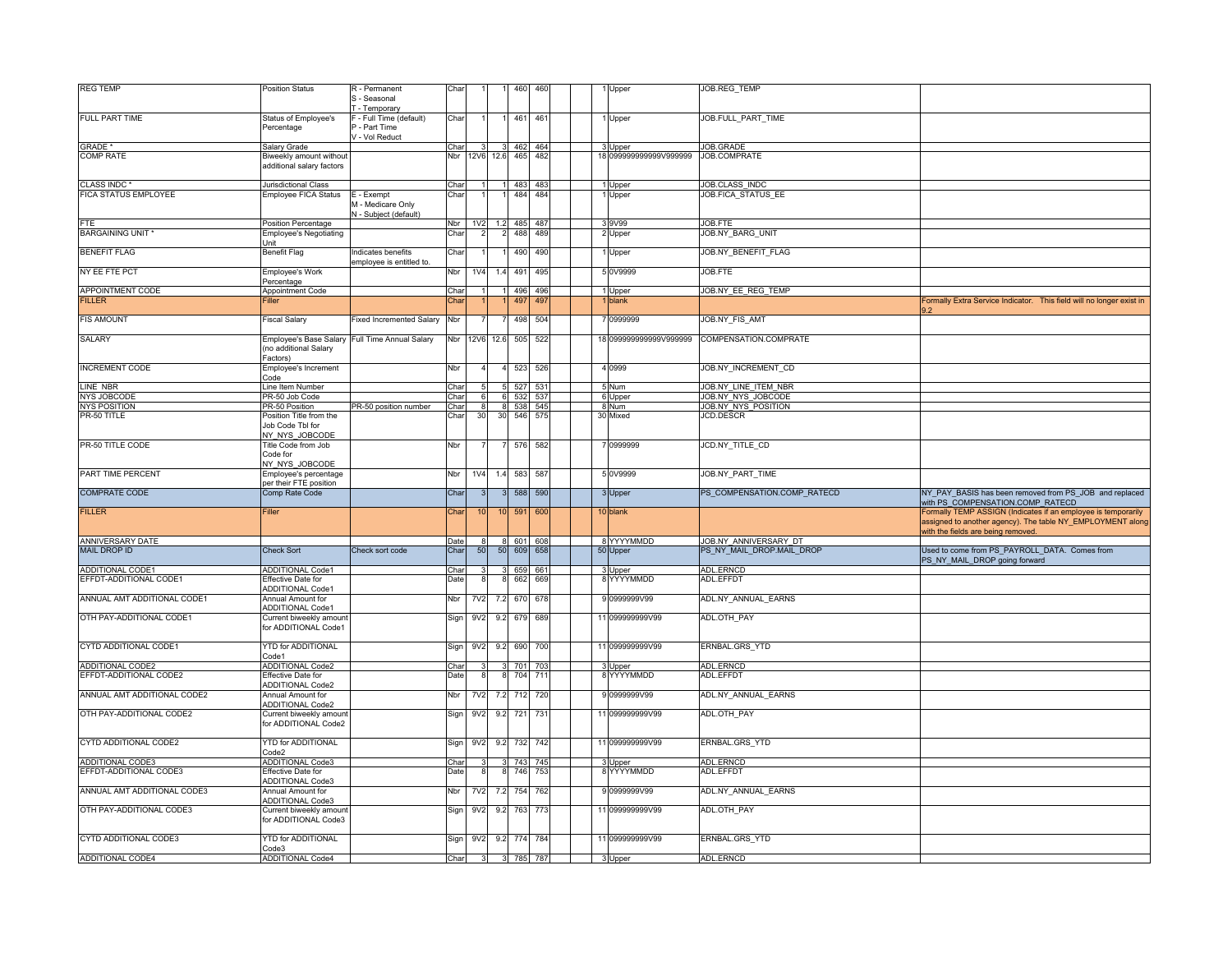| EFFDT-ADDITIONAL CODE4       | <b>Effective Date for</b><br><b>ADDITIONAL Code4</b>                      | Date |                 |               | 788           | 795  |  | 8 YYYYMMDD            | ADL.EFFDT           |  |
|------------------------------|---------------------------------------------------------------------------|------|-----------------|---------------|---------------|------|--|-----------------------|---------------------|--|
| ANNUAL AMT ADDITIONAL CODE4  | Annual Amount for                                                         | Nbr  | 7V2             | 7.2           | 796           | 804  |  | 9 0999999V99          | ADL.NY_ANNUAL_EARNS |  |
| OTH PAY-ADDITIONAL CODE4     | <b>ADDITIONAL Code4</b><br>Current biweekly amoun<br>for ADDITIONAL Code4 | Sign | 9V2             | 9.2           | 805 815       |      |  | 11 099999999V99       | ADL.OTH_PAY         |  |
| CYTD ADDITIONAL CODE4        | <b>YTD for ADDITIONAL</b><br>ode4                                         | Sign | 9V <sub>2</sub> | 9.2           | 816           | 826  |  | 11 099999999V99       | ERNBAL.GRS_YTD      |  |
| ADDITIONAL CODE5             | <b>ADDITIONAL Code5</b>                                                   | Char |                 |               | 827 829       |      |  | 3 Upper               | ADL.ERNCD           |  |
| EFFDT-ADDITIONAL CODE5       | Effective Date for<br><b>ADDITIONAL Code5</b>                             | Date |                 |               | 830           | 837  |  | 8 YYYYMMDD            | ADL.EFFDT           |  |
| ANNUAL AMT ADDITIONAL CODE5  | Annual Amount for<br><b>ADDITIONAL Code5</b>                              | Nbr  | 7V2             | 7.2           | 838           | 846  |  | 9 0999999V99          | ADL.NY_ANNUAL_EARNS |  |
| OTH PAY-ADDITIONAL CODE5     | Current biweekly amoun<br>for ADDITIONAL Code5                            | Sign | 9V <sub>2</sub> | 9.2           | 847           | 857  |  | 11 099999999V99       | ADL.OTH_PAY         |  |
| CYTD ADDITIONAL CODE5        | <b>YTD for ADDITIONAL</b><br>code <sub>5</sub>                            | Sign | 9V2             | 9.2           | 858           | 868  |  | 11 099999999V99       | ERNBAL.GRS_YTD      |  |
| <b>ADDITIONAL CODE6</b>      | <b>ADDITIONAL Code6</b>                                                   | Char |                 |               | 869           | 871  |  | 3 Upper<br>8 YYYYMMDD | ADL.ERNCD           |  |
| EFFDT-ADDITIONAL CODE6       | Effective Date for<br><b>ADDITIONAL Code6</b>                             | Date |                 |               | 872           | 879  |  |                       | ADL.EFFDT           |  |
| ANNUAL AMT ADDITIONAL CODE6  | Annual Amount for                                                         | Nbr  | 7V2             | 7.2           | 880           | 888  |  | 9 0999999V99          | ADL.NY_ANNUAL_EARNS |  |
| OTH PAY-ADDITIONAL CODE6     | <b>ADDITIONAL Code6</b><br>Current biweekly amour<br>for ADDITIONAL Code6 | Sign | 9V2             | 9.2           | 889           | 899  |  | 11 099999999V99       | ADL.OTH_PAY         |  |
| CYTD ADDITIONAL CODE6        | YTD for ADDITIONAL<br>Code6                                               | Sign | 9V2             | 9.2           | 900           | 910  |  | 11 099999999V99       | ERNBAL.GRS_YTD      |  |
| ADDITIONAL CODE7             | <b>ADDITIONAL Code7</b>                                                   | Char |                 |               | 911           | 91   |  | 3 Upper               | ADL FRNCE           |  |
| EFFDT-ADDITIONAL CODE7       | <b>Effective Date for</b><br><b>ADDITIONAL Code7</b>                      | Date |                 |               | 914           | 921  |  | 8 YYYYMMDD            | ADL.EFFDT           |  |
| ANNUAL AMT ADDITIONAL CODE7  | Annual Amount for                                                         | Nbr  | <b>7V2</b>      | 72            | 922           | 930  |  | 9 0999999V99          | ADL.NY_ANNUAL_EARNS |  |
| OTH PAY-ADDITIONAL CODE7     | <b>ADDITIONAL Code7</b><br>Current biweekly amoun<br>for ADDITIONAL Code7 | Sign | 9V <sub>2</sub> | 9.2           | 931           | 941  |  | 11 099999999V99       | ADL.OTH_PAY         |  |
| CYTD ADDITIONAL CODE7        | YTD for ADDITIONAL<br>code7                                               | Sign | 9V <sub>2</sub> | 9.2           | 942           | 952  |  | 11 099999999V99       | ERNBAL.GRS_YTD      |  |
| <b>ADDITIONAL CODE8</b>      | <b>ADDITIONAL Code8</b>                                                   | Char |                 |               | 953           | 955  |  | 3 Upper               | ADL.ERNCD           |  |
| EFFDT-ADDITIONAL CODE8       | Effective Date for<br><b>ADDITIONAL Code8</b>                             | Date |                 |               | 956           | 963  |  | 8 YYYYMMDD            | ADL.EFFDT           |  |
| ANNUAL AMT ADDITIONAL CODE8  | Annual Amount for<br><b>ADDITIONAL Code8</b>                              | Nbr  | 7V2             | 7.2           | 964           | 972  |  | 9 0999999V99          | ADL.NY_ANNUAL_EARNS |  |
| OTH PAY-ADDITIONAL CODE8     | Current biweekly amoun<br>for ADDITIONAL Code8                            | Sign | 9V <sub>2</sub> | 9.2           | 973           | 983  |  | 11 099999999V99       | ADL.OTH_PAY         |  |
| CYTD ADDITIONAL CODE8        | <b>YTD for ADDITIONAL</b><br>code8                                        | Sign | 9V <sub>2</sub> | 9.2           | 984           | 994  |  | 11 099999999V99       | ERNBAL.GRS_YTD      |  |
| ADDITIONAL CODE9             | ADDITIONAL Code9                                                          | Char |                 |               | 995           | 997  |  | 3 Upper               | ADL.EARNINGS CODE   |  |
| EFFDT-ADDITIONAL CODE9       | Effective Date for<br><b>ADDITIONAL Code9</b>                             | Date |                 | 8             | 998           | 1005 |  | 8 YYYYMMDD            | ADL.EFFDT           |  |
| ANNUAL AMT ADDITIONAL CODE9  | Annual Amount for<br><b>ADDITIONAL Code9</b>                              | Nbr  | 7V <sub>2</sub> |               | 7.2 1006 1014 |      |  | 9 0999999V99          | ADL.NY_ANNUAL_EARNS |  |
| OTH PAY-ADDITIONAL CODE9     | Current biweekly amour<br>for ADDITIONAL Code9                            | Sign | 9V2             |               | 9.2 1015 1025 |      |  | 11 099999999V99       | ADL.OTH_PAY         |  |
| CYTD ADDITIONAL CODE9        | YTD for ADDITIONAL<br>Code9                                               | Sign | 9V2             |               | 9.2 1026 1036 |      |  | 11 099999999V99       | ERNBAL.GRS_YTD      |  |
| ADDITIONAL CODE10            | <b>ADDITIONAL Code10</b>                                                  | Char |                 |               | 1037          |      |  | 3 Upper               | ADL.ERNCD           |  |
| EFFDT-ADDITIONAL CODE10      | Effective Date for<br><b>ADDITIONAL Code10</b>                            | Date |                 |               | 8 1040 1047   |      |  | 8 YYYYMMDD            | ADL.EFFDT           |  |
| ANNUAL AMT ADDITIONAL CODE10 | Annual Amount for<br>ADDITIONAL Code10                                    | Nbr  | <b>7V2</b>      |               | 7.2 1048 1056 |      |  | 9 0999999V99          | ADL.NY_ANNUAL_EARNS |  |
| OTH PAY-ADDITIONAL CODE10    | Current biweekly amoun<br>for ADDITIONAL<br>Code 10                       | Sign | 9 <sub>V2</sub> |               | 9.2 1057 1067 |      |  | 11 099999999V99       | ADL.OTH_PAY         |  |
| CYTD ADDITIONAL CODE10       | YTD for ADDITIONAL<br>Code10                                              | Sign | 9V <sub>2</sub> |               | 9.2 1068 1078 |      |  | 11 099999999V99       | ERNBAL.GRS_YTD      |  |
| ADDITIONAL CODE11            | <b>ADDITIONAL Code11</b>                                                  | Char |                 |               | 3 1079 1081   |      |  | 3 Upper               | ADL.EARNINGS CODE   |  |
| EFFDT-ADDITIONAL CODE11      | Effective Date for<br><b>ADDITIONAL Code11</b>                            | Date |                 |               | 8 1082        | 1089 |  | 8 YYYYMMDD            | ADL.EFFDT           |  |
| ANNUAL AMT ADDITIONAL CODE11 | Annual Amount for<br><b>ADDITIONAL Code11</b>                             | Nbr  | 7V2             |               | 7.2 1090 1098 |      |  | 9 0999999V99          | ADL.NY_ANNUAL_EARNS |  |
| OTH PAY-ADDITIONAL CODE11    | Current biweekly amoun<br>for ADDITIONAL<br>Code11                        | Sign | 9V <sub>2</sub> |               | 9.2 1099 1109 |      |  | 11 099999999V99       | ADL.OTH_PAY         |  |
| CYTD ADDITIONAL CODE11       | <b>YTD for ADDITIONAL</b><br>code11                                       | Sign | 9V2             |               | 9.2 1110 1120 |      |  | 11 099999999V99       | ERNBAL.GRS_YTD      |  |
| ADDITIONAL CODE12            | ADDITIONAL Code12                                                         | Char |                 | 3 3 1121 1123 |               |      |  | 3 Upper               | <b>ADL.ERNCD</b>    |  |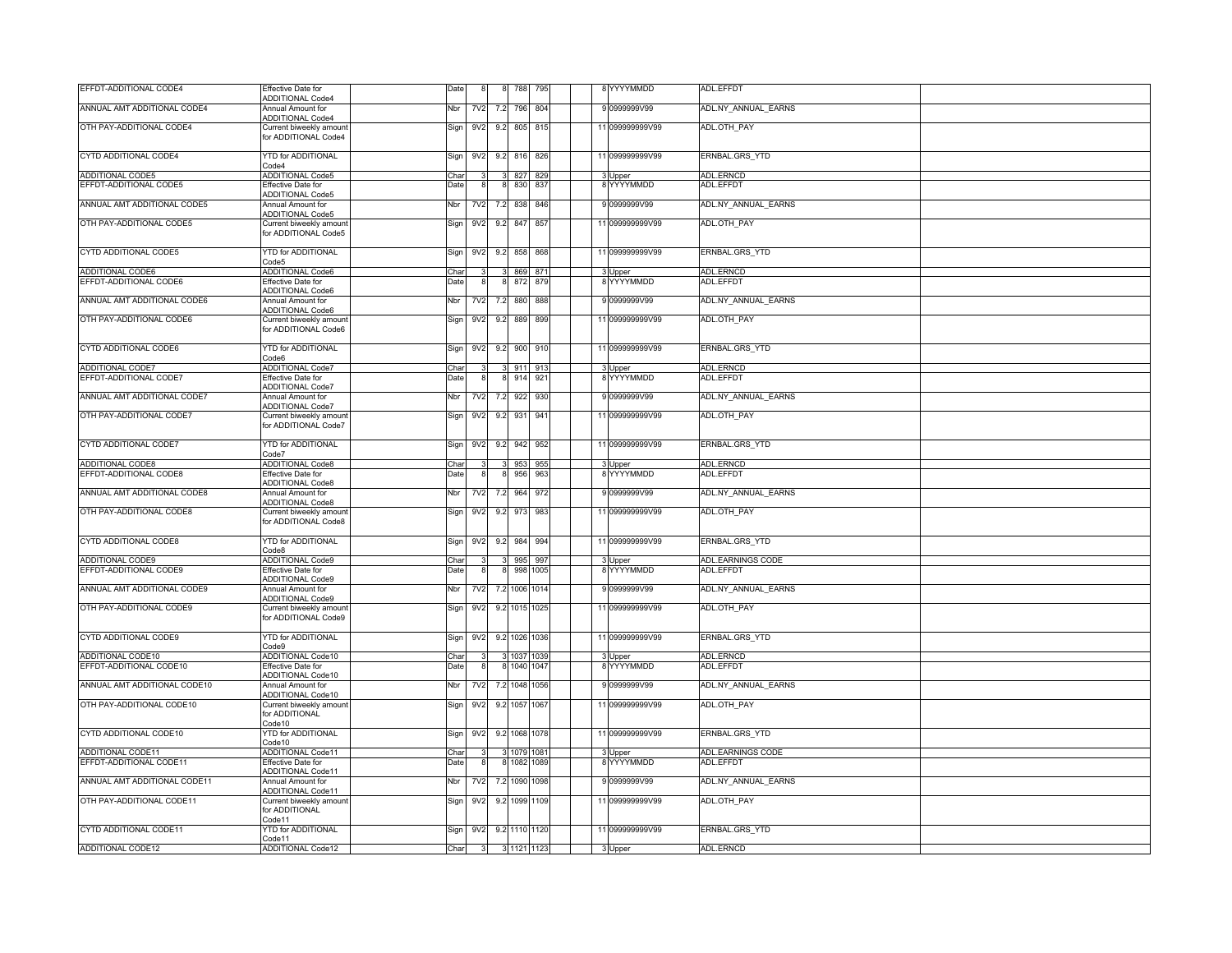| EFFDT-ADDITIONAL CODE12      | <b>Effective Date for</b><br><b>ADDITIONAL Code12</b>            |                                                                                | Date        |                 | 8 1124 1131   |               |      |  | 8 YYYYMMDD      | ADL.EFFDT                                                                                                                   |                                                                                                                  |
|------------------------------|------------------------------------------------------------------|--------------------------------------------------------------------------------|-------------|-----------------|---------------|---------------|------|--|-----------------|-----------------------------------------------------------------------------------------------------------------------------|------------------------------------------------------------------------------------------------------------------|
| ANNUAL AMT ADDITIONAL CODE12 | Annual Amount for<br><b>ADDITIONAL Code12</b>                    |                                                                                | Nbr         | <b>7V2</b>      | 7.2 1132 1140 |               |      |  | 9 0999999V99    | ADL.NY ANNUAL EARNS                                                                                                         |                                                                                                                  |
| OTH PAY-ADDITIONAL CODE12    | Current biweekly amoun<br>for ADDITIONAL<br>Code12               |                                                                                | Sign        | 9V <sub>2</sub> | 9.2 1141 1151 |               |      |  | 11 099999999V99 | ADL.OTH PAY                                                                                                                 |                                                                                                                  |
| CYTD ADDITIONAL CODE12       | <b>YTD for ADDITIONAL</b><br>Code12                              |                                                                                | Sign        | 9V <sub>2</sub> | 9.2 1152 1162 |               |      |  | 11 099999999V99 | ERNBAL.GRS_YTD                                                                                                              |                                                                                                                  |
| ADDITIONAL CODE13            | ADDITIONAL Code13                                                |                                                                                | Char        |                 | 3 1163 1165   |               |      |  | 3 Upper         | <b>ADL.ERNCD</b>                                                                                                            |                                                                                                                  |
| EFFDT-ADDITIONAL CODE13      | Effective Date for                                               |                                                                                | <b>Date</b> |                 | 1166          | 1173          |      |  | YYYYMMDD        | ADL.EFFD1                                                                                                                   |                                                                                                                  |
|                              | ADDITIONAL Code13                                                |                                                                                |             |                 |               |               |      |  |                 |                                                                                                                             |                                                                                                                  |
| ANNUAL AMT ADDITIONAL CODE13 | Annual Amount for<br>ADDITIONAL Code13                           |                                                                                | Nbr         | 7V2             | 7.2 1174 1182 |               |      |  | 9 0999999V99    | ADL.NY ANNUAL EARNS                                                                                                         |                                                                                                                  |
| OTH PAY-ADDITIONAL CODE13    | Current biweekly amoun<br>for ADDITIONAL<br>Code13               |                                                                                | Sign        | 9V <sub>2</sub> | 9.2 1183 1193 |               |      |  | 11 099999999V99 | ADL.OTH PAY                                                                                                                 |                                                                                                                  |
| CYTD ADDITIONAL CODE13       | <b>YTD for ADDITIONAL</b><br>code13                              |                                                                                | Sign        | 9 <sub>V2</sub> | 9.2 1194 1204 |               |      |  | 11 099999999V99 | ERNBAL.GRS_YTD                                                                                                              |                                                                                                                  |
| ADDITIONAL CODE14            | ADDITIONAL Code14                                                |                                                                                | Char        |                 | 3 1205 1207   |               |      |  | 3 Upper         | ADL.ERNCD                                                                                                                   |                                                                                                                  |
| EFFDT-ADDITIONAL CODE14      | Effective Date for                                               |                                                                                | Date        |                 | 8 1208        | 1215          |      |  | 8 YYYYMMDD      | ADL.EFFDT                                                                                                                   |                                                                                                                  |
| ANNUAL AMT ADDITIONAL CODE14 | <b>ADDITIONAL Code14</b><br>Annual Amount for                    |                                                                                | Nbr         | <b>7V2</b>      | 7.2 1216 1224 |               |      |  | 9 0999999V99    | ADL.NY_ANNUAL_EARNS                                                                                                         |                                                                                                                  |
|                              | ADDITIONAL Code14                                                |                                                                                |             |                 |               |               |      |  |                 |                                                                                                                             |                                                                                                                  |
| OTH PAY-ADDITIONAL CODE14    | Current biweekly amoun<br>for ADDITIONAL<br>Code14               |                                                                                | Sign        | 9 <sub>V2</sub> | 9.2 1225 1235 |               |      |  | 11 099999999V99 | ADL.OTH_PAY                                                                                                                 |                                                                                                                  |
| CYTD ADDITIONAL CODE14       | <b>YTD for ADDITIONAL</b><br>Code14                              |                                                                                | Sign        | 9V <sub>2</sub> | 9.2 1236 1246 |               |      |  | 11 099999999V99 | ERNBAL.GRS_YTD                                                                                                              |                                                                                                                  |
| ADDITIONAL CODE15            | ADDITIONAL Code15                                                |                                                                                | Char        |                 | 1247 124      |               |      |  | Upper           | ADL.ERNCD                                                                                                                   |                                                                                                                  |
| EFFDT-ADDITIONAL CODE15      | Effective Date for<br>ADDITIONAL Code15                          |                                                                                | Date        |                 | 1250          |               | 1257 |  | 8 YYYYMMDD      | ADL.EFFDT                                                                                                                   |                                                                                                                  |
| ANNUAL AMT ADDITIONAL CODE15 | Annual Amount for                                                |                                                                                | Nbr         | 7V2             | 7.2 1258      | 1266          |      |  | 9 0999999V99    | ADL.NY ANNUAL EARNS                                                                                                         |                                                                                                                  |
|                              | <b>ADDITIONAL Code15</b>                                         |                                                                                |             |                 |               |               |      |  |                 |                                                                                                                             |                                                                                                                  |
| OTH PAY-ADDITIONAL CODE15    | Current biweekly amoun<br>for ADDITIONAL<br>Code 15              |                                                                                | Sign        | 9 <sub>V2</sub> | 9.2 1267 1277 |               |      |  | 11 099999999V99 | ADL.OTH PAY                                                                                                                 |                                                                                                                  |
| CYTD ADDITIONAL CODE15       | <b>YTD for ADDITIONAL</b><br>ode15                               |                                                                                | Sign        | 9V2             | 9.2 1278      | 1288          |      |  | 11 099999999V99 | ERNBAL.GRS_YTD                                                                                                              |                                                                                                                  |
| <b>CUR GROSS PAY</b>         | Current Gross Pay                                                |                                                                                | Sian        | 9V2             | 9.2 1289 1299 |               |      |  | 11 099999999V99 | CHE.TOTAL GROSS                                                                                                             |                                                                                                                  |
| <b>CUR DEDUCTIONS</b>        | Current Deductions                                               |                                                                                | Sign        | 9V2             | 9.2 1300 1310 |               |      |  | 11 099999999V99 | <b>CHE.TOTAL DEDCTIONS</b>                                                                                                  |                                                                                                                  |
| <b>CUR TAXES</b>             | urrent Taxes                                                     |                                                                                | Sign        | 9 <sub>V2</sub> | 9.2 1311      | 1321          |      |  | 11 099999999V99 | CHE.TOTAL TAXES                                                                                                             |                                                                                                                  |
| <b>CUR NET PAY</b>           | Current Net Pay                                                  |                                                                                | <b>Sign</b> | 9V <sub>2</sub> | 9.2 1322 1332 |               |      |  | 11 099999999V99 | CHE.NET PAY                                                                                                                 |                                                                                                                  |
| DAYS WHELD                   | Number of days withheld<br>for the Salary<br>Withholding Program |                                                                                | Nbr         | 2V <sub>2</sub> | 2.2 1333      | 1336          |      |  | 4 09V99         | WHD.NY DAYS WHELD                                                                                                           |                                                                                                                  |
| <b>DAYS PAID</b>             | Number of days paid<br>from the Salary<br>Withholding Program    |                                                                                | Nbr         | 2V <sub>2</sub> | 2.2 1337 1340 |               |      |  | 4 0 9 V 9 9     | WHD.NY_DAYS_PAID                                                                                                            |                                                                                                                  |
| OT ELIG CODE                 | Overtime Eligiblity                                              |                                                                                | Char        |                 | 1341 1341     |               |      |  | 1 Upper         | POS.NY OT ELIG IND                                                                                                          |                                                                                                                  |
| <b>EQUATED GRADE</b>         | <b>Equated Grade</b>                                             |                                                                                | Char        |                 | 3 1342 1344   |               |      |  | 3 Upper         | POS.NY EQUATED GRADE                                                                                                        |                                                                                                                  |
| <b>FILLER</b>                | Filler                                                           |                                                                                | Char        |                 | 1345          | $135^{\circ}$ |      |  | 7 blank         |                                                                                                                             | NTERNAL CONTROL NUMBER field becomes FILLER. The<br>table NY_EMPLOYMENT along with the fields are being removed. |
| <b>EARNINGS CODE 1</b>       | Earnings Code1                                                   | Codes for additional salary Char<br>factors or for recovering<br>overpayments. |             |                 | 3 1352 1354   |               |      |  | 3 Upper         | PAYERN.EARNINGS CODE REG HRS or<br>PAYERN.EARNINGS CODE OT HRS or<br>PAYERN.EARNINGS CODE REG EARNS or<br>OTH.EARNINGS CODE |                                                                                                                  |
| CUR EARNINGS CODE AMT 1      | Current Earnings Code1<br>Amount                                 |                                                                                | Sign        | 9 <sub>V2</sub> | 9.2 1355 1365 |               |      |  | 11 099999999V99 | PAYERN.REG HRLY EARNS or PAYERN.OT HRLY EARNS<br>or PAYERN.REG_EARNS or OTH.OTH_PAY                                         |                                                                                                                  |
| EARNINGS CODE YTD AMT 1      | Earnings Code1 YTD<br>Amount                                     |                                                                                | Sign        | 9V2             | 9.2 1366 1376 |               |      |  | 11 099999999V99 | ERNBAL.GRS_YTD                                                                                                              |                                                                                                                  |
| EARNINGS CODE HOURS 1        | Earnings Code1 Current<br>Hours                                  |                                                                                | Sign        | 4V <sub>2</sub> | 4.2 1377 1382 |               |      |  | 6 0999V99       | PAY EARNINGS.REG HRS or PAY EARNINGS.OT HRS or<br>PAY EARNINGS.REG EARN HRS                                                 |                                                                                                                  |
| EARNINGS CODE YTD HOURS 1    | Earnings Code1 YTD<br>lours                                      |                                                                                | Sign        | 4V <sub>2</sub> | 4.2 1383      | 1388          |      |  | 6 0999V99       | EARNINGS BAL.HRS YTD                                                                                                        |                                                                                                                  |
| <b>EARNINGS CODE 2</b>       | Earnings Code2                                                   |                                                                                | Char        |                 | 3 1389 1391   |               |      |  | 3 Upper         | PAYERN.EARNINGS CODE REG HRS or<br>PAYERN.EARNINGS CODE OT_HRS or<br>PAYERN.EARNINGS CODE REG EARNS or<br>OTH.EARNINGS CODE |                                                                                                                  |
| CUR EARNINGS CODE AMT 2      | <b>Current Earnings Code2</b><br>Amount                          |                                                                                | Sign        | 9V <sub>2</sub> | 9.2 1392 1402 |               |      |  | 11 099999999V99 | PAYERN.REG_HRLY_EARNS or PAYERN.OT_HRLY_EARNS<br>or PAYERN.REG EARNS or OTH.OTH PAY                                         |                                                                                                                  |
| EARNINGS CODE YTD AMT 2      | Earnings Code2 YTD<br>Amount                                     |                                                                                | Sign        | 9V2             | 9.2 1403 1413 |               |      |  | 11 099999999V99 | ERNBAL.GRS_YTD                                                                                                              |                                                                                                                  |
| EARNINGS CODE HOURS 2        | Earnings Code2 Current                                           |                                                                                | Sign        | 4V <sub>2</sub> | 4.2 1414 1419 |               |      |  | 6 0999V99       | PAY EARNINGS.REG HRS or PAY EARNINGS.OT HRS or                                                                              |                                                                                                                  |
| EARNINGS CODE YTD HOURS 2    | lours                                                            |                                                                                |             |                 |               |               |      |  |                 | PAY EARNINGS.REG EARN HRS                                                                                                   |                                                                                                                  |
|                              | Earnings Code2 YTD<br>Hours                                      |                                                                                | Sign        | 4V <sub>2</sub> | 4.2 1420 1425 |               |      |  | 6 0999V99       | EARNINGS BAL.HRS YTD                                                                                                        |                                                                                                                  |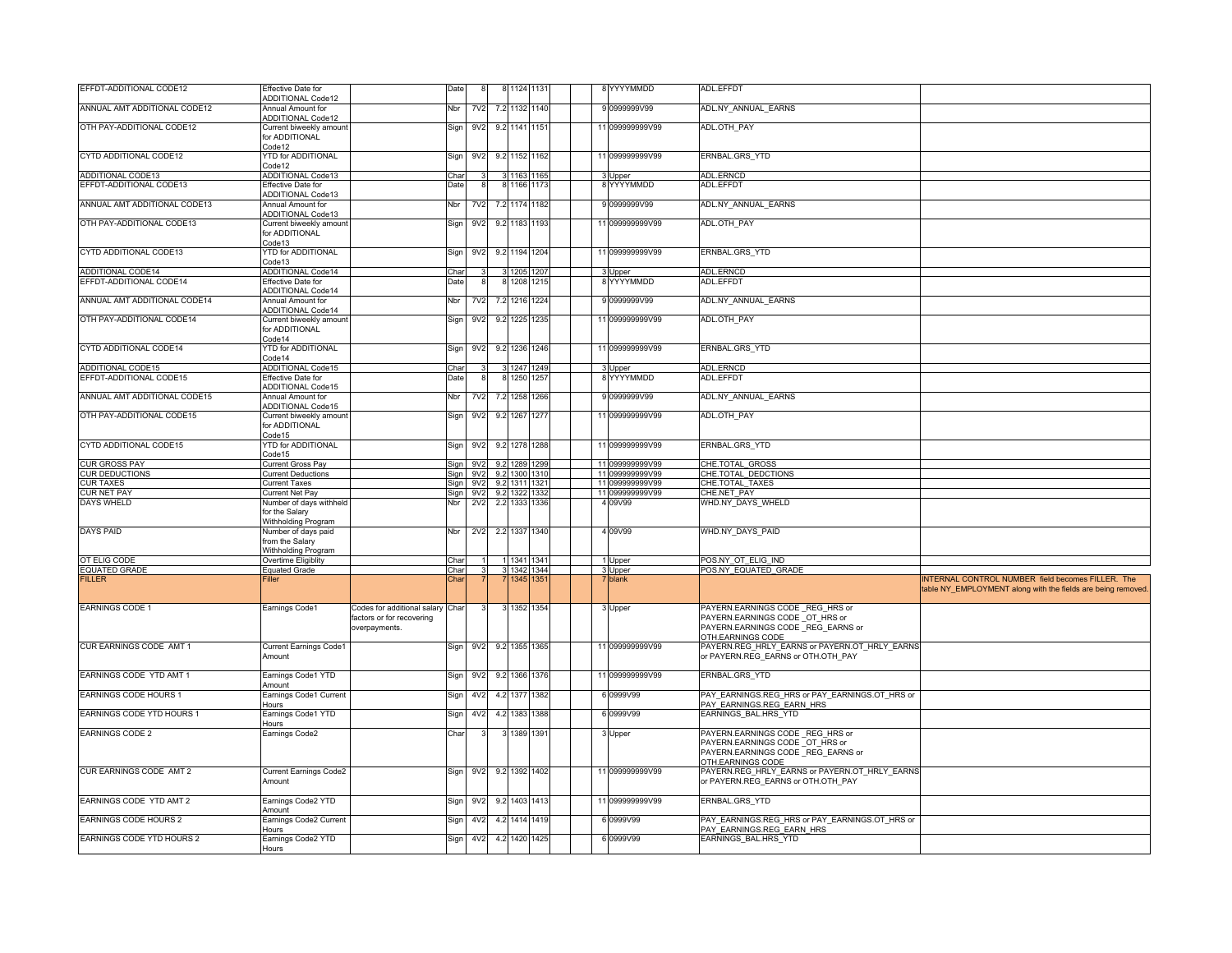| <b>EARNINGS CODE 3</b>           | Earnings Code3                          | Char |                 |                 |                   | 1426 1428   |      |  | 3 Upper         | PAYERN.EARNINGS CODE REG HRS or<br>PAYERN.EARNINGS CODE OT HRS or                                                             |
|----------------------------------|-----------------------------------------|------|-----------------|-----------------|-------------------|-------------|------|--|-----------------|-------------------------------------------------------------------------------------------------------------------------------|
|                                  |                                         |      |                 |                 |                   |             |      |  |                 | PAYERN.EARNINGS CODE REG EARNS or<br>OTH.EARNINGS CODE                                                                        |
| CUR EARNINGS CODE AMT 3          | Current Earnings Code3<br>Amount        | Sign |                 |                 | 9V2 9.2 1429 1439 |             |      |  | 11 099999999V99 | PAYERN.REG_HRLY_EARNS or PAYERN.OT_HRLY_EARNS<br>or PAYERN.REG_EARNS or OTH.OTH_PAY                                           |
| EARNINGS CODE YTD AMT 3          | Earnings Code3 YTD<br>Amount            | Sign | 9V2             |                 | 9.2 1440 1450     |             |      |  | 11 099999999V99 | ERNBAL.GRS_YTD                                                                                                                |
| EARNINGS CODE HOURS 3            | Earnings Code3 Current<br>Hours         | Sign |                 | 4V <sub>2</sub> | 4.2 1451 1456     |             |      |  | 6 0999V99       | PAY EARNINGS.REG HRS or PAY EARNINGS.OT HRS or<br>PAY EARNINGS.REG EARN HRS                                                   |
| EARNINGS CODE YTD HOURS 3        | Earnings Code3 YTD<br>Hours             | Sign |                 | 4V <sub>2</sub> | 4.2 1457 1462     |             |      |  | 6 0999V99       | EARNINGS BAL.HRS YTD                                                                                                          |
| EARNINGS CODE 4                  | Earnings Code4                          | Char |                 |                 |                   | 3 1463 1465 |      |  | 3 Upper         | PAYERN.EARNINGS CODE REG HRS or                                                                                               |
|                                  |                                         |      |                 |                 |                   |             |      |  |                 | PAYERN.EARNINGS CODE OT HRS or<br>PAYERN.EARNINGS CODE REG EARNS or<br>OTH.EARNINGS CODE                                      |
| CUR EARNINGS CODE AMT 4          | <b>Current Earnings Code4</b><br>Amount | Sign |                 | 9V <sub>2</sub> | 9.2 1466 1476     |             |      |  | 11 099999999V99 | PAYERN.REG HRLY EARNS or PAYERN.OT HRLY EARNS<br>or PAYERN.REG EARNS or OTH.OTH PAY                                           |
| EARNINGS CODE YTD AMT 4          | Earnings Code4 YTD<br>Amount            | Sign |                 | 9V <sub>2</sub> | 9.2 1477 1487     |             |      |  | 11 099999999V99 | ERNBAL.GRS YTD                                                                                                                |
| EARNINGS CODE HOURS 4            | Earnings Code4 Current<br>Hours         | Sign | 4V <sub>2</sub> |                 | 4.2 1488 1493     |             |      |  | 6 0999V99       | PAY OTH EARNS.OTH HRS                                                                                                         |
| EARNINGS CODE YTD HOURS 4        | Earnings Code4 YTD<br>Hours             | Sign |                 | 4V <sub>2</sub> | 4.2 1494 1499     |             |      |  | 6 0999V99       | EARNINGS BAL.HRS YTD                                                                                                          |
| <b>EARNINGS CODE 5</b>           | Earnings Code5                          | Char |                 |                 |                   | 1500 1502   |      |  | 3 Upper         | PAYERN.EARNINGS CODE REG HRS or<br>PAYERN.EARNINGS CODE OT HRS or<br>PAYERN.EARNINGS CODE _REG_EARNS or<br>OTH.EARNINGS CODE  |
| CUR EARNINGS CODE AMT 5          | <b>Current Earnings Code5</b><br>Amount | Sign | 9 <sub>V2</sub> |                 | 9.2 1503 1513     |             |      |  | 11 099999999V99 | PAYERN.REG HRLY EARNS or PAYERN.OT HRLY EARNS<br>or PAYERN.REG EARNS or OTH.OTH_PAY                                           |
| EARNINGS CODE YTD AMT 5          | Earnings Code5 YTD<br>Amount            | Sign | 9V2             |                 | 9.2 1514 1524     |             |      |  | 11 099999999V99 | ERNBAL.GRS YTD                                                                                                                |
| EARNINGS CODE HOURS 5            | Earnings Code5 Current<br>lours         | Sign |                 | 4V <sub>2</sub> | 4.2 1525 1530     |             |      |  | 6 0999V99       | PAY_OTH_EARNS.OTH_HRS                                                                                                         |
| EARNINGS CODE YTD HOURS 5        | Earnings Code5 YTD<br><b>Hours</b>      | Sign |                 | 4V <sub>2</sub> | 4.2 1531 1536     |             |      |  | 6 0999V99       | EARNINGS BAL.HRS YTD                                                                                                          |
| <b>EARNINGS CODE 6</b>           | Earnings Code6                          | Char |                 |                 |                   | 3 1537 1539 |      |  | 3 Upper         | PAYERN.EARNINGS CODE _REG_HRS or<br>PAYERN.EARNINGS CODE _OT_HRS or<br>PAYERN.EARNINGS CODE REG EARNS or<br>OTH.EARNINGS CODE |
| CUR EARNINGS CODE AMT 6          | Current Earnings Code6<br>Amount        |      | Sign 9V2        |                 | 9.2 1540 1550     |             |      |  | 11 099999999V99 | PAYERN.REG_HRLY_EARNS or PAYERN.OT_HRLY_EARNS<br>or PAYERN.REG_EARNS or OTH.OTH_PAY                                           |
| EARNINGS CODE YTD AMT 6          | Earnings Code6 YTD<br>Amount            | Sign |                 | 9 <sub>V2</sub> | 9.2 1551 1561     |             |      |  | 11 099999999V99 | ERNBAL.GRS YTD                                                                                                                |
| EARNINGS CODE HOURS 6            | Earnings Code6 Current<br>Hours         | Sign | 4V <sub>2</sub> |                 | 4.2 1562 1567     |             |      |  | 6 0999V99       | PAY OTH EARNS.OTH HRS                                                                                                         |
| EARNINGS CODE YTD HOURS 6        | Earnings Code6 YTD<br>lours             | Sign |                 | 4V <sub>2</sub> | 4.2 1568 1573     |             |      |  | 6 0999V99       | EARNINGS BAL.HRS YTD                                                                                                          |
| <b>EARNINGS CODE 7</b>           | Earnings Code7                          | Char |                 |                 |                   | 3 1574 1576 |      |  | 3 Upper         | PAYERN.EARNINGS CODE REG HRS or<br>PAYERN.EARNINGS CODE OT HRS or<br>PAYERN.EARNINGS CODE REG EARNS or<br>OTH.EARNINGS CODE   |
| CUR EARNINGS CODE AMT 7          | <b>Current Earnings Code7</b><br>Amount | Sign | 9 <sub>V2</sub> |                 | 9.2 1577 1587     |             |      |  | 11 099999999V99 | PAYERN.REG_HRLY_EARNS or PAYERN.OT_HRLY_EARNS<br>or PAYERN.REG_EARNS or OTH.OTH_PAY                                           |
| EARNINGS CODE YTD AMT 7          | Earnings Code7 YTD<br>Amount            | Sign | 9V <sub>2</sub> |                 | 9.2 1588 1598     |             |      |  | 11 099999999V99 | ERNBAL.GRS YTD                                                                                                                |
| EARNINGS CODE HOURS 7            | Earnings Code7 Current<br>Hours         | Sign |                 | 4V2             | 4.2 1599          |             | 1604 |  | 6 0999V99       | PAY OTH EARNS.OTH HRS                                                                                                         |
| EARNINGS CODE YTD HOURS 7        | Earnings Code7 YTD<br>Hours             | Sign |                 | 4V <sub>2</sub> | 4.2 1605 1610     |             |      |  | 6 0999V99       | EARNINGS BAL.HRS YTD                                                                                                          |
| <b>EARNINGS CODE 8</b>           | Earnings Code8                          | Char |                 |                 |                   | 3 1611 1613 |      |  | 3 Upper         | PAYERN.EARNINGS CODE _REG_HRS or<br>PAYERN.EARNINGS CODE OT HRS or<br>PAYERN.EARNINGS CODE REG EARNS or<br>OTH.EARNINGS CODE  |
| CUR EARNINGS CODE AMT 8          | <b>Current Earnings Code8</b><br>Amount | Sign |                 | 9V <sub>2</sub> | 9.2 1614 1624     |             |      |  | 11 099999999V99 | PAYERN.REG HRLY EARNS or PAYERN.OT HRLY EARNS<br>or PAYERN.REG EARNS or OTH.OTH PAY                                           |
| EARNINGS CODE YTD AMT 8          | Earnings Code8 YTD<br>Amount            | Sign | 9V <sub>2</sub> |                 | 9.2 1625 1635     |             |      |  | 11 099999999V99 | ERNBAL.GRS_YTD                                                                                                                |
| EARNINGS CODE HOURS 8            | Earnings Code8 Current<br>Hours         | Sign | 4V2             |                 | 4.2 1636 1641     |             |      |  | 6 0999V99       | PAY OTH EARNS.OTH HRS                                                                                                         |
| <b>EARNINGS CODE YTD HOURS 8</b> | Earnings Code8 YTD<br>Hours             | Sign |                 | 4V <sub>2</sub> | 4.2 1642 1647     |             |      |  | 6 0999V99       | EARNINGS BAL.HRS YTD                                                                                                          |
|                                  |                                         |      |                 |                 |                   |             |      |  |                 |                                                                                                                               |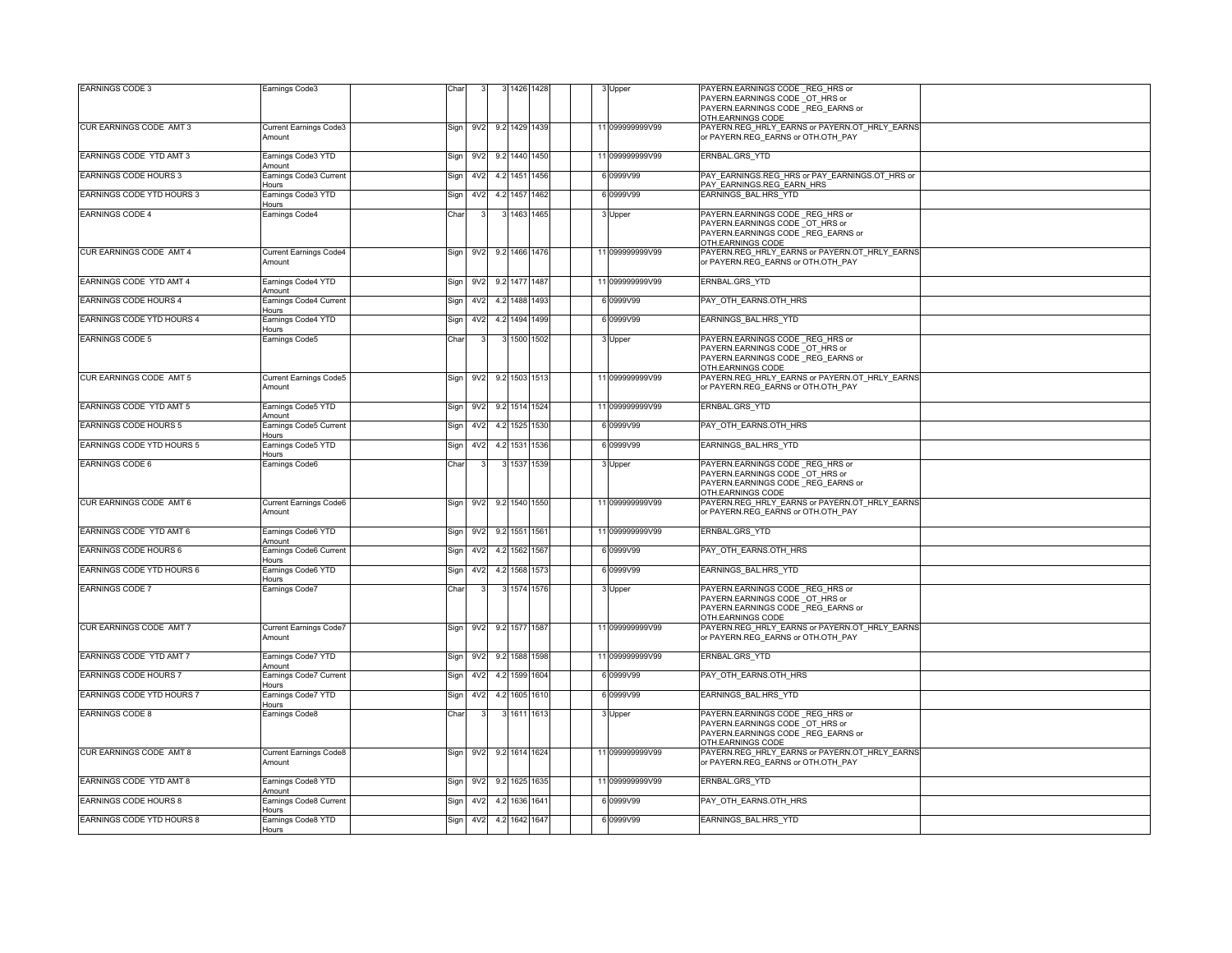| <b>EARNINGS CODE 9</b>        | Earnings Code9                            | Char |                 |     |               | 1648 1650 |  | 3 Upper         | PAYERN.EARNINGS CODE REG HRS or<br>PAYERN.EARNINGS CODE OT HRS or                                                           |
|-------------------------------|-------------------------------------------|------|-----------------|-----|---------------|-----------|--|-----------------|-----------------------------------------------------------------------------------------------------------------------------|
|                               |                                           |      |                 |     |               |           |  |                 | PAYERN.EARNINGS CODE REG EARNS or<br>OTH.EARNINGS CODE                                                                      |
| CUR EARNINGS CODE AMT 9       | Current Earnings Code9                    | Sign | 9V2             |     | 9.2 1651 1661 |           |  | 11 099999999V99 | PAYERN.REG_HRLY_EARNS or PAYERN.OT_HRLY_EARNS<br>or PAYERN.REG_EARNS or OTH.OTH_PAY                                         |
|                               | Amount                                    |      |                 |     |               |           |  |                 |                                                                                                                             |
| EARNINGS CODE YTD AMT 9       | Earnings Code9 YTD<br>Amount              | Sign | 9V2             |     | 9.2 1662 1672 |           |  | 11 099999999V99 | ERNBAL.GRS YTD                                                                                                              |
| EARNINGS CODE HOURS 9         | Earnings Code9 Current<br>Hours           | Sign | 4V <sub>2</sub> |     | 4.2 1673 1678 |           |  | 6 0999V99       | PAY OTH EARNS.OTH HRS                                                                                                       |
| EARNINGS CODE YTD HOURS 9     | Earnings Code9 YTD                        | Sign | 4V <sub>2</sub> |     | 4.2 1679 1684 |           |  | 6 0999V99       | EARNINGS BAL.HRS YTD                                                                                                        |
| EARNINGS CODE 10              | Hours<br>Earnings Code10                  | Char |                 |     | 3 1685 1687   |           |  | 3 Upper         | PAYERN.EARNINGS CODE _REG_HRS or                                                                                            |
|                               |                                           |      |                 |     |               |           |  |                 | PAYERN.EARNINGS CODE OT HRS or<br>PAYERN.EARNINGS CODE REG EARNS or<br>OTH.EARNINGS CODE                                    |
| CUR EARNINGS CODE AMT 10      | <b>Current Earnings</b><br>Code10 Amount  | Sign | 9V <sub>2</sub> |     | 9.2 1688 1698 |           |  | 11 099999999V99 | PAYERN.REG HRLY EARNS or PAYERN.OT HRLY EARNS<br>or PAYERN.REG EARNS or OTH.OTH PAY                                         |
| EARNINGS CODE YTD AMT 10      | Earnings Code10 YTD<br>Amount             | Sign | 9V <sub>2</sub> |     | 9.2 1699 1709 |           |  | 11 099999999V99 | ERNBAL.GRS_YTD                                                                                                              |
| EARNINGS CODE HOURS 10        | Earnings Code10<br>Current Hours          | Sign | 4V <sub>2</sub> |     | 4.2 1710 1715 |           |  | 6 0999V99       | PAY OTH EARNS.OTH HRS                                                                                                       |
| EARNINGS CODE YTD HOURS 10    | Earnings Code10 YTD                       | Sign | 4V <sub>2</sub> |     | 4.2 1716 1721 |           |  | 6 0999V99       | EARNINGS_BAL.HRS_YTD                                                                                                        |
| <b>EARNINGS CODE 11</b>       | Hours<br>Earnings Code11                  | Char |                 |     | 3 1722 1724   |           |  | 3 Upper         | PAYERN.EARNINGS CODE REG HRS or<br>PAYERN.EARNINGS CODE OT HRS or<br>PAYERN.EARNINGS CODE REG_EARNS or                      |
|                               |                                           |      |                 |     |               |           |  |                 | OTH.EARNINGS CODE                                                                                                           |
| CUR EARNINGS CODE AMT 11      | <b>Current Earnings</b><br>Code11 Amount  | Sign | 9 <sub>V2</sub> |     | 9.2 1725 1735 |           |  | 11 099999999V99 | PAYERN.REG HRLY EARNS or PAYERN.OT HRLY EARNS<br>or PAYERN.REG EARNS or OTH.OTH PAY                                         |
| EARNINGS CODE YTD AMT 11      | Earnings Code11 YTD<br>Amount             | Sign | 9V2             |     | 9.2 1736 1746 |           |  | 11 099999999V99 | ERNBAL.GRS_YTD                                                                                                              |
| EARNINGS CODE HOURS 11        | Earnings Code11<br>Current Hours          | Sign | 4 <sub>V2</sub> |     | 4.2 1747 1752 |           |  | 6 0999V99       | PAY OTH EARNS.OTH HRS                                                                                                       |
| EARNINGS CODE YTD HOURS 11    | Earnings Code11 YTD<br>Hours              | Sign | 4V2             |     | 4.2 1753 1758 |           |  | 6 0999V99       | EARNINGS_BAL.HRS_YTD                                                                                                        |
| <b>EARNINGS CODE 12</b>       | Earnings Code12                           | Char |                 |     | 3 1759 1761   |           |  | 3 Upper         | PAYERN.EARNINGS CODE REG HRS or<br>PAYERN.EARNINGS CODE OT HRS or<br>PAYERN.EARNINGS CODE REG EARNS or<br>OTH.EARNINGS CODE |
| CUR EARNINGS CODE AMT 12      | <b>Current Earnings</b><br>Code12 Amount  |      | Sign 9V2        |     | 9.2 1762 1772 |           |  | 11 099999999V99 | PAYERN.REG_HRLY_EARNS or PAYERN.OT_HRLY_EARNS<br>or PAYERN.REG_EARNS or OTH.OTH_PAY                                         |
| EARNINGS CODE YTD AMT 12      | Earnings Code12 YTD<br>Amount             | Sign | 9 <sub>V2</sub> |     | 9.2 1773 1783 |           |  | 11 099999999V99 | ERNBAL.GRS_YTD                                                                                                              |
| <b>EARNINGS CODE HOURS 12</b> | Earnings Code12<br>Current Hours          | Sign | 4V <sub>2</sub> |     | 4.2 1784 1789 |           |  | 6 0999V99       | PAY OTH EARNS.OTH HRS                                                                                                       |
| EARNINGS CODE YTD HOURS 12    | Earnings Code12 YTD                       | Sign | 4V <sub>2</sub> |     | 4.2 1790 1795 |           |  | 6 0999V99       | EARNINGS_BAL.HRS_YTD                                                                                                        |
| <b>EARNINGS CODE 13</b>       | lours<br>Earnings Code13                  | Char |                 |     | 3 1796 1798   |           |  | 3 Upper         | PAYERN.EARNINGS CODE REG HRS or<br>PAYERN.EARNINGS CODE OT HRS or<br>PAYERN.EARNINGS CODE REG EARNS or<br>OTH.EARNINGS CODE |
| CUR EARNINGS CODE AMT 13      | <b>Current Earnings</b><br>Code13 Amount  | Sign | 9 <sub>V2</sub> |     | 9.2 1799 1809 |           |  | 11 099999999V99 | PAYERN.REG_HRLY_EARNS or PAYERN.OT_HRLY_EARNS<br>or PAYERN.REG EARNS or OTH.OTH PAY                                         |
| EARNINGS CODE YTD AMT 13      | Earnings Code13 YTD<br>Amount             | Sign | 9V2             |     | 9.2 1810 1820 |           |  | 11 099999999V99 | ERNBAL.GRS_YTD                                                                                                              |
| EARNINGS CODE HOURS 13        | Earnings Code13<br>Current Hours          | Sign | 4V <sub>2</sub> |     | 4.2 1821 1826 |           |  | 6 0999V99       | PAY OTH EARNS.OTH HRS                                                                                                       |
| EARNINGS CODE YTD HOURS 13    | Earnings Code13 YTD                       | Sign | 4V2             | 4.2 | 1827          | 1832      |  | 6 0999V99       | EARNINGS BAL.HRS YTD                                                                                                        |
| <b>EARNINGS CODE 14</b>       | lours<br>Earnings Code14                  | Char |                 |     | 3 1833 1835   |           |  | 3 Upper         | PAYERN.EARNINGS CODE REG HRS or                                                                                             |
|                               |                                           |      |                 |     |               |           |  |                 | PAYERN.EARNINGS CODE OT HRS or<br>PAYERN.EARNINGS CODE _REG_EARNS or<br>OTH.EARNINGS CODE                                   |
| CUR EARNINGS CODE AMT 14      | <b>Current Earnings</b><br>Code 14 Amount | Sign | 9 <sub>V2</sub> |     | 9.2 1836 1846 |           |  | 11 099999999V99 | PAYERN.REG_HRLY_EARNS or PAYERN.OT_HRLY_EARNS<br>or PAYERN.REG_EARNS or OTH.OTH_PAY                                         |
| EARNINGS CODE YTD AMT 14      | Earnings Code14 YTD<br>Amount             | Sign | 9V <sub>2</sub> |     | 9.2 1847 1857 |           |  | 11 099999999V99 | ERNBAL.GRS_YTD                                                                                                              |
| EARNINGS CODE HOURS 14        | Earnings Code14<br>urrent Hours           | Sign | 4V <sub>2</sub> |     | 4.2 1858 1863 |           |  | 6 0999V99       | PAY OTH EARNS.OTH HRS                                                                                                       |
| EARNINGS CODE YTD HOURS 14    | Earnings Code14 YTD                       | Sign | 4V <sub>2</sub> |     | 4.2 1864 1869 |           |  | 6 0999V99       | EARNINGS BAL.HRS YTD                                                                                                        |
|                               | Hours                                     |      |                 |     |               |           |  |                 |                                                                                                                             |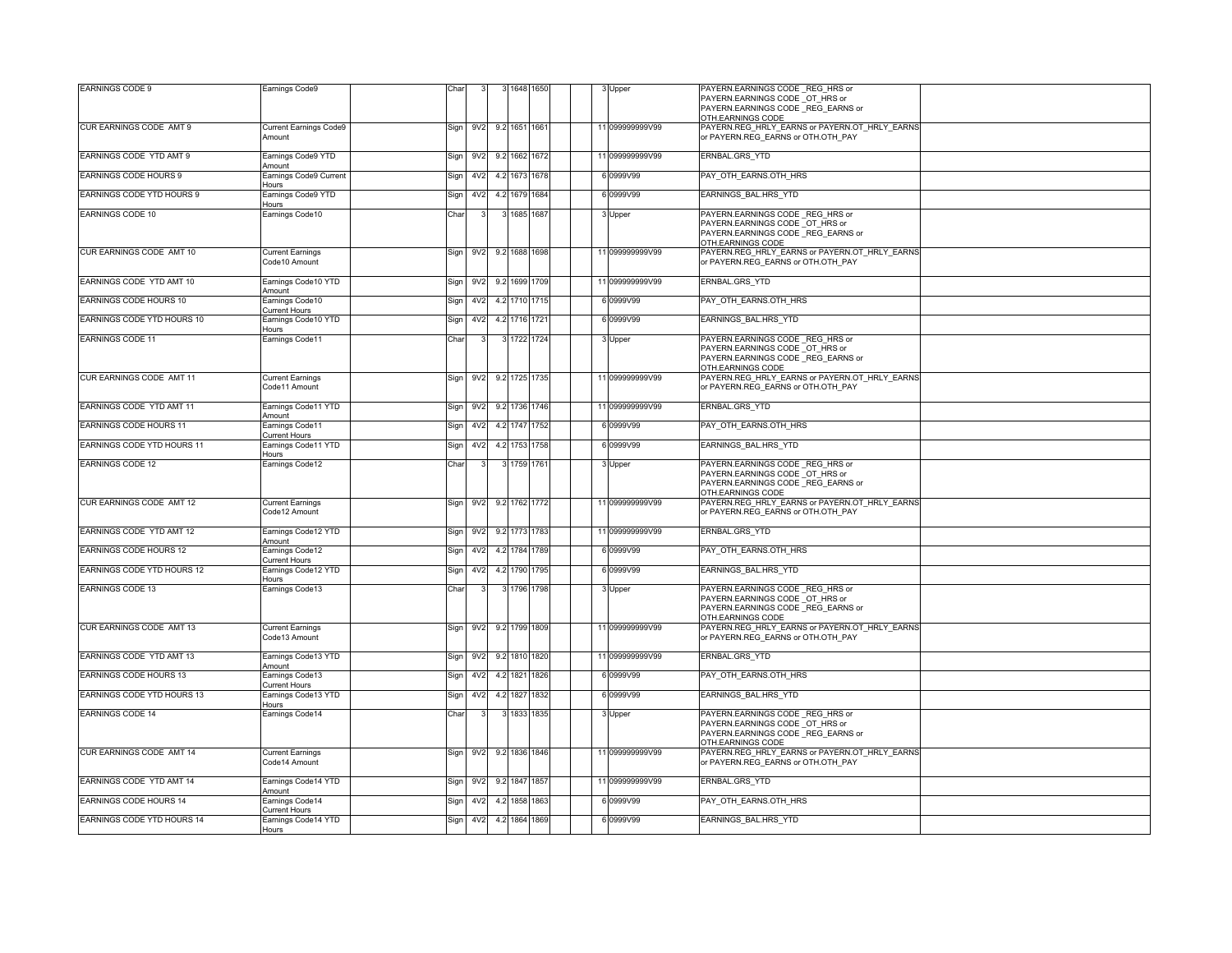| <b>EARNINGS CODE 15</b>    | Earnings Code15                          | Char |                  |     |                        | 1870 1872 |      |  | 3 Upper         | PAYERN.EARNINGS CODE REG HRS or                                                     |
|----------------------------|------------------------------------------|------|------------------|-----|------------------------|-----------|------|--|-----------------|-------------------------------------------------------------------------------------|
|                            |                                          |      |                  |     |                        |           |      |  |                 | PAYERN.EARNINGS CODE OT HRS or<br>PAYERN.EARNINGS CODE _REG_EARNS or                |
|                            |                                          |      |                  |     |                        |           |      |  |                 | OTH.EARNINGS CODE                                                                   |
| CUR EARNINGS CODE AMT 15   | <b>Current Earnings</b>                  | Sign | 9V <sub>2</sub>  |     | 9.2 1873 1883          |           |      |  | 11 099999999V99 | PAYERN.REG HRLY EARNS or PAYERN.OT HRLY EARNS                                       |
|                            | Code15 Amount                            |      |                  |     |                        |           |      |  |                 | or PAYERN.REG_EARNS or OTH.OTH_PAY                                                  |
| EARNINGS CODE YTD AMT 15   | Earnings Code15 YTD                      | Sign | 9V <sub>2</sub>  |     | 9.2 1884 1894          |           |      |  | 11 099999999V99 | ERNBAL.GRS_YTD                                                                      |
|                            | Amount                                   |      |                  |     |                        |           |      |  |                 |                                                                                     |
| EARNINGS CODE HOURS 15     | Earnings Code15<br>urrent Hours          | Sign | 4V <sub>2</sub>  | 4.2 | 1895                   |           | 1900 |  | 6 0999V99       | PAY_OTH_EARNS.OTH_HRS                                                               |
| EARNINGS CODE YTD HOURS 15 | Earnings Code15 YTD                      | Sign | 4V2              |     | 4.2 1901 1906          |           |      |  | 6 0999V99       | EARNINGS BAL.HRS YTD                                                                |
| <b>EARNINGS CODE 16</b>    | <b>Hours</b><br>Earnings Code16          | Char |                  |     |                        | 1907 1909 |      |  |                 | PAYERN.EARNINGS CODE REG HRS or                                                     |
|                            |                                          |      |                  |     |                        |           |      |  | 3 Upper         | PAYERN.EARNINGS CODE OT HRS or                                                      |
|                            |                                          |      |                  |     |                        |           |      |  |                 | PAYERN.EARNINGS CODE REG EARNS or                                                   |
| CUR EARNINGS CODE AMT 16   |                                          |      |                  |     |                        |           |      |  | 11 099999999V99 | OTH.EARNINGS CODE<br>PAYERN.REG HRLY EARNS or PAYERN.OT HRLY EARNS                  |
|                            | <b>Current Earnings</b><br>Code16 Amount | Sign | 9V <sub>2</sub>  |     | 9.2 1910 1920          |           |      |  |                 | or PAYERN.REG_EARNS or OTH.OTH_PAY                                                  |
|                            |                                          |      |                  |     |                        |           |      |  |                 |                                                                                     |
| EARNINGS CODE YTD AMT 16   | Earnings Code16 YTD<br>Amount            | Sign | 9V <sub>2</sub>  |     | 9.2 1921 1931          |           |      |  | 11 099999999V99 | ERNBAL.GRS_YTD                                                                      |
| EARNINGS CODE HOURS 16     | Earnings Code16                          | Sign | 4V2              |     | 4.2 1932 1937          |           |      |  | 6 0999V99       | PAY OTH EARNS.OTH HRS                                                               |
|                            | Current Hours                            |      |                  |     |                        |           |      |  |                 |                                                                                     |
| EARNINGS CODE YTD HOURS 16 | Earnings Code16 YTD<br>Hours             | Sign | 4V2              |     | 4.2 1938 1943          |           |      |  | 6 0999V99       | EARNINGS BAL.HRS YTD                                                                |
| <b>EARNINGS CODE 17</b>    | Earnings Code17                          | Char |                  |     | 3 1944 1946            |           |      |  | 3 Upper         | PAYERN.EARNINGS CODE_REG_HRS or                                                     |
|                            |                                          |      |                  |     |                        |           |      |  |                 | PAYERN.EARNINGS CODE OT HRS or                                                      |
|                            |                                          |      |                  |     |                        |           |      |  |                 | PAYERN.EARNINGS CODE REG EARNS or                                                   |
| CUR EARNINGS CODE AMT 17   | <b>Current Earnings</b>                  | Sign | 9V2              |     | 9.2 1947 1957          |           |      |  | 11 099999999V99 | OTH.EARNINGS CODE<br>PAYERN.REG_HRLY_EARNS or PAYERN.OT_HRLY_EARNS                  |
|                            | Code17 Amount                            |      |                  |     |                        |           |      |  |                 | or PAYERN.REG EARNS or OTH.OTH PAY                                                  |
|                            |                                          |      |                  |     |                        |           |      |  |                 |                                                                                     |
| EARNINGS CODE YTD AMT 17   | Earnings Code17 YTD<br>Amount            | Sign | 9V <sub>2</sub>  |     | 9.2 1958 1968          |           |      |  | 11 099999999V99 | ERNBAL.GRS_YTD                                                                      |
| EARNINGS CODE HOURS 17     | Earnings Code17                          | Sign | 4 <sub>V</sub> 2 |     | 4.2 1969 1974          |           |      |  | 6 0999V99       | PAY OTH EARNS.OTH HRS                                                               |
| EARNINGS CODE YTD HOURS 17 | urrent Hours<br>Earnings Code17 YTD      | Sign | 4V <sub>2</sub>  |     | 4.2 1975               |           | 1980 |  | 6 0999V99       | EARNINGS BAL.HRS YTD                                                                |
|                            | lours                                    |      |                  |     |                        |           |      |  |                 |                                                                                     |
| <b>EARNINGS CODE 18</b>    | Earnings Code18                          | Char |                  |     | 3 1981 1983            |           |      |  | 3 Upper         | PAYERN.EARNINGS CODE REG HRS or                                                     |
|                            |                                          |      |                  |     |                        |           |      |  |                 | PAYERN.EARNINGS CODE _OT_HRS or<br>PAYERN.EARNINGS CODE _REG_EARNS or               |
|                            |                                          |      |                  |     |                        |           |      |  |                 | OTH.EARNINGS CODE                                                                   |
| CUR EARNINGS CODE AMT 18   | <b>Current Earnings</b>                  |      |                  |     | Sign 9V2 9.2 1984 1994 |           |      |  | 11 099999999V99 | PAYERN.REG_HRLY_EARNS or PAYERN.OT_HRLY_EARNS                                       |
|                            | Code18 Amount                            |      |                  |     |                        |           |      |  |                 | or PAYERN.REG_EARNS or OTH.OTH_PAY                                                  |
| EARNINGS CODE YTD AMT 18   | Earnings Code18 YTD                      | Sign | 9V <sub>2</sub>  |     | 9.2 1995 2005          |           |      |  | 11 099999999V99 | ERNBAL.GRS_YTD                                                                      |
|                            | Amount                                   |      |                  |     |                        |           |      |  |                 |                                                                                     |
| EARNINGS CODE HOURS 18     | Earnings Code18<br>urrent Hours          | Sign | 4V <sub>2</sub>  |     | 4.2 2006 201           |           |      |  | 6 0999V99       | PAY_OTH_EARNS.OTH_HRS                                                               |
| EARNINGS CODE YTD HOURS 18 | Earnings Code18 YTD                      | Sign | 4V <sub>2</sub>  |     | 4.2 2012 2017          |           |      |  | 6 0999V99       | EARNINGS BAL.HRS YTD                                                                |
|                            | Hours                                    |      |                  |     |                        |           |      |  |                 | PAYERN.EARNINGS CODE REG HRS or                                                     |
| <b>EARNINGS CODE 19</b>    | Earnings Code19                          | Char |                  |     | 3 2018 2020            |           |      |  | 3 Upper         | PAYERN.EARNINGS CODE OT HRS or                                                      |
|                            |                                          |      |                  |     |                        |           |      |  |                 | PAYERN.EARNINGS CODE _REG_EARNS or                                                  |
|                            |                                          |      |                  |     |                        |           |      |  |                 | OTH.EARNINGS CODE                                                                   |
| CUR EARNINGS CODE AMT 19   | <b>Current Earnings</b><br>Code19 Amount | Sign | 9V2              |     | 9.2 2021 2031          |           |      |  | 11 099999999V99 | PAYERN.REG HRLY EARNS or PAYERN.OT HRLY EARNS<br>or PAYERN.REG_EARNS or OTH.OTH_PAY |
|                            |                                          |      |                  |     |                        |           |      |  |                 |                                                                                     |
| EARNINGS CODE YTD AMT 19   | Earnings Code19 YTD                      | Sign | 9 <sub>V2</sub>  |     | 9.2 2032 2042          |           |      |  | 11 099999999V99 | ERNBAL.GRS YTD                                                                      |
| EARNINGS CODE HOURS 19     | Amount<br>Earnings Code19                | Sign | 4V2              |     | 4.2 2043 2048          |           |      |  | 6 0999V99       | PAY_OTH_EARNS.OTH_HRS                                                               |
|                            | Current Hours                            |      |                  |     |                        |           |      |  |                 |                                                                                     |
| EARNINGS CODE YTD HOURS 19 | Earnings Code19 YTD                      | Sign | 4V2              |     | 4.2 2049 2054          |           |      |  | 6 0999V99       | EARNINGS BAL.HRS YTD                                                                |
| <b>EARNINGS CODE 20</b>    | Hours<br>Earnings Code20                 | Char |                  |     | 3 2055 2057            |           |      |  | 3 Upper         | PAYERN.EARNINGS CODE REG HRS or                                                     |
|                            |                                          |      |                  |     |                        |           |      |  |                 | PAYERN.EARNINGS CODE OT HRS or                                                      |
|                            |                                          |      |                  |     |                        |           |      |  |                 | PAYERN.EARNINGS CODE REG EARNS or                                                   |
|                            |                                          |      |                  |     |                        |           |      |  |                 | OTH.EARNINGS CODE<br>PAYERN.REG HRLY EARNS or PAYERN.OT HRLY EARNS                  |
| CUR EARNINGS CODE AMT 20   | <b>Current Earnings</b><br>Code20 Amount | Sign | 9V2              |     | 9.2 2058 2068          |           |      |  | 11 099999999V99 | or PAYERN.REG EARNS or OTH.OTH PAY                                                  |
|                            |                                          |      |                  |     |                        |           |      |  |                 |                                                                                     |
| EARNINGS CODE YTD AMT 20   | Earnings Code20 YTD<br>Amount            | Sign | 9V2              |     | 9.2 2069 2079          |           |      |  | 11 099999999V99 | ERNBAL.GRS_YTD                                                                      |
| EARNINGS CODE HOURS 20     | Earnings Code20                          | Sign | 4V <sub>2</sub>  |     | 4.2 2080               |           | 2085 |  | 6 0999V99       | PAY_OTH_EARNS.OTH_HRS                                                               |
|                            | urrent Hours                             |      |                  |     |                        |           |      |  |                 |                                                                                     |
| EARNINGS CODE YTD HOURS 20 | Earnings Code20 YTD<br>Hours             | Sign | 4V <sub>2</sub>  |     | 4.2 2086 2091          |           |      |  | 6 0999V99       | EARNINGS_BAL.HRS_YTD                                                                |
| <b>CHECK NUMBER</b>        | Pay Check Number                         | Char | -8               |     | 8 2092 2099            |           |      |  | 8 Num           | PAY CHECK.CHECK#                                                                    |
| SIF AWARD                  | SIF Award Amount                         |      | Nbr 8V2          |     | 8.2 2100 2109          |           |      |  | 10 09999999V99  | NY WC TRAN DATA.NY SIF BIW BEN                                                      |
|                            |                                          |      |                  |     |                        |           |      |  |                 |                                                                                     |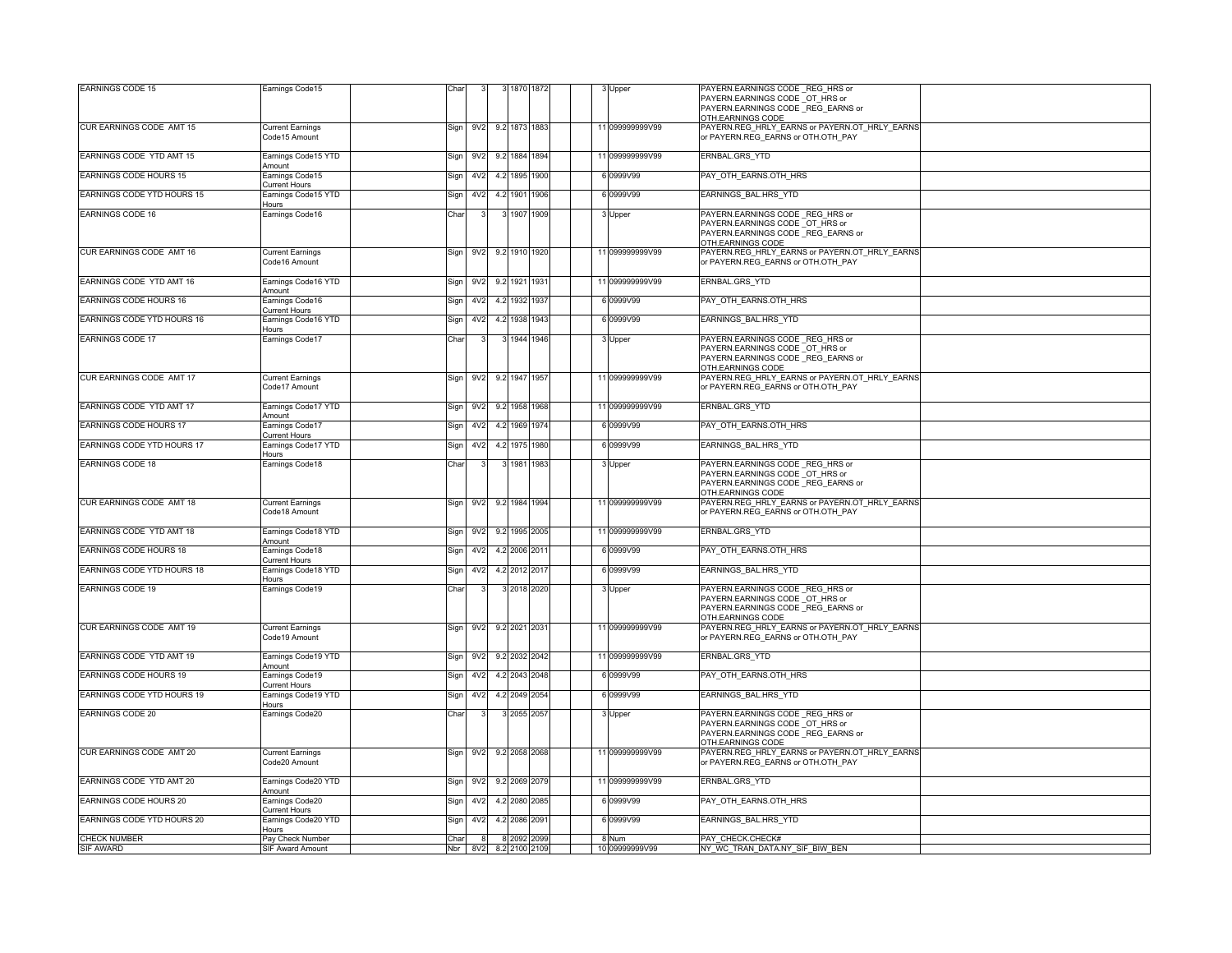| <b>WC EARN CD</b>                                | Workers Comp Earn<br>Code                        |                                                          | Char         |                        |     | 3 2110 2112               |              |  | Upper                            | NY_WC_TRAN_DATA.ERNCD                                                                              |                                                                   |
|--------------------------------------------------|--------------------------------------------------|----------------------------------------------------------|--------------|------------------------|-----|---------------------------|--------------|--|----------------------------------|----------------------------------------------------------------------------------------------------|-------------------------------------------------------------------|
| <b>WC AMOUNT</b>                                 | <b>Norkers Comp Amount</b>                       |                                                          | Sign         |                        |     |                           |              |  |                                  | 0999999999999999V999 NY WC TRAN DATA.AMOUNT                                                        |                                                                   |
| <b>WC BEGIN DATE</b>                             | <b>Workers Comp</b>                              |                                                          | Date         |                        |     | 8 2131 2138               |              |  | 8 YYYYMMDD                       | NY WC TRAN DATA.EARNS BEGIN DT                                                                     |                                                                   |
|                                                  | Beginning Date                                   |                                                          |              |                        |     |                           |              |  |                                  |                                                                                                    |                                                                   |
| <b>WC END DATE</b>                               | Workers Comp End                                 |                                                          | Date         |                        |     | 8 2139 2146               |              |  | 8 YYYYMMDD                       | NY WC TRAN DATA.EARNS END DT                                                                       |                                                                   |
|                                                  | Date                                             |                                                          |              |                        |     | 322147                    |              |  |                                  |                                                                                                    |                                                                   |
| <b>WC DAYS</b><br>WC RETIREMENT SALARY           | Workers Comp Days<br><b>Norkers Comp</b>         |                                                          | Sign         | 3V <sub>2</sub><br>8V2 |     | 8.2 2152                  | 216'         |  | 5 099V99<br>10 09999999V99       | NY WC TRAN DATA.NY DAYS<br>NY WC TRAN DATA.NY WC RET SAL                                           |                                                                   |
|                                                  | Retirement Salary                                |                                                          | Sign         |                        |     |                           |              |  |                                  |                                                                                                    |                                                                   |
| WC SUPPLEMENT DAYS                               | Workers Comp                                     |                                                          | Sign         | 3V <sub>2</sub>        |     | 3.2 2162 2166             |              |  | 5 099V99                         | NY WC TRAN DATA.NY SUPP DAYS                                                                       |                                                                   |
|                                                  | Supplement Days                                  |                                                          |              |                        |     |                           |              |  |                                  |                                                                                                    |                                                                   |
| 1042 COUNTRY                                     | Alien Tax Country                                |                                                          | Char         |                        |     | 3 2167 2169               |              |  | 3 Upper                          | TAX1042 BALANCE.COUNTRY                                                                            |                                                                   |
| 1042 INCOME CODE                                 | Alien Tax Income Code                            |                                                          | Char         |                        |     | 2 2170 2171               |              |  | 2 Num                            | TAX1042 BALANCE.INCOME CD                                                                          |                                                                   |
| 1042 TAX RATE                                    | Alien Tax Rate                                   |                                                          | Sign         | 0V <sub>6</sub>        |     | 0.6 2172                  |              |  | 6 V099999                        | TAX1042 BALANCE.TAX RT                                                                             |                                                                   |
| 1042 YTD TAXABLE GROSS                           | Alien YTD Taxable<br>Gross                       |                                                          | Sign         | 8V <sub>2</sub>        |     | 8.2 2178                  | 2187         |  | 10 09999999V99                   | TAX1042 BALANCE.TXGRS 1042 YTD                                                                     |                                                                   |
| 1042 CUR TAX                                     | Alien 1042 Current Tax                           |                                                          | Sign         | 8V2                    |     | 8.2 2188                  | 2197         |  | 10 09999999V99                   | PAY TAX 1042.TAX 1042 CUR                                                                          |                                                                   |
| 1042 YTD TAX                                     | Alien 1042 YTD Tax                               |                                                          | Sign         | 8V2                    |     | 8.2 2198                  | 2207         |  | 10 09999999V99                   | TAX1042 BALANCE.TAX 1042 YTD                                                                       |                                                                   |
| <b>LOST TIME HOURS</b>                           | ost Time Hours                                   |                                                          | Sign         | 4V <sub>2</sub>        |     | 4.2 2208                  | 221          |  | 6 0999V99                        | PAY SPCL EARNS.SPCL HRS                                                                            |                                                                   |
| TIME PAID HOURS                                  | <b>Time Paid Hours</b>                           |                                                          | Sign         | 4 <sub>V</sub> 2       |     | 4.2 2214                  | 2219         |  | 6 0999V99                        | PAY SPCL EARNS.SPCL HRS                                                                            |                                                                   |
| <b>ADVICE NUMBER</b>                             | Pay Advice Number                                |                                                          | Char         |                        |     | 8 2 2 2 1                 |              |  | 8 09999999                       | PAY DISTRIBUTN.PAYCHECK NBR (FORM ID = 'ADVICE')                                                   |                                                                   |
| <b>ADVICE AMOUNT</b><br><b>CHECK AMOUNT</b>      | Pay Advice Amount<br>Pay Check Amount            |                                                          | Nbr<br>Nbr   | 8V2<br>8V <sub>2</sub> |     | 8.2 2228 2237<br>8.2 2238 | 2247         |  | 10 09999999V99<br>10 09999999V99 | PAY DISTRIBUTN.DEPOSIT AMT (FORM ID = 'ADVICE')<br>PAY DISTRIBUTN.DEPOSIT AMT (FORM ID = 'KEYCHK') |                                                                   |
| <b>BANK CODE 1</b>                               | Bank Code 1                                      |                                                          | Char         |                        |     | 9 2248 2256               |              |  | 9 Custom                         | PAY DISTRIBUTN.BANK CD                                                                             |                                                                   |
| <b>ACCOUNT TYPE 1</b>                            | Account Type 1                                   |                                                          | Char         |                        |     | 1 2257 2257               |              |  | 1 Upper                          | PAY_DISTRIBUTN.ACCOUNT_TYPE                                                                        |                                                                   |
| <b>DEPOSIT AMOUNT 1</b>                          | Deposit Amount 1                                 |                                                          | <b>Nbr</b>   | 9V2                    |     | 9.2 2258                  | 2268         |  | 11 099999999V99                  | PAY DISTRIBUTN.DEPOSIT AMOUNT                                                                      |                                                                   |
| <b>BANK CODE 2</b>                               | 3ank Code 2                                      |                                                          | Char         |                        |     | 9 2 2 6 9                 |              |  | 9 Custom                         | PAY DISTRIBUTN.BANK CD                                                                             |                                                                   |
| <b>ACCOUNT TYPE 2</b>                            | Account Type 2                                   |                                                          | Char         |                        |     | 1 2278 2278               |              |  | 1 Upper                          | PAY DISTRIBUTN.ACCOUNT TYPE                                                                        |                                                                   |
| <b>DEPOSIT AMOUNT 2</b>                          | Deposit Amount 2                                 |                                                          | Nbr          | 9V <sub>2</sub>        |     | 9.2 2279 2289             |              |  | 11 099999999V99                  | PAY DISTRIBUTN.DEPOSIT AMOUNT                                                                      |                                                                   |
| <b>BANK CODE 3</b>                               | Bank Code 3                                      |                                                          | Char         |                        |     | 9 2 2 9 0                 | 2298         |  | 9 Custom                         | PAY DISTRIBUTN.BANK CD                                                                             |                                                                   |
| <b>ACCOUNT TYPE 3</b>                            | Account Type 3                                   |                                                          | Char         | 9 <sub>2</sub>         |     | 1 2299                    | 2299<br>2310 |  | 1 Upper                          | PAY_DISTRIBUTN.ACCOUNT_TYPE                                                                        |                                                                   |
| <b>DEPOSIT AMOUNT 3</b><br><b>BANK CODE 4</b>    | Deposit Amount 3<br><b>Bank Code 4</b>           |                                                          | Nbr<br>Char  |                        |     | 9.2 2300<br>9 231         |              |  | 11 099999999V99<br>9 Custom      | PAY DISTRIBUTN.DEPOSIT AMOUNT<br>PAY DISTRIBUTN.BANK CD                                            |                                                                   |
| <b>ACCOUNT TYPE 4</b>                            | <b>Account Type 4</b>                            |                                                          | Char         |                        |     | 1 2320                    | 320          |  | 1 Upper                          | PAY DISTRIBUTN.ACCOUNT TYPE                                                                        |                                                                   |
| <b>DEPOSIT AMOUNT 4</b>                          | Deposit Amount 4                                 |                                                          | Nbr          | 9V <sub>2</sub>        |     | 9.2 2321                  | 233'         |  | 11 099999999V99                  | PAY DISTRIBUTN.DEPOSIT AMOUNT                                                                      |                                                                   |
| <b>BANK CODE 5</b>                               | Bank Code 5                                      |                                                          | Char         |                        |     | 9 2332                    | 2340         |  | 9 Custom                         | PAY DISTRIBUTN.BANK CD                                                                             |                                                                   |
| <b>ACCOUNT TYPE 5</b>                            | Account Type 5                                   |                                                          | Char         |                        |     | 1 2341 2341               |              |  | 1 Upper                          | PAY DISTRIBUTN.ACCOUNT TYPE                                                                        |                                                                   |
| <b>DEPOSIT AMOUNT 5</b>                          | Deposit Amount 5                                 |                                                          | Nbr          | 9V <sub>2</sub>        |     | 9.2 2342                  | 2352         |  | 11 099999999V99                  | PAY DISTRIBUTN.DEPOSIT AMOUNT                                                                      |                                                                   |
| <b>BANK CODE 6</b>                               | Bank Code 6                                      |                                                          | Char         |                        |     | 9 2353                    | 36'          |  | 9 Custom                         | PAY DISTRIBUTN.BANK CD                                                                             |                                                                   |
| <b>ACCOUNT TYPE 6</b><br><b>DEPOSIT AMOUNT 6</b> | Account Type 6                                   |                                                          | Char         |                        |     | 1 2362                    | 362<br>2373  |  | 1 Upper<br>11 099999999V99       | PAY DISTRIBUTN.ACCOUNT TYPE<br>PAY DISTRIBUTN.DEPOSIT AMOUNT                                       |                                                                   |
| <b>BANK CODE 7</b>                               | Deposit Amount 6<br>Bank Code 7                  |                                                          | Nbr<br>Cha   | 9V <sub>2</sub>        |     | 9.2 2363<br>9 2374        | 382          |  | 9 Custom                         | PAY DISTRIBUTN, BANK CD                                                                            |                                                                   |
| <b>ACCOUNT TYPE 7</b>                            | Account Type 7                                   |                                                          | Cha          |                        |     | 1 2383                    | 2383         |  | 1 Upper                          | PAY_DISTRIBUTN.ACCOUNT_TYPE                                                                        |                                                                   |
| <b>DEPOSIT AMOUNT 7</b>                          | Deposit Amount 7                                 |                                                          | Nbr          | 9V2                    |     | 9.2 2384                  | 2394         |  | 11 099999999V99                  | PAY DISTRIBUTN.DEPOSIT AMOUNT                                                                      |                                                                   |
| <b>BANK CODE 8</b>                               | Bank Code 8                                      |                                                          | Char         |                        |     | 9 2 3 9 5                 | 2403         |  | 9 Custom                         | PAY DISTRIBUTN, BANK CD                                                                            |                                                                   |
| <b>ACCOUNT TYPE 8</b>                            | <b>Account Type 8</b>                            |                                                          | Char         |                        |     | 1 2404 2404               |              |  | 1 Upper                          | PAY DISTRIBUTN.ACCOUNT TYPE                                                                        |                                                                   |
| <b>DEPOSIT AMOUNT 8</b>                          | Deposit Amount 8                                 |                                                          | Nbr          | 9V <sub>2</sub>        |     | 9.2 2405 2415             |              |  | 11 099999999V99                  | PAY DISTRIBUTN.DEPOSIT AMOUNT                                                                      |                                                                   |
| <b>RET PLAN</b>                                  | <b>Retirement Code</b>                           |                                                          | Char         |                        |     | 2 2416 2417               |              |  | 2 Upper                          | PENSION_PLAN.PLAN_TYPE                                                                             | Retirement Plans come from PS PENSION PLAN with the               |
| <b>RET EFFDT</b>                                 | Effective Date of                                |                                                          | Date         |                        |     | 8 2418 2425               |              |  | 8 YYYYMMDD                       | PENSION PLAN.EFFDT                                                                                 | exception of TIAA which will come from PS SAVINGS PLAN            |
|                                                  | Retirement Plan                                  |                                                          |              |                        |     |                           |              |  |                                  |                                                                                                    |                                                                   |
| RET DED END DT                                   | Retirement Deduction                             |                                                          | Date         |                        |     | 8 2426                    | 2433         |  | 8 YYYYMMDD                       | PENSION PLAN.DEDUCTION END DT                                                                      |                                                                   |
|                                                  | <b>End Date</b>                                  |                                                          |              |                        |     |                           |              |  |                                  |                                                                                                    |                                                                   |
| <b>FILLER</b>                                    | Filler                                           |                                                          | Char         |                        |     |                           | 2434 2434    |  | blank                            |                                                                                                    | <b>FIER (Retirement Tiers). This field becomes FILLER. Field</b>  |
|                                                  |                                                  |                                                          |              |                        |     |                           |              |  |                                  |                                                                                                    | emoved for 9.2                                                    |
| <b>RET REG NBR</b>                               | <b>Retirement Registration</b>                   |                                                          | Char         |                        |     | 8 2435 2442               |              |  | 8 Upper                          | PENSION_PLAN.NY_RET_REG_NBR                                                                        | <b>TIAA plans will not have a Registration Number. TIAA plans</b> |
| EFFDT-FED TAX                                    | <b>Number</b><br>Effective Date for              |                                                          |              |                        |     | 8 2443 2450               |              |  | 8 YYYYMMDD                       | FED.EFFDT                                                                                          | become Savings Plans                                              |
|                                                  | ederal Tax                                       |                                                          | Date         |                        |     |                           |              |  |                                  |                                                                                                    |                                                                   |
| <b>SPECIAL FWT STATUS</b>                        | <b>Special FWT Status</b>                        |                                                          | Cha          |                        |     | 1 2451 2451               |              |  | 1 Upper                          | FED.SPECIAL FWT STATUS                                                                             |                                                                   |
| <b>FWT MARITAL STATUS</b>                        | <b>FWT Martial Status</b>                        | Federal Tax Marital Status                               | Char         |                        |     | 2452                      | 2452         |  | 1 Upper                          | <b>ED.FWT MAR STATUS</b>                                                                           |                                                                   |
|                                                  |                                                  |                                                          |              |                        |     |                           |              |  |                                  |                                                                                                    |                                                                   |
| FWT ALLOWANCES                                   | <b>FWT Allowances</b>                            | Federal Tax Exemptions                                   | Nbr          |                        |     | 3 2453                    | 2455         |  | 099                              | FED.FWT ALLOWANCES                                                                                 |                                                                   |
| FWT ADDITIONAL AMT                               | <b>WT Additional Amount</b>                      | Federal Tax Additional                                   | Nbr          | 5V <sub>2</sub>        | 5.2 | 2456                      | 2462         |  | 09999V99                         | <b>ED.ADDITIONAL AMT</b>                                                                           |                                                                   |
| <b>FWT ADDITIONAL PCT</b>                        |                                                  | <b>Nithholdings</b>                                      |              |                        |     |                           |              |  |                                  |                                                                                                    |                                                                   |
|                                                  | <b>FWT Additional Percent</b>                    | <b>Federal Tax Addtional</b><br>Vithholding at a Percent | Nbr          | <b>2V3</b>             |     | 2.3 2463 2467             |              |  | 5 09 V 999                       | FED.ADDITIONAL_PCT                                                                                 |                                                                   |
| <b>EIC STATUS</b>                                | Earned Income Status                             |                                                          | Cha          |                        |     | 12468                     | 2468         |  | Upper                            | <b>FED.EIC STATUS</b>                                                                              |                                                                   |
| <b>COUNTRY</b>                                   | <b>Treaty Country</b>                            | Federal Tax Treaty                                       | Char         |                        |     | 3 2469 2471               |              |  | 3 Upper                          | FED.COUNTRY                                                                                        |                                                                   |
|                                                  |                                                  | Country                                                  |              |                        |     |                           |              |  |                                  |                                                                                                    |                                                                   |
| <b>TAXPAYER ID NBR</b>                           | Taxpayer ID Number                               | Social Security Number or                                | Char         |                        |     | 9 2472 2480               |              |  | 9 Upper                          | FED.TAXPAYER ID NO                                                                                 |                                                                   |
|                                                  |                                                  | Federal Assigned Tax                                     |              |                        |     |                           |              |  |                                  |                                                                                                    |                                                                   |
|                                                  |                                                  | payer ID                                                 |              |                        |     |                           |              |  |                                  |                                                                                                    |                                                                   |
| TREATY EXP DATE                                  | <b>Treaty Expiration Date</b>                    | Date Treaty Expires                                      | Date         |                        |     | 8 2481                    | 2488         |  | 8 YYYYMMDD                       | FED.TREATY EXP DT                                                                                  |                                                                   |
| <b>TREATY ID</b><br>INCOME CD 1042               | Treaty ID                                        | Treaty Identification                                    | Char<br>Char | 10                     |     | 10 2489 2498<br>2 2 4 9 9 | 2500         |  | 10 Upper<br>2 Num                | FED.TREATY ID<br>FED.INCOME CD 1042                                                                |                                                                   |
| EFFDT-STATE TAX                                  | Income Code (1042-S)<br>Effective Date for State |                                                          | Date         |                        |     | 2501                      | 2508         |  | 8 YYYYMMDD                       | STA.EFFDT                                                                                          |                                                                   |
|                                                  | Tax                                              |                                                          |              |                        |     |                           |              |  |                                  |                                                                                                    |                                                                   |
| <b>TAX STATE</b>                                 | <b>State</b>                                     | <b>Tax State</b>                                         | Char         |                        |     | 6 25 09                   | 2514         |  | 6 Upper                          | STA.STATE                                                                                          |                                                                   |
| <b>RESIDENT IN STATE</b>                         | Resident                                         | <b>Resident State</b>                                    | Char         |                        |     | 1 2515 2515               |              |  | 1 Upper                          | STA.RESIDENT                                                                                       |                                                                   |
|                                                  |                                                  |                                                          |              |                        |     |                           |              |  |                                  |                                                                                                    |                                                                   |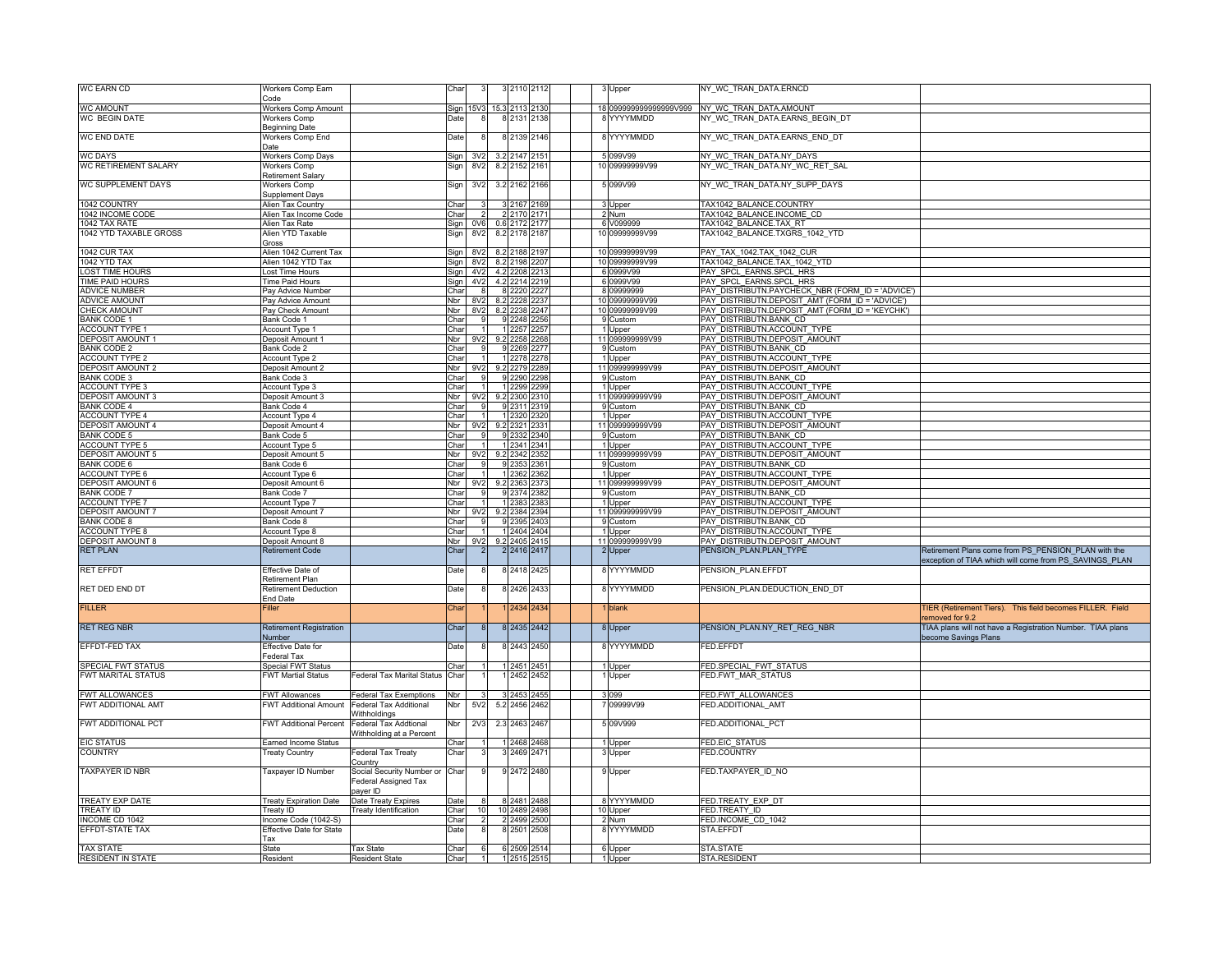| SPECIAL SWT STATUS 1            | Special State Tax Status A - Non-resident Alien |                                                 | Char |                 |     | 1 2516 2516   |      |                         |                                                   | STA.SPECIAL SWT STATUS    |                                             |
|---------------------------------|-------------------------------------------------|-------------------------------------------------|------|-----------------|-----|---------------|------|-------------------------|---------------------------------------------------|---------------------------|---------------------------------------------|
|                                 |                                                 | 1042)                                           |      |                 |     |               |      |                         | 1 Upper                                           |                           |                                             |
|                                 |                                                 |                                                 |      |                 |     |               |      |                         |                                                   |                           |                                             |
|                                 |                                                 | E - Exempt                                      |      |                 |     |               |      |                         |                                                   |                           |                                             |
|                                 |                                                 | G - Maintain gross (no tax                      |      |                 |     |               |      |                         |                                                   |                           |                                             |
|                                 |                                                 | WH)                                             |      |                 |     |               |      |                         |                                                   |                           |                                             |
|                                 |                                                 | N - None                                        |      |                 |     |               |      |                         |                                                   |                           |                                             |
|                                 |                                                 |                                                 |      |                 |     |               |      |                         |                                                   |                           |                                             |
| <b>SWT MARITAL STATUS 1</b>     |                                                 | SWT Marital/Tax Status State Tax Marital Status | Char |                 |     | 1 2517 2517   |      |                         | 1 Upper                                           | <b>STA.SWT MAR STATUS</b> |                                             |
| SWT ALLOWANCES 1                | <b>SWT Allowances</b>                           | <b>State Tax Exemptions</b>                     | Nbr  |                 |     | 3 2518 2520   |      |                         | 3099                                              | STA.SWT ALLOWANCES        |                                             |
| SWT ADDITIONAL AMT 1            | <b>SWT Additional Amount</b>                    | State Tax Additional                            | Sign | 6V2             |     | 6.2 2521 2528 |      |                         | 8 09999V99                                        | STA.SWT ADDITIONAL AMT    |                                             |
|                                 |                                                 | Nithholdings                                    |      |                 |     |               |      |                         |                                                   |                           |                                             |
| SWT ADDITIONAL PCT 1            | <b>SWT Additional Percent</b>                   | <b>State Tax Additional</b>                     | Nbr  | 2V <sub>3</sub> |     | 2.3 2529 2533 |      |                         | 5 09 V 99 9                                       | STA.SWT ADDITIONAL PCT    |                                             |
|                                 |                                                 | Withholdings at a Percent                       |      |                 |     |               |      |                         |                                                   |                           |                                             |
| UI JURISDICTION 1               | UI Jurisdiction                                 | Indicates if State Tax                          | Char |                 |     | 1 2534 2534   |      |                         | 1 Upper                                           | STA.UI JURISDICTION       |                                             |
|                                 |                                                 | Record is the employee's                        |      |                 |     |               |      |                         |                                                   |                           |                                             |
|                                 |                                                 | Unemployment                                    |      |                 |     |               |      |                         |                                                   |                           |                                             |
|                                 |                                                 |                                                 |      |                 |     |               |      |                         |                                                   |                           |                                             |
|                                 |                                                 | Insurancance Jurisdiction.                      |      |                 |     |               |      |                         |                                                   |                           |                                             |
|                                 |                                                 | This value will be defaulted                    |      |                 |     |               |      |                         |                                                   |                           |                                             |
|                                 |                                                 | in based on the                                 |      |                 |     |               |      |                         |                                                   |                           |                                             |
|                                 |                                                 | employee's work location.                       |      |                 |     |               |      |                         |                                                   |                           |                                             |
|                                 |                                                 |                                                 |      |                 |     |               |      |                         |                                                   |                           |                                             |
| STATE <sub>2</sub>              | <b>State</b>                                    |                                                 | Char |                 |     | 6 2535 2540   |      |                         | 6 Upper                                           | STA.STATE                 |                                             |
| <b>RESIDENT STATE 2</b>         | Resident                                        |                                                 | Char |                 |     | 1 2541 2541   |      |                         | 1 Upper                                           | STA.RESIDENT              |                                             |
| SPECIAL SWT STATUS 2            | Special State Tax Status                        |                                                 | Char |                 |     | 1 2542 2542   |      |                         | 1 Upper                                           | STA.SPECIAL SWT STATUS    |                                             |
| <b>SWT MAR STATUS 2</b>         | SWT Marital/Tax Status                          |                                                 | Char |                 |     | 1 2543 2543   |      |                         | 1 Upper                                           | <b>STA.SWT MAR STATUS</b> |                                             |
| SWT ALLOWANCES 2                | <b>SWT Allowances</b>                           |                                                 | Nbr  |                 |     | 3 2544 2546   |      |                         | 3099                                              | STA.SWT ALLOWANCES        |                                             |
| SWT ADDITIONAL AMT 2            | <b>SWT Additional Amount</b>                    |                                                 |      | 6V2             |     | 6.2 2547 2554 |      |                         | 8 09999V99                                        | STA.SWT ADDITIONAL AMT    |                                             |
| SWT ADDITIONAL PCT 2            | <b>SWT Additional Percent</b>                   |                                                 | Sign | 2V <sub>3</sub> | 2.3 | 2555          |      |                         | 5 09 V 999                                        | STA.SWT ADDITIONAL PCT    |                                             |
|                                 |                                                 |                                                 | Nbr  |                 |     |               | :559 |                         |                                                   |                           |                                             |
| UI JURISDICTION 2               | UI Jurisdiction                                 |                                                 | Char |                 |     | 1 2560        | 2560 |                         | 1 Upper                                           | STA.UI JURISDICTION       |                                             |
| EFFDT-LOCAL TAX                 | Effective Date of Local                         |                                                 | Date |                 |     | 8 2561        | 2568 |                         | 8 YYYYMMDD                                        | LOC.EFFDT                 |                                             |
|                                 | Гах                                             |                                                 |      |                 |     |               |      |                         |                                                   |                           |                                             |
| STATE 1                         | <b>State</b>                                    |                                                 | Char |                 |     | 6 2569        | 2574 |                         | 6 Upper                                           | LOC.STATE                 |                                             |
| LOCALITY 1                      | Locality                                        | NYC or Yonkers locality                         | Char |                 |     | 7 2575        | 2581 |                         | 7 Upper                                           | LOC.LOCALITY              |                                             |
| RESIDENT IN LOCALITY1           | Resident                                        | NYC resident or Yonkers                         | Char |                 |     | 2582          | 2582 |                         | 1 Upper                                           | <b>LOC.RESIDENT</b>       |                                             |
|                                 |                                                 | resident                                        |      |                 |     |               |      |                         |                                                   |                           |                                             |
| <b>LWT ALLOWANCES 1</b>         | <b>LWT Allowances</b>                           | Local Tax Exemptions                            | Nbr  |                 |     | 2 2583        | 2584 |                         | 2.09                                              | LOC.LWT ALLOWANCES        |                                             |
| LWT ADDITIONAL AMT 1            | <b>LWT Additional Amount</b>                    | Local tax additional                            | Nbr  | 5V <sub>2</sub> |     | 5.2 2585 2591 |      |                         | 7 09999V99                                        | LOC.LWT AMT               |                                             |
|                                 |                                                 | vithholdinas                                    |      |                 |     |               |      |                         |                                                   |                           |                                             |
|                                 |                                                 |                                                 |      |                 |     |               |      |                         |                                                   | FED.TAX DATA              |                                             |
| <b>MARRIED FILE SINGL</b>       |                                                 | Y - Yes, N- No                                  | Char |                 |     | 1 2592        | 2592 |                         | 1 Upper                                           |                           |                                             |
| <b>FILLER</b>                   | Filler                                          |                                                 | Char |                 |     | 2 2593        | 2594 |                         | 2 blank                                           |                           |                                             |
| STATE <sub>2</sub>              | <b>State</b>                                    |                                                 | Char |                 |     | 6 2595 2600   |      |                         | 6 Upper                                           | LOC.STATE                 |                                             |
| <b>LOCALITY 2</b>               | Locality                                        |                                                 | Char |                 |     | 7 2601 2607   |      |                         | 7 Upper                                           | LOC.LOCALITY              |                                             |
| <b>RESIDENT LOCAL 2</b>         | Resident                                        |                                                 | Char |                 |     | 1 2608 2608   |      |                         | 1 Upper                                           | LOC.RESIDENT              |                                             |
| <b>LWT ALLOWANCES 2</b>         | <b>LWT Allowances</b>                           |                                                 | Nbr  |                 |     | 2 2609 2610   |      |                         | 209                                               | LOC.LWT ALLOWANCES        |                                             |
| LWT ADDITIONAL AMT 2            | <b>LWT Additional Amount</b>                    |                                                 | Nbr  | 5V <sub>2</sub> |     | 5.2 2611 2617 |      |                         | 7 09999V99                                        | LOC.LWT AMT               |                                             |
| <b>FILLER</b>                   | Filler                                          |                                                 | Char |                 |     | 3 2618        | 2620 |                         | 3 blank                                           |                           |                                             |
| <b>TAX CLASS 1</b>              | <b>Tax Class 1 Code</b>                         | A - Non-resident Alien                          | Char |                 |     |               |      | 3 2621 2623 2621 2621   | 3 Upper                                           | PAYTAX.TAX_CLASS          | Length Changed to 3 Characters instead of 1 |
|                                 |                                                 | 1042)                                           |      |                 |     |               |      |                         |                                                   |                           |                                             |
|                                 |                                                 | B - Local                                       |      |                 |     |               |      |                         |                                                   |                           |                                             |
|                                 |                                                 |                                                 |      |                 |     |               |      |                         |                                                   |                           |                                             |
|                                 |                                                 | C - Earned Income Credit                        |      |                 |     |               |      |                         |                                                   |                           |                                             |
|                                 |                                                 | D - OASDI/Disablilty                            |      |                 |     |               |      |                         |                                                   |                           |                                             |
|                                 |                                                 | F - FICA Medicare                               |      |                 |     |               |      |                         |                                                   |                           |                                             |
|                                 |                                                 | H - Withholding                                 |      |                 |     |               |      |                         |                                                   |                           |                                             |
|                                 |                                                 |                                                 |      |                 |     |               |      |                         |                                                   |                           |                                             |
| <b>TAX STATE 1</b>              | Tax State Code 1                                | \$U - Federal                                   | Char |                 |     |               |      | 6 2624 2629 2622 2627   | 6 Upper                                           | PAYTAX.STATE              |                                             |
|                                 |                                                 | DC - Washington, D.C.                           |      |                 |     |               |      |                         |                                                   |                           |                                             |
|                                 |                                                 | IL - Illinois                                   |      |                 |     |               |      |                         |                                                   |                           |                                             |
|                                 |                                                 | NY - New York                                   |      |                 |     |               |      |                         |                                                   |                           |                                             |
|                                 |                                                 | PR - Puerto Rico                                |      |                 |     |               |      |                         |                                                   |                           |                                             |
|                                 |                                                 | VA - Virginia                                   |      |                 |     |               |      |                         |                                                   |                           |                                             |
|                                 |                                                 |                                                 |      |                 |     |               |      |                         |                                                   |                           |                                             |
| TAX LOCALITY 1                  | <b>Tax Locality Code 1</b>                      | P0001 - New York City<br>34000 - Yonkers        | Char |                 |     |               |      | 7 2630 2636 2628 2634   | 7 Upper                                           | PAYTAX.LOCALITY           |                                             |
|                                 |                                                 |                                                 |      |                 |     |               |      |                         |                                                   |                           |                                             |
| <b>CURRENT NO LIMIT GROSS 1</b> | Current No Limit Gross 1                        |                                                 | Sign | 9V <sub>2</sub> |     |               |      | 9.2 2637 2647 2635 2645 | 11 099999999V99                                   | PAYTAX.NLGRS CUR          |                                             |
|                                 | Amount                                          |                                                 |      |                 |     |               |      |                         |                                                   |                           |                                             |
| <b>CURRENT TAXABLE GROSS 1</b>  | Current Taxable Gross 1                         |                                                 | Sign | 9V <sub>2</sub> |     |               |      | 9.2 2648 2658 2646 2656 | 11 099999999V99                                   | PAYTAX.TXGRS CUR          |                                             |
|                                 | Amount                                          |                                                 |      |                 |     |               |      |                         |                                                   |                           |                                             |
| <b>CURRENT TAX 1</b>            | Current Tax 1 Amount                            |                                                 |      |                 |     |               |      |                         | Sign 9V2 9.2 2659 2669 2657 2667 11 099999999V99  | TAXBAL.TAX_CUR            |                                             |
| TAX YTD 1                       | Tax YTD 1 Amount                                |                                                 |      |                 |     |               |      |                         | Sign 9V2 9.2 2670 2680 2668 2678 11 0999999999V99 | TAXBAL.TAX_YTD            |                                             |
| <b>TAX CLASS 2</b>              | Tax Class 2 Code                                | A - Non-resident Alien                          | Char |                 |     |               |      | 3 2681 2683 2679 2679   | 3 Upper                                           | PAYTAX.TAX_CLASS          | Length Changed to 3 Characters instead of 1 |
|                                 |                                                 | (1042)                                          |      |                 |     |               |      |                         |                                                   |                           |                                             |
|                                 |                                                 | B - Local                                       |      |                 |     |               |      |                         |                                                   |                           |                                             |
|                                 |                                                 | C - Earned Income Credit                        |      |                 |     |               |      |                         |                                                   |                           |                                             |
|                                 |                                                 |                                                 |      |                 |     |               |      |                         |                                                   |                           |                                             |
|                                 |                                                 | D - OASDI/Disablilty                            |      |                 |     |               |      |                         |                                                   |                           |                                             |
|                                 |                                                 | F - FICA Medicare                               |      |                 |     |               |      |                         |                                                   |                           |                                             |
|                                 |                                                 | H - Withholding                                 |      |                 |     |               |      |                         |                                                   |                           |                                             |
|                                 |                                                 |                                                 |      |                 |     |               |      |                         |                                                   |                           |                                             |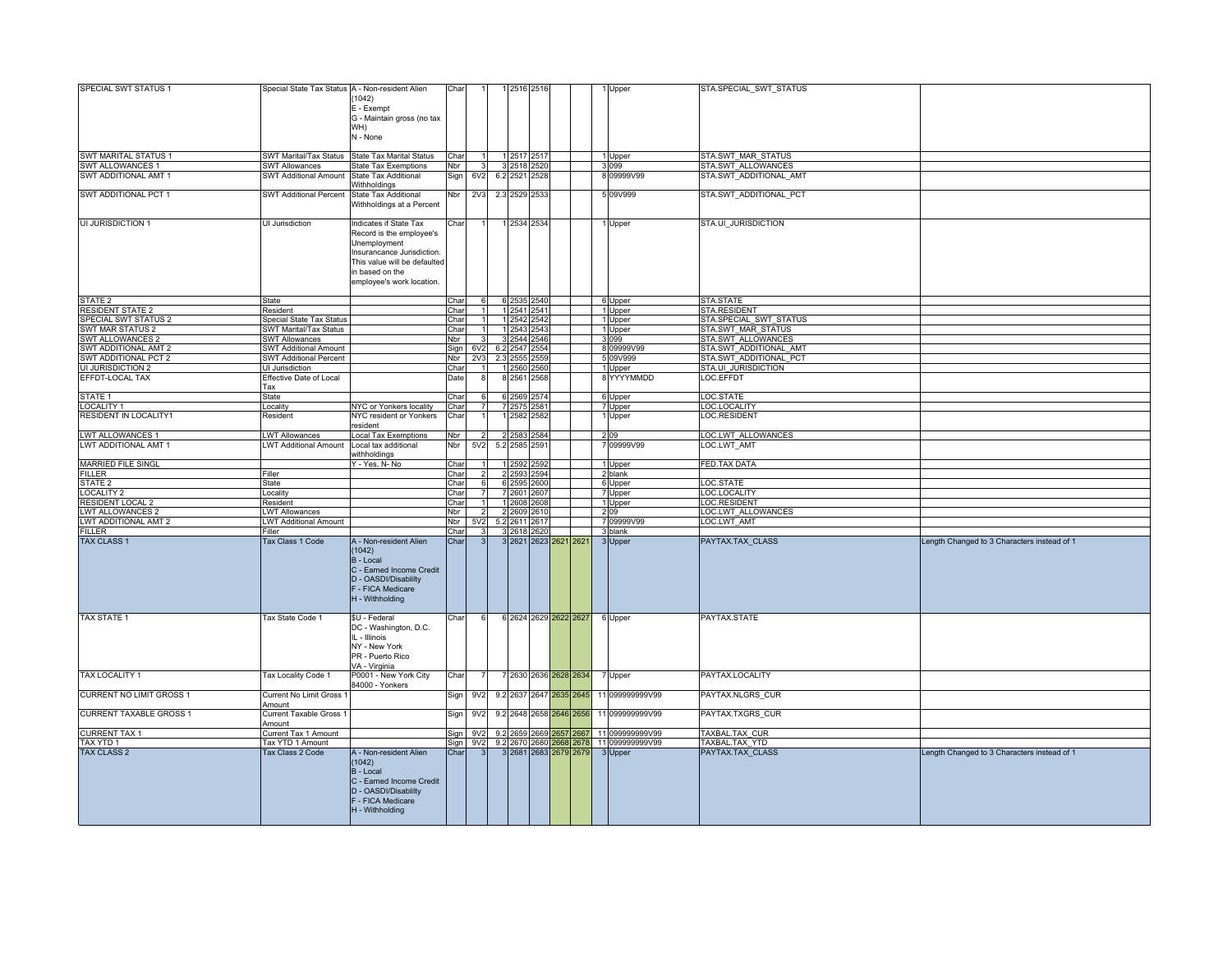| TAX STATE 2                     | Tax State Code 2                  | \$U - Federal                                    | Char   |                 |          | 2684 2689 2680 2685     |  | 6 Upper                                                                                                        | PAYTAX.STATE     |                                             |
|---------------------------------|-----------------------------------|--------------------------------------------------|--------|-----------------|----------|-------------------------|--|----------------------------------------------------------------------------------------------------------------|------------------|---------------------------------------------|
|                                 |                                   | DC - Washington, D.C.                            |        |                 |          |                         |  |                                                                                                                |                  |                                             |
|                                 |                                   | IL - Illinois                                    |        |                 |          |                         |  |                                                                                                                |                  |                                             |
|                                 |                                   | NY - New York                                    |        |                 |          |                         |  |                                                                                                                |                  |                                             |
|                                 |                                   | PR - Puerto Rico                                 |        |                 |          |                         |  |                                                                                                                |                  |                                             |
|                                 |                                   | VA - Virginia                                    |        |                 |          |                         |  |                                                                                                                |                  |                                             |
| <b>TAX LOCALITY 2</b>           | Tax Locality Code 2               | P0001 - New York City                            | Char   |                 |          | 7 2690 2696 2686 2692   |  | 7 Upper                                                                                                        | PAYTAX.LOCALITY  |                                             |
|                                 |                                   | 84000 - Yonkers                                  |        |                 |          |                         |  |                                                                                                                |                  |                                             |
| CURRENT NO LIMIT GROSS 2        | Current No Limit Gross :          |                                                  | Sign   | 9V <sub>2</sub> |          | 9.2 2697 2707 2693 2703 |  | 11 099999999V99                                                                                                | PAYTAX.NLGRS_CUR |                                             |
|                                 | Amount                            |                                                  |        |                 |          |                         |  |                                                                                                                |                  |                                             |
| <b>CURRENT TAXABLE GROSS 2</b>  | Current Taxable Gross 2           |                                                  | Sign   | 9V <sub>2</sub> |          | 9.2 2708 2718 2704 2714 |  | 11 099999999V99                                                                                                | PAYTAX.TXGRS_CUR |                                             |
|                                 | Amount                            |                                                  |        |                 |          |                         |  |                                                                                                                |                  |                                             |
| <b>CURRENT TAX 2</b>            | Current Tax 2 Amount              |                                                  | Sign   | 9V <sub>2</sub> |          |                         |  | 9.2 2719 2729 2715 2725 11 099999999 V99                                                                       | TAXBAL.TAX CUR   |                                             |
| TAX YTD 2                       | Tax YTD 2 Amount                  |                                                  | Sian I | 9V <sub>2</sub> | 9.2 2730 | 2740 2726 2736          |  | 11 099999999V99                                                                                                | TAXBAL.TAX_YTD   |                                             |
| <b>TAX CLASS 3</b>              | Tax Class 3 Code                  | A - Non-resident Alien                           | Char   |                 |          | 3 2741 2743 2737 2737   |  | 3 Upper                                                                                                        | PAYTAX.TAX CLASS | Length Changed to 3 Characters instead of 1 |
|                                 |                                   | (1042)                                           |        |                 |          |                         |  |                                                                                                                |                  |                                             |
|                                 |                                   | B - Local                                        |        |                 |          |                         |  |                                                                                                                |                  |                                             |
|                                 |                                   | C - Earned Income Credit                         |        |                 |          |                         |  |                                                                                                                |                  |                                             |
|                                 |                                   | D - OASDI/Disablilty                             |        |                 |          |                         |  |                                                                                                                |                  |                                             |
|                                 |                                   | F - FICA Medicare                                |        |                 |          |                         |  |                                                                                                                |                  |                                             |
|                                 |                                   | H - Withholding                                  |        |                 |          |                         |  |                                                                                                                |                  |                                             |
|                                 |                                   |                                                  |        |                 |          |                         |  |                                                                                                                |                  |                                             |
| <b>TAX STATE 3</b>              | Tax State Code 3                  | \$U - Federal                                    | Char   |                 |          | 6 2744 2749 2738 2743   |  | 6 Upper                                                                                                        | PAYTAX.STATE     |                                             |
|                                 |                                   | DC - Washington, D.C.                            |        |                 |          |                         |  |                                                                                                                |                  |                                             |
|                                 |                                   | IL - Illinois                                    |        |                 |          |                         |  |                                                                                                                |                  |                                             |
|                                 |                                   | NY - New York                                    |        |                 |          |                         |  |                                                                                                                |                  |                                             |
|                                 |                                   | PR - Puerto Rico                                 |        |                 |          |                         |  |                                                                                                                |                  |                                             |
|                                 |                                   | /A - Virginia                                    |        |                 |          |                         |  |                                                                                                                |                  |                                             |
| TAX LOCALITY 3                  | Tax Locality Code 3               | P0001 - New York City                            | Char   |                 |          | 2750 2756 2744 2750     |  | 7 Upper                                                                                                        | PAYTAX.LOCALITY  |                                             |
|                                 |                                   | 34000 - Yonkers                                  |        |                 |          |                         |  |                                                                                                                |                  |                                             |
| <b>CURRENT NO LIMIT GROSS 3</b> | Current No Limit Gross            |                                                  | Sign   | 9V <sub>2</sub> |          | 9.2 2757 2767 2751 2761 |  | 11 099999999V99                                                                                                | PAYTAX.NLGRS CUR |                                             |
|                                 | Amount                            |                                                  |        |                 |          |                         |  |                                                                                                                |                  |                                             |
| <b>CURRENT TAXABLE GROSS 3</b>  | Current Taxable Gross 3           |                                                  | Sign   | 9V <sub>2</sub> |          | 9.2 2768 2778 2762 2772 |  | 11 099999999V99                                                                                                | PAYTAX.TXGRS CUR |                                             |
|                                 | Amount                            |                                                  |        |                 |          |                         |  |                                                                                                                |                  |                                             |
| <b>CURRENT TAX 3</b>            | Current Tax 3 Amount              |                                                  | Sian   | 9V <sub>2</sub> |          |                         |  |                                                                                                                | TAXBAL.TAX_CUR   |                                             |
| TAX YTD 3                       | Tax YTD 3 Amount                  |                                                  | Sign   | 9V2             |          |                         |  | 9.2 2779 2789 <mark>2773 2783</mark> 11 0999999999999<br>9.2 2790 2800 <mark>2784</mark> 2794 11 099999999999  | TAXBAL.TAX_YTD   |                                             |
| <b>TAX CLASS 4</b>              | Tax Class 4 Code                  | A - Non-resident Alien                           | Char   |                 |          | 3 2801 2803 2795 2795   |  | 3 Upper                                                                                                        | PAYTAX.TAX_CLASS | Length Changed to 3 Characters instead of 1 |
|                                 |                                   | (1042)                                           |        |                 |          |                         |  |                                                                                                                |                  |                                             |
|                                 |                                   | B - Local                                        |        |                 |          |                         |  |                                                                                                                |                  |                                             |
|                                 |                                   |                                                  |        |                 |          |                         |  |                                                                                                                |                  |                                             |
|                                 |                                   | C - Earned Income Credit<br>D - OASDI/Disablilty |        |                 |          |                         |  |                                                                                                                |                  |                                             |
|                                 |                                   |                                                  |        |                 |          |                         |  |                                                                                                                |                  |                                             |
|                                 |                                   | F - FICA Medicare                                |        |                 |          |                         |  |                                                                                                                |                  |                                             |
|                                 |                                   | H - Withholding                                  |        |                 |          |                         |  |                                                                                                                |                  |                                             |
|                                 |                                   |                                                  |        |                 |          |                         |  |                                                                                                                |                  |                                             |
| <b>TAX STATE 4</b>              | Tax State Code 4                  | \$U - Federal                                    | Char   |                 |          | 6 2804 2809 2796 2801   |  | 6 Upper                                                                                                        | PAYTAX.STATE     |                                             |
|                                 |                                   | DC - Washington, D.C.                            |        |                 |          |                         |  |                                                                                                                |                  |                                             |
|                                 |                                   | IL - Illinois                                    |        |                 |          |                         |  |                                                                                                                |                  |                                             |
|                                 |                                   | NY - New York                                    |        |                 |          |                         |  |                                                                                                                |                  |                                             |
|                                 |                                   | PR - Puerto Rico                                 |        |                 |          |                         |  |                                                                                                                |                  |                                             |
|                                 |                                   | VA - Virginia                                    |        |                 |          |                         |  |                                                                                                                |                  |                                             |
| TAX LOCALITY 4                  | Tax Locality Code 4               | P0001 - New York City                            | Char   |                 |          | 7 2810 2816 2802 2808   |  | 7 Upper                                                                                                        | PAYTAX.LOCALITY  |                                             |
|                                 |                                   | 34000 - Yonkers                                  |        |                 |          |                         |  |                                                                                                                |                  |                                             |
| CURRENT NO LIMIT GROSS 4        | Current No Limit Gross            |                                                  | Sign   | 9V <sub>2</sub> |          | 9.2 2817 2827 2809 2819 |  | 11 099999999V99                                                                                                | PAYTAX.NLGRS_CUR |                                             |
|                                 | Amount                            |                                                  |        |                 |          |                         |  |                                                                                                                |                  |                                             |
| CURRENT TAXABLE GROSS 4         | Current Taxable Gross 4           |                                                  | Sign   | 9V2             |          | 9.2 2828 2838 2820 2830 |  | 11 099999999V99                                                                                                | PAYTAX.TXGRS_CUR |                                             |
|                                 | Amount                            |                                                  |        |                 |          |                         |  |                                                                                                                |                  |                                             |
| <b>CURRENT TAX 4</b>            | Current Tax 4 Amount              |                                                  |        | Sign 9V2        |          |                         |  |                                                                                                                | TAXBAL.TAX_CUR   |                                             |
| TAX YTD 4                       | Tax YTD 4 Amount                  |                                                  |        | Sign 9V2        |          |                         |  | 9.2 2839 2849 28 <mark>31 2841</mark> 11 0999999999999<br>9.2 2850 2860 <mark>2842 2852</mark> 11 099999999999 | TAXBAL.TAX_YTD   |                                             |
| <b>TAX CLASS 5</b>              | Tax Class 5 Code                  | A - Non-resident Alien                           | Char   |                 |          | 3 2861 2863 2853 2853   |  | 3 Upper                                                                                                        | PAYTAX.TAX_CLASS | Length Changed to 3 Characters instead of 1 |
|                                 |                                   | (1042)                                           |        |                 |          |                         |  |                                                                                                                |                  |                                             |
|                                 |                                   | B - Local                                        |        |                 |          |                         |  |                                                                                                                |                  |                                             |
|                                 |                                   | C - Earned Income Credit                         |        |                 |          |                         |  |                                                                                                                |                  |                                             |
|                                 |                                   | D - OASDI/Disablilty                             |        |                 |          |                         |  |                                                                                                                |                  |                                             |
|                                 |                                   | F - FICA Medicare                                |        |                 |          |                         |  |                                                                                                                |                  |                                             |
|                                 |                                   | H - Withholding                                  |        |                 |          |                         |  |                                                                                                                |                  |                                             |
|                                 |                                   |                                                  |        |                 |          |                         |  |                                                                                                                |                  |                                             |
| <b>TAX STATE 5</b>              | Tax State Code 5                  | \$U - Federal                                    | Char   |                 |          | 6 2864 2869 2854 2859   |  | 6 Upper                                                                                                        | PAYTAX.STATE     |                                             |
|                                 |                                   | DC - Washington, D.C.                            |        |                 |          |                         |  |                                                                                                                |                  |                                             |
|                                 |                                   | IL - Illinois                                    |        |                 |          |                         |  |                                                                                                                |                  |                                             |
|                                 |                                   | NY - New York                                    |        |                 |          |                         |  |                                                                                                                |                  |                                             |
|                                 |                                   | PR - Puerto Rico                                 |        |                 |          |                         |  |                                                                                                                |                  |                                             |
|                                 |                                   | VA - Virginia                                    |        |                 |          |                         |  |                                                                                                                |                  |                                             |
| TAX LOCALITY 5                  | Tax Locality Code 5               | P0001 - New York City                            | Char   |                 |          | 7 2870 2876 2860 2866   |  |                                                                                                                | PAYTAX.LOCALITY  |                                             |
|                                 |                                   | 34000 - Yonkers                                  |        |                 |          |                         |  | 7 Upper                                                                                                        |                  |                                             |
| <b>CURRENT NO LIMIT GROSS 5</b> | Current No Limit Gross 5          |                                                  |        | 9V <sub>2</sub> |          | 9.2 2877 2887 2867 2877 |  | 11 099999999V99                                                                                                | PAYTAX.NLGRS CUR |                                             |
|                                 |                                   |                                                  | Sign   |                 |          |                         |  |                                                                                                                |                  |                                             |
| <b>CURRENT TAXABLE GROSS 5</b>  | Amount<br>Current Taxable Gross 5 |                                                  |        | 9 <sub>V2</sub> |          | 9.2 2888 2898 2878 2888 |  | 11 099999999V99                                                                                                | PAYTAX.TXGRS CUR |                                             |
|                                 |                                   |                                                  | Sign   |                 |          |                         |  |                                                                                                                |                  |                                             |
|                                 | Amount<br>Current Tax 5 Amount    |                                                  |        |                 |          |                         |  |                                                                                                                |                  |                                             |
| <b>CURRENT TAX 5</b>            |                                   |                                                  |        |                 |          |                         |  | Sign 9V2 9.2 2899 2909 2889 2899 11 099999999V99                                                               | TAXBAL.TAX_CUR   |                                             |
| TAX YTD 5                       | Tax YTD 5 Amount                  |                                                  |        |                 |          |                         |  | Sign 9V2 9.2 2910 2920 2900 2910 11 099999999V99                                                               | TAXBAL.TAX YTD   |                                             |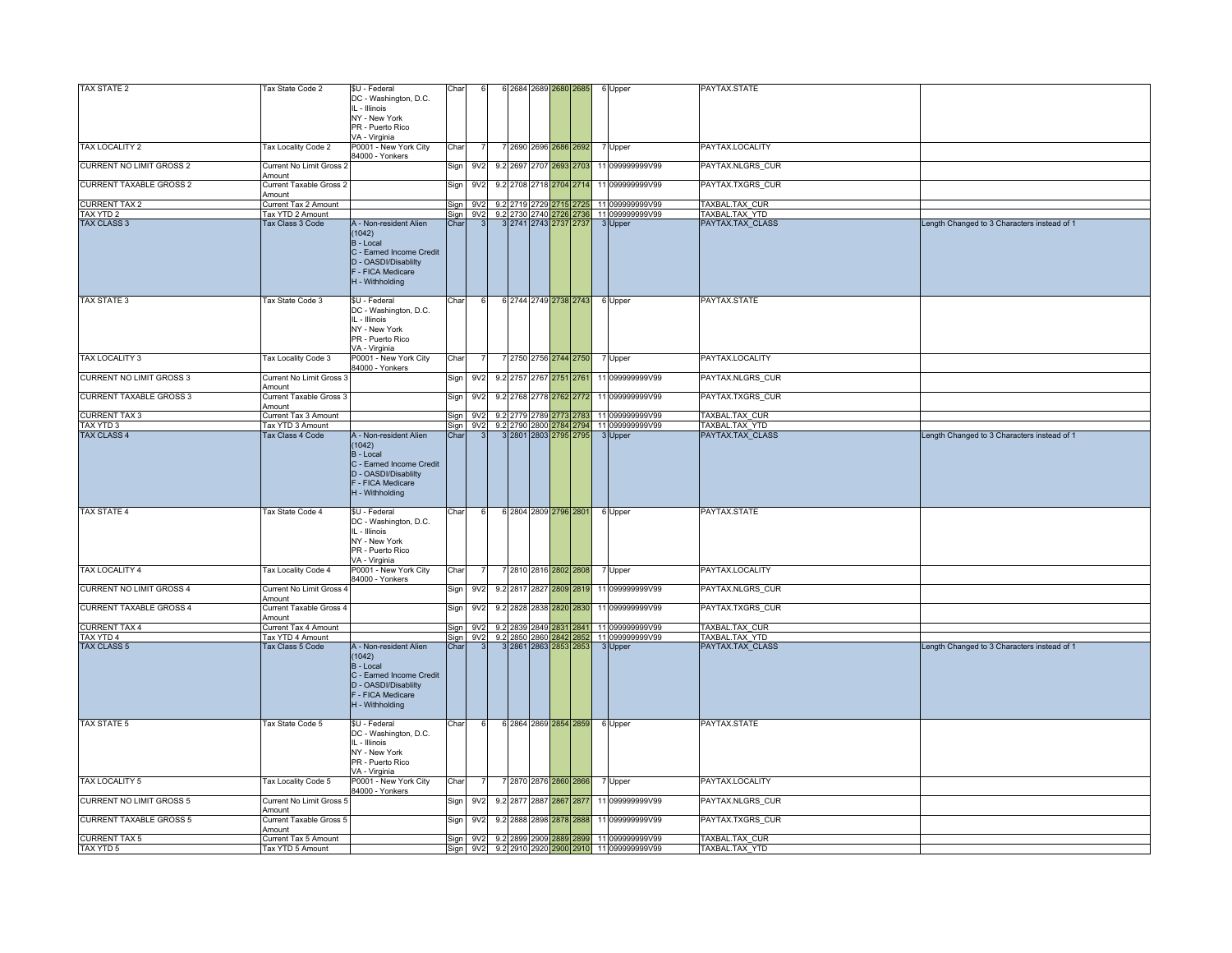| <b>TAX CLASS 6</b>              | Tax Class 6 Code         | A - Non-resident Alien                | Char              |                 |    |      |  | 3 2921 2923 2911 2911   | 3 Upper                                  | PAYTAX.TAX_CLASS | Length Changed to 3 Characters instead of 1 |
|---------------------------------|--------------------------|---------------------------------------|-------------------|-----------------|----|------|--|-------------------------|------------------------------------------|------------------|---------------------------------------------|
|                                 |                          | (1042)                                |                   |                 |    |      |  |                         |                                          |                  |                                             |
|                                 |                          | B - Local                             |                   |                 |    |      |  |                         |                                          |                  |                                             |
|                                 |                          | C - Earned Income Credit              |                   |                 |    |      |  |                         |                                          |                  |                                             |
|                                 |                          | D - OASDI/Disablilty                  |                   |                 |    |      |  |                         |                                          |                  |                                             |
|                                 |                          | F - FICA Medicare                     |                   |                 |    |      |  |                         |                                          |                  |                                             |
|                                 |                          | H - Withholding                       |                   |                 |    |      |  |                         |                                          |                  |                                             |
| <b>TAX STATE 6</b>              | Tax State Code 6         | \$U - Federal                         | Char              |                 |    |      |  |                         |                                          | PAYTAX.STATE     |                                             |
|                                 |                          | DC - Washington, D.C.                 |                   |                 |    |      |  | 6 2924 2929 2912 2917   | 6 Upper                                  |                  |                                             |
|                                 |                          | IL - Illinois                         |                   |                 |    |      |  |                         |                                          |                  |                                             |
|                                 |                          | NY - New York                         |                   |                 |    |      |  |                         |                                          |                  |                                             |
|                                 |                          | PR - Puerto Rico                      |                   |                 |    |      |  |                         |                                          |                  |                                             |
|                                 |                          | VA - Virginia                         |                   |                 |    |      |  |                         |                                          |                  |                                             |
| TAX LOCALITY 6                  | Tax Locality Code 6      | P0001 - New York City                 | Char              |                 |    |      |  | 7 2930 2936 2918 2924   | 7 Upper                                  | PAYTAX.LOCALITY  |                                             |
|                                 |                          | 34000 - Yonkers                       |                   |                 |    |      |  |                         |                                          |                  |                                             |
| CURRENT NO LIMIT GROSS 6        | Current No Limit Gross 6 |                                       | Sign              | 9V <sub>2</sub> |    |      |  | 9.2 2937 2947 2925 2935 | 11 099999999V99                          | PAYTAX.NLGRS CUR |                                             |
|                                 | Amount                   |                                       |                   |                 |    |      |  |                         |                                          |                  |                                             |
| <b>CURRENT TAXABLE GROSS 6</b>  | Current Taxable Gross 6  |                                       | Sign              | 9V <sub>2</sub> |    |      |  | 9.2 2948 2958 2936 2946 | 11 099999999V99                          | PAYTAX.TXGRS_CUR |                                             |
|                                 | Amount                   |                                       |                   |                 |    |      |  |                         |                                          |                  |                                             |
| <b>CURRENT TAX 6</b>            | Current Tax 6 Amount     |                                       |                   | Sign 9V2        |    |      |  |                         | 9.2 2959 2969 2947 2957 11 099999999 V99 | TAXBAL.TAX CUR   |                                             |
| TAX YTD 6                       | Tax YTD 6 Amount         |                                       |                   | Sign 9V2        |    |      |  |                         | 9.2 2970 2980 2958 2968 11 099999999 V99 | TAXBAL.TAX YTD   |                                             |
| <b>TAX CLASS 7</b>              | Tax Class 7 Code         | A - Non-resident Alien                | Chai              |                 |    |      |  | 3 2981 2983 2969 2969   | 3 Upper                                  | PAYTAX.TAX CLASS | Length Changed to 3 Characters instead of 1 |
|                                 |                          | (1042)                                |                   |                 |    |      |  |                         |                                          |                  |                                             |
|                                 |                          | B - Local                             |                   |                 |    |      |  |                         |                                          |                  |                                             |
|                                 |                          | C - Earned Income Credit              |                   |                 |    |      |  |                         |                                          |                  |                                             |
|                                 |                          | D - OASDI/Disablilty                  |                   |                 |    |      |  |                         |                                          |                  |                                             |
|                                 |                          | F - FICA Medicare                     |                   |                 |    |      |  |                         |                                          |                  |                                             |
|                                 |                          | H - Withholding                       |                   |                 |    |      |  |                         |                                          |                  |                                             |
| TAX STATE 7                     | Tax State Code 7         | \$U - Federal                         | Char              |                 |    |      |  | 6 2984 2989 2970 2975   | 6 Upper                                  | PAYTAX.STATE     |                                             |
|                                 |                          | DC - Washington, D.C.                 |                   |                 |    |      |  |                         |                                          |                  |                                             |
|                                 |                          | IL - Illinois                         |                   |                 |    |      |  |                         |                                          |                  |                                             |
|                                 |                          | NY - New York                         |                   |                 |    |      |  |                         |                                          |                  |                                             |
|                                 |                          | PR - Puerto Rico                      |                   |                 |    |      |  |                         |                                          |                  |                                             |
|                                 |                          | VA - Virginia                         |                   |                 |    |      |  |                         |                                          |                  |                                             |
| <b>TAX LOCALITY 7</b>           | Tax Locality Code 7      | P0001 - New York City                 | Char              |                 |    |      |  | 7 2990 2996 2976 2982   | 7 Upper                                  | PAYTAX.LOCALITY  |                                             |
|                                 |                          | 84000 - Yonkers                       |                   |                 |    |      |  |                         |                                          |                  |                                             |
| <b>CURRENT NO LIMIT GROSS 7</b> | Current No Limit Gross 7 |                                       | Sign              | 9V <sub>2</sub> |    |      |  | 9.2 2997 3007 2983 2993 | 11 099999999V99                          | PAYTAX.NLGRS_CUR |                                             |
|                                 | Amount                   |                                       |                   |                 |    |      |  |                         |                                          |                  |                                             |
| <b>CURRENT TAXABLE GROSS 7</b>  | Current Taxable Gross 7  |                                       | Sign              | 9V <sub>2</sub> |    |      |  | 9.2 3008 3018 2994 3004 | 11 099999999V99                          | PAYTAX.TXGRS_CUR |                                             |
|                                 | Amount                   |                                       |                   |                 |    |      |  |                         |                                          |                  |                                             |
| <b>CURRENT TAX 7</b>            | Current Tax 7 Amount     |                                       | Sign              | 9V2             |    |      |  |                         | 9.2 3019 3029 3005 3015 11 099999999V99  | TAXBAL.TAX CUR   |                                             |
| TAX YTD 7                       | Tax YTD 7 Amount         |                                       | Sign              | 9V <sub>2</sub> |    |      |  |                         | 9.2 3030 3040 3016 3026 11 099999999V99  | TAXBAL.TAX YTD   |                                             |
| <b>TAX CLASS 8</b>              | Tax Class 8 Code         | A - Non-resident Alien                | Char              |                 |    |      |  | 3 3041 3043 3027 3027   | 3 Upper                                  | PAYTAX.TAX CLASS | Length Changed to 3 Characters instead of 1 |
|                                 |                          | (1042)                                |                   |                 |    |      |  |                         |                                          |                  |                                             |
|                                 |                          | B - Local<br>C - Earned Income Credit |                   |                 |    |      |  |                         |                                          |                  |                                             |
|                                 |                          | D - OASDI/Disablilty                  |                   |                 |    |      |  |                         |                                          |                  |                                             |
|                                 |                          | F - FICA Medicare                     |                   |                 |    |      |  |                         |                                          |                  |                                             |
|                                 |                          | H - Withholding                       |                   |                 |    |      |  |                         |                                          |                  |                                             |
|                                 |                          |                                       |                   |                 |    |      |  |                         |                                          |                  |                                             |
| <b>TAX STATE 8</b>              | Tax State Code 8         | \$U - Federal                         | Char              |                 |    |      |  | 6 3044 3049 3028 3033   | 6 Upper                                  | PAYTAX.STATE     |                                             |
|                                 |                          | DC - Washington, D.C.                 |                   |                 |    |      |  |                         |                                          |                  |                                             |
|                                 |                          | IL - Illinois                         |                   |                 |    |      |  |                         |                                          |                  |                                             |
|                                 |                          | NY - New York                         |                   |                 |    |      |  |                         |                                          |                  |                                             |
|                                 |                          | PR - Puerto Rico                      |                   |                 |    |      |  |                         |                                          |                  |                                             |
|                                 |                          | VA - Virginia                         |                   |                 |    |      |  |                         |                                          |                  |                                             |
| TAX LOCALITY 8                  | Tax Locality Code 8      | P0001 - New York City                 | Char              |                 |    |      |  | 7 3050 3056 3034 3040   | 7 Upper                                  | PAYTAX.LOCALITY  |                                             |
|                                 |                          | 34000 - Yonkers                       |                   |                 |    |      |  |                         |                                          |                  |                                             |
| <b>CURRENT NO LIMIT GROSS 8</b> | Current No Limit Gross & |                                       | Sign              | 9V2             |    |      |  | 9.2 3057 3067 3041 3051 | 11 099999999V99                          | PAYTAX.NLGRS CUR |                                             |
|                                 | Amount                   |                                       |                   |                 |    |      |  |                         |                                          |                  |                                             |
| <b>CURRENT TAXABLE GROSS 8</b>  | Current Taxable Gross 8  |                                       | Sign              | 9V2             |    |      |  | 9.2 3068 3078 3052 3062 | 11 099999999V99                          | PAYTAX.TXGRS CUR |                                             |
|                                 | Amount                   |                                       |                   |                 |    |      |  |                         |                                          |                  |                                             |
| <b>CURRENT TAX 8</b>            | Current Tax 8 Amount     |                                       | Sign <sup>1</sup> | 9V <sub>2</sub> |    |      |  |                         | 9.2 3079 3089 3063 3073 11 099999999 V99 | TAXBAL.TAX CUR   |                                             |
| TAX YTD 8                       | Tax YTD 8 Amount         |                                       | Sian              | 9V <sub>2</sub> | 92 | 3090 |  | 100 3074 3084           | 11 099999999V99                          | TAXBAL.TAX YTD   |                                             |
| <b>TAX CLASS 9</b>              | Tax Class 9 Code         | A - Non-resident Alien                | Chai              |                 |    |      |  | 3101 3103 3085 3085     | 3 Upper                                  | PAYTAX.TAX CLASS | Length Changed to 3 Characters instead of 1 |
|                                 |                          | (1042)<br>B - Local                   |                   |                 |    |      |  |                         |                                          |                  |                                             |
|                                 |                          | C - Earned Income Credit              |                   |                 |    |      |  |                         |                                          |                  |                                             |
|                                 |                          | D - OASDI/Disablilty                  |                   |                 |    |      |  |                         |                                          |                  |                                             |
|                                 |                          | F - FICA Medicare                     |                   |                 |    |      |  |                         |                                          |                  |                                             |
|                                 |                          | H - Withholding                       |                   |                 |    |      |  |                         |                                          |                  |                                             |
|                                 |                          |                                       |                   |                 |    |      |  |                         |                                          |                  |                                             |
| <b>TAX STATE 9</b>              | Tax State Code 9         | \$U - Federal                         | Char              | 6               |    |      |  | 6 3104 3109 3086 3091   | 6 Upper                                  | PAYTAX.STATE     |                                             |
|                                 |                          | NY - New York                         |                   |                 |    |      |  |                         |                                          |                  |                                             |
|                                 |                          | IL - Illinois                         |                   |                 |    |      |  |                         |                                          |                  |                                             |
|                                 |                          | PR - Puerto Rico                      |                   |                 |    |      |  |                         |                                          |                  |                                             |
|                                 |                          | DC - Washington, D.C.                 |                   |                 |    |      |  |                         |                                          |                  |                                             |
|                                 |                          | VA - Virginia                         |                   |                 |    |      |  |                         |                                          |                  |                                             |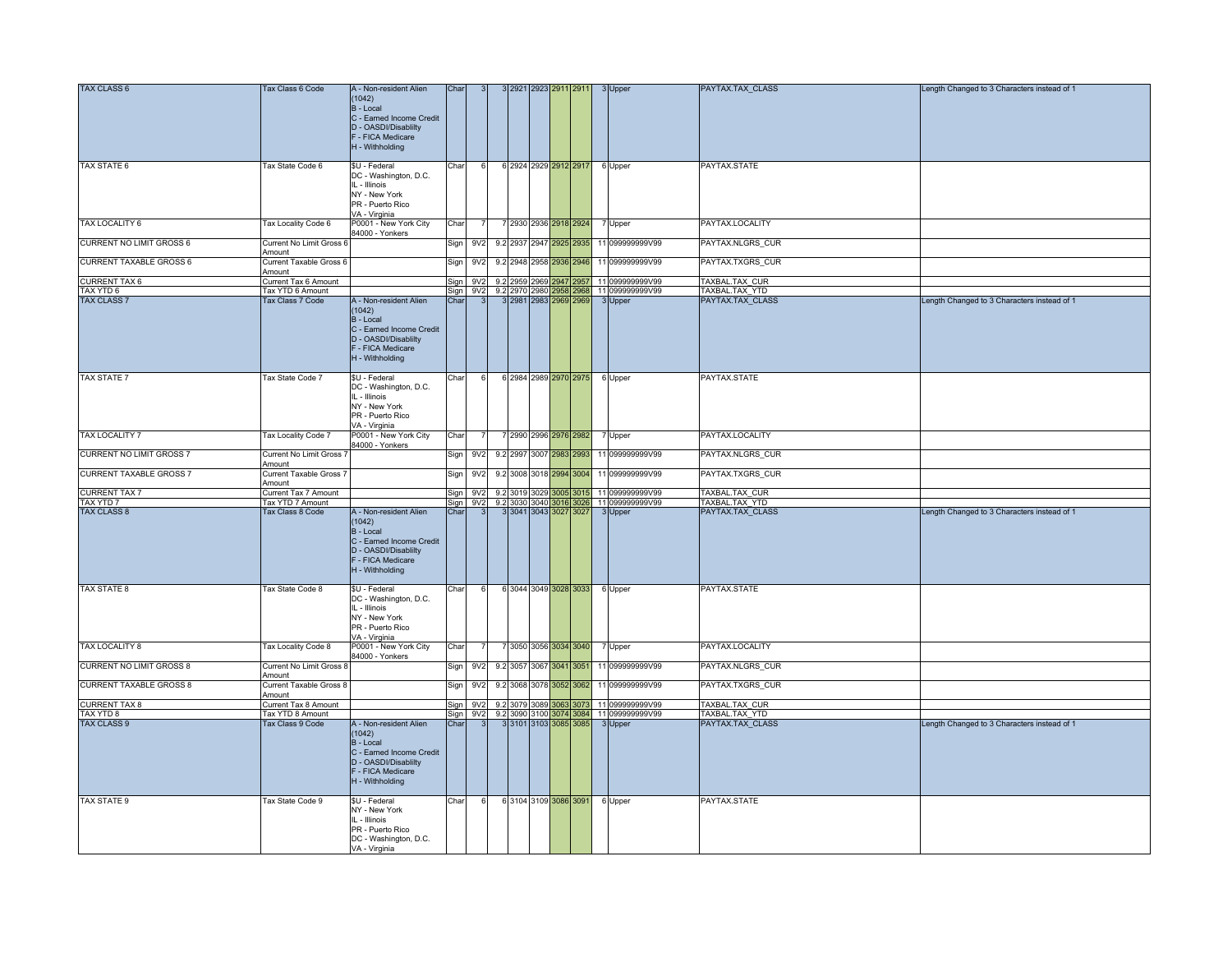| TAX LOCALITY 9                  | Tax Locality Code 9                        | P0001 - New York City                                                                                                                     | Char |                 |             | 7 3110 3116 3092 3098   |      | 7 Upper                                      | PAYTAX.LOCALITY  |                                             |
|---------------------------------|--------------------------------------------|-------------------------------------------------------------------------------------------------------------------------------------------|------|-----------------|-------------|-------------------------|------|----------------------------------------------|------------------|---------------------------------------------|
|                                 |                                            | 84000 - Yonkers                                                                                                                           |      |                 |             |                         |      |                                              |                  |                                             |
| <b>CURRENT NO LIMIT GROSS 9</b> | <b>Current No Limit Gross 9</b><br>Amount  |                                                                                                                                           | Sign | 9V2             |             | 9.2 3117 3127 3099 3109 |      | 11 099999999V99                              | PAYTAX.NLGRS_CUR |                                             |
| <b>CURRENT TAXABLE GROSS 9</b>  | Current Taxable Gross 9<br>Amount          |                                                                                                                                           | Sign | 9V <sub>2</sub> |             | 9.2 3128 3138 3110 3120 |      | 11 099999999V99                              | PAYTAX.TXGRS CUR |                                             |
| <b>CURRENT TAX 9</b>            | Current Tax 9 Amount                       |                                                                                                                                           | Sign | 9V <sub>2</sub> |             |                         |      | 9.2 3139 3149 3121 3131 11 099999999V99      | TAXBAL.TAX CUR   |                                             |
| TAX YTD 9                       | Tax YTD 9 Amount                           |                                                                                                                                           | Sian |                 |             |                         |      | 9V2 9.2 3150 3160 3132 3142 11 0999999999V99 | TAXBAL.TAX_YTD   |                                             |
| TAX CLASS 10                    | Tax Class 10 Code                          | A - Non-resident Alien<br>(1042)<br>B - Local<br>C - Earned Income Credit<br>D - OASDI/Disablilty<br>F - FICA Medicare<br>H - Withholding | Char |                 |             | 3 3161 3163 3143 3143   |      | 3 Upper                                      | PAYTAX.TAX_CLASS | Length Changed to 3 Characters instead of 1 |
| TAX STATE 10                    | Tax State Code 10                          | \$U - Federal<br>DC - Washington, D.C.<br>IL - Illinois<br>NY - New York<br>PR - Puerto Rico<br>VA - Virginia                             | Char |                 |             | 6 3164 3169 3144 3149   |      | 6 Upper                                      | PAYTAX.STATE     |                                             |
| TAX LOCALITY 10                 | Tax Locality Code 10                       | P0001 - New York City<br>84000 - Yonkers                                                                                                  | Char |                 |             | 7 3170 3176 3150 3156   |      | 7 Upper                                      | PAYTAX.LOCALITY  |                                             |
| CURRENT NO LIMIT GROSS 10       | <b>Current No Limit Gross</b><br>10 Amount |                                                                                                                                           | Sign | 9V <sub>2</sub> |             | 9.2 3177 3187 3157 3167 |      | 11 099999999V99                              | PAYTAX.NLGRS_CUR |                                             |
| <b>CURRENT TAXABLE GROSS 10</b> | <b>Current Taxable Gross</b><br>10 Amount  |                                                                                                                                           | Sign | 9V2             |             | 9.2 3188 3198 3168 3178 |      | 11 099999999V99                              | PAYTAX.TXGRS CUR |                                             |
| <b>CURRENT TAX 10</b>           | Current Tax 10 Amount                      |                                                                                                                                           | Sign | 9V <sub>2</sub> |             | 9.2 3199 3209 3179 3189 |      | 11 099999999V99                              | TAXBAL.TAX_CUR   |                                             |
| TAX YTD 10                      | Tax YTD 10 Amount                          |                                                                                                                                           | Sign | 9V <sub>2</sub> |             |                         |      | 9.2 3210 3220 3190 3200 11 099999999V99      | TAXBAL.TAX_YTD   |                                             |
| DEDCD1                          | Deduction Code1                            |                                                                                                                                           | Char | - 61            |             |                         |      | 6 3221 3226 3201 3206 6 Upper                | PAYDED.DEDCD     |                                             |
| <b>DEDCD CUR1</b>               | Current Deduction<br>Code1 Amount          |                                                                                                                                           | Sign | 9V <sub>2</sub> |             | 9.2 3227 3237 3207 3217 |      | 11 099999999V99                              | PAYDED.DED_CUR   |                                             |
| <b>DEDCD YTD 1</b>              | YTD Deduction Code1<br>Amount              |                                                                                                                                           | Sign | 9V <sub>2</sub> |             | 9.2 3238 3248 3218 3228 |      | 11 099999999V99                              | DEDBAL.DED_YTD   |                                             |
| DEDCD2                          | Deduction Code2                            |                                                                                                                                           | Char |                 |             | 6 3249 3254 3229        | 3234 | 6 Upper                                      | PAYDED.DEDCD     |                                             |
| <b>DEDCD CUR2</b>               | <b>Current Deduction Code</b><br>2 Amount  |                                                                                                                                           | Sign | 9V2             |             | 9.2 3255 3265 3235      | 3245 | 11 099999999V99                              | PAYDED.DED CUR   |                                             |
| <b>DEDCD YTD 2</b>              | YTD Deduction Code 2<br>Amount             |                                                                                                                                           | Sign | 9V <sub>2</sub> |             | 9.2 3266 3276 3246 3256 |      | 11 099999999V99                              | DEDBAL.DED_YTD   |                                             |
| DEDCD3                          | Deduction Code3                            |                                                                                                                                           | Char |                 | 6 3277 3282 | 3257                    | 3262 | 6 Upper                                      | PAYDED.DEDCD     |                                             |
| <b>DEDCD CUR3</b>               | <b>Current Deduction Code</b><br>Amount    |                                                                                                                                           | Sign | 9V <sub>2</sub> |             | 9.2 3283 3293 3263      | 3273 | 11 099999999V99                              | AYDED.DED CUR    |                                             |
| <b>DEDCD YTD 3</b>              | <b>YTD Deduction Code 3</b><br>Amount      |                                                                                                                                           | Sign | 9V <sub>2</sub> |             | 9.2 3294 3304 3274 3284 |      | 11 099999999V99                              | DEDBAL.DED YTD   |                                             |
| DEDCD4                          | Deduction Code4                            |                                                                                                                                           | Char |                 |             | 6 3305 3310 3285 3290   |      | 6 Upper                                      | PAYDED.DEDCD     |                                             |
| <b>DEDCD CUR4</b>               | Current Deduction Code<br>Amount           |                                                                                                                                           | Sign | 9V <sub>2</sub> |             | 9.2 3311 3321 3291 3301 |      | 11 099999999V99                              | PAYDED.DED_CUR   |                                             |
| <b>DEDCD YTD 4</b>              | YTD Deduction Code 4<br>Amount             |                                                                                                                                           | Sign | 9V <sub>2</sub> |             |                         |      | 9.2 3322 3332 3302 3312 11 099999999 V99     | DEDBAL.DED_YTD   |                                             |
| DEDCD5                          | Deduction Code5                            |                                                                                                                                           | Char |                 |             | 6 3333 3338 3313 3318   |      | 6 Upper                                      | PAYDED.DEDCD     |                                             |
| DEDCD CUR5                      | <b>Current Deduction Code</b><br>Amount    |                                                                                                                                           | Sign | 9V <sub>2</sub> |             | 9.2 3339 3349 3319 3329 |      | 11 099999999V99                              | PAYDED.DED_CUR   |                                             |
| <b>DEDCD YTD 5</b>              | TD Deduction Code 5<br>Amount              |                                                                                                                                           | Sign | 9V <sub>2</sub> |             |                         |      | 9.2 3350 3360 3330 3340 11 099999999 V99     | DEDBAL.DED_YTD   |                                             |
| DEDCD6                          | <b>Deduction Code6</b>                     |                                                                                                                                           | Char |                 |             |                         |      | 6 3361 3366 3341 3346 6 Upper                | PAYDED.DEDCD     |                                             |
| <b>DEDCD CUR6</b>               | Current Deduction Code<br>Amount           |                                                                                                                                           | Sign | 9 <sub>V2</sub> |             | 9.2 3367 3377 3347 3357 |      | 11 099999999V99                              | PAYDED.DED_CUR   |                                             |
| <b>DEDCD YTD 6</b>              | YTD Deduction Code 6<br>Amount             |                                                                                                                                           | Sign | 9V <sub>2</sub> |             | 9.2 3378 3388 3358      | 3368 | 11 099999999V99                              | DEDBAL.DED_YTD   |                                             |
| DEDCD7                          | eduction Code7                             |                                                                                                                                           | Char |                 |             | 6 3389 3394 3369 3374   |      | 6 Upper                                      | PAYDED.DEDCD     |                                             |
| DEDCD CUR7                      | <b>Current Deduction Code</b><br>7 Amount  |                                                                                                                                           | Sign | 9V2             |             | 9.2 3395 3405 3375 3385 |      | 11 099999999V99                              | PAYDED.DED_CUR   |                                             |
| <b>DEDCD YTD 7</b>              | <b>YTD Deduction Code 7</b><br>Amount      |                                                                                                                                           | Sign | 9V <sub>2</sub> |             | 9.2 3406 3416 3386 3396 |      | 11 099999999V99                              | DEDBAL.DED_YTD   |                                             |
| DEDCD8                          | Deduction Code8                            |                                                                                                                                           | Char |                 |             | 6 3417 3422 3397        | 3402 | 6 Upper                                      | PAYDED.DEDCD     |                                             |
| <b>DEDCD CUR8</b>               | <b>Current Deduction Code</b><br>3 Amount  |                                                                                                                                           | Sign | 9V <sub>2</sub> |             | 9.2 3423 3433 3403      | 3413 | 11 099999999V99                              | PAYDED.DED CUR   |                                             |
| <b>DEDCD YTD 8</b>              | <b>YTD Deduction Code 8</b><br>Amount      |                                                                                                                                           | Sign | 9V <sub>2</sub> |             |                         |      | 9.2 3434 3444 3414 3424 11 0999999999999     | DEDBAL.DED_YTD   |                                             |
| DEDCD9                          | Deduction Code9                            |                                                                                                                                           | Char |                 |             |                         |      | 6 3445 3450 3425 3430 6 Upper                | PAYDED.DEDCD     |                                             |
| DEDCD CUR 9                     | <b>Current Deduction Code</b><br>Amount    |                                                                                                                                           | Sign | 9V2             |             | 9.2 3451 3461 3431 3441 |      | 11 099999999V99                              | PAYDED.DED_CUR   |                                             |
| <b>DEDCD YTD 9</b>              | <b>YTD Deduction Code 9</b><br>Amount      |                                                                                                                                           | Sign | 9V <sub>2</sub> |             |                         |      | 9.2 3462 3472 3442 3452 11 099999999 99      | DEDBAL.DED_YTD   |                                             |
| DEDCD10                         | Deduction Code10                           |                                                                                                                                           | Char |                 |             | 6 3473 3478 3453 3458   |      | 6 Upper                                      | PAYDED.DEDCD     |                                             |
| DEDCD CUR 10                    | <b>Current Deduction Code</b><br>10 Amount |                                                                                                                                           | Sign | 9V <sub>2</sub> |             | 9.2 3479 3489 3459 3469 |      | 11 099999999V99                              | PAYDED.DED_CUR   |                                             |
| DEDCD YTD 10                    | TD Deduction Code 10<br>Amount             |                                                                                                                                           | Sign | 9 <sub>V2</sub> |             |                         |      | 9.2 3490 3500 3470 3480 11 099999999V99      | DEDBAL.DED YTD   |                                             |
| DEDCD11                         | Deduction Code11                           |                                                                                                                                           | Char |                 |             |                         |      | 6 6 3501 3506 3481 3486 6 Upper              | PAYDED.DEDCD     |                                             |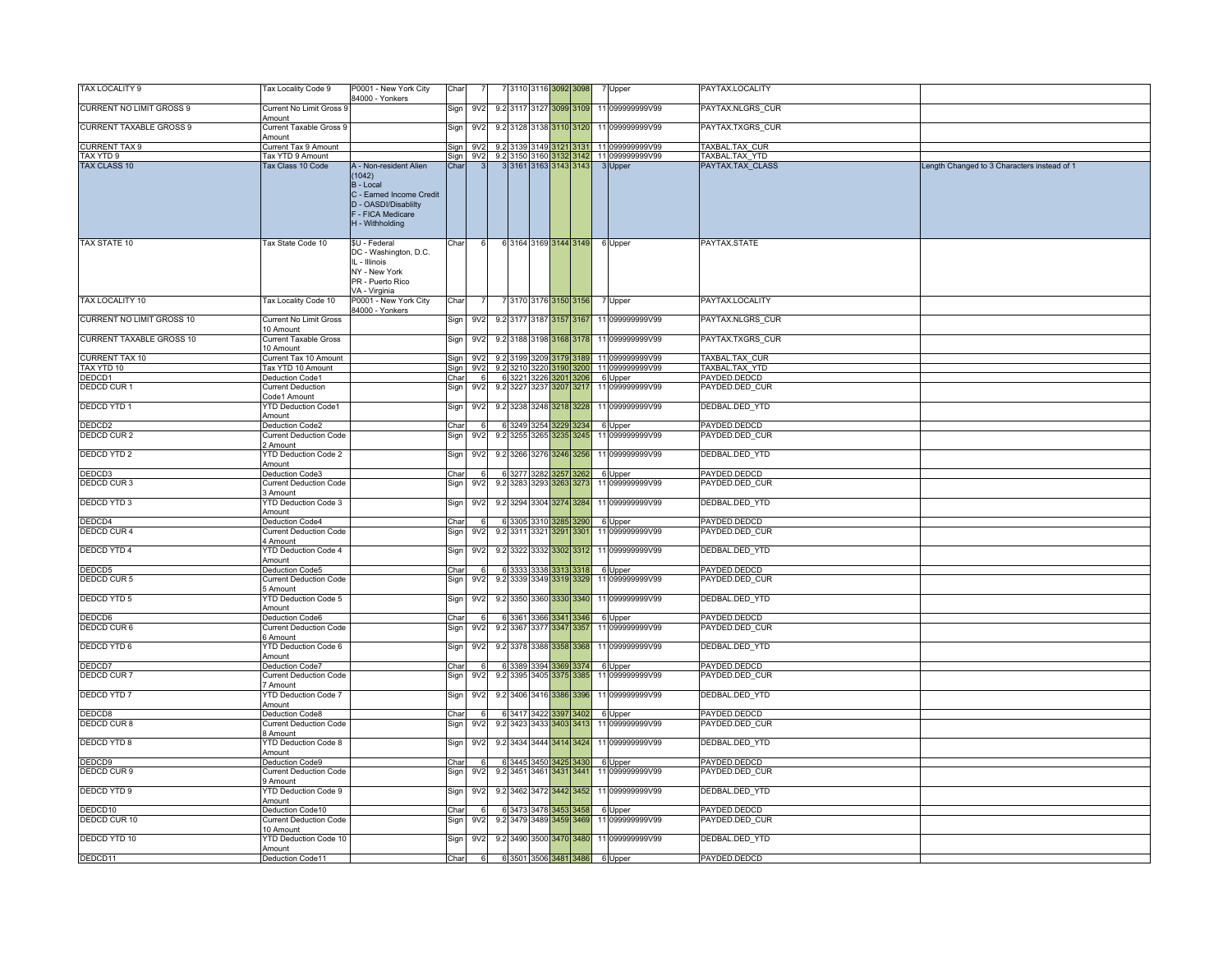| DEDCD CUR 11                   | <b>Current Deduction Code</b><br>11 Amount        | 9.2 3507 3517 3487 3497<br>Sign<br>9V2                                                     | 11 099999999V99                          | PAYDED.DED CUR                 |  |
|--------------------------------|---------------------------------------------------|--------------------------------------------------------------------------------------------|------------------------------------------|--------------------------------|--|
| DEDCD YTD 11                   | YTD Deduction Code 11                             | 9V <sub>2</sub><br>9.2 3518 3528 3498 3508<br>Sign                                         | 11 099999999V99                          | DEDBAL.DED_YTD                 |  |
|                                | Amount                                            | Char<br>6 3529 3534 3509 3514                                                              |                                          |                                |  |
| DEDCD12<br>DEDCD CUR 12        | Deduction Code12<br><b>Current Deduction Code</b> | 9.2 3535 3545 3515 3525<br>Sign<br>9V <sub>2</sub>                                         | 6 Upper<br>11 099999999V99               | PAYDED.DEDCD<br>PAYDED.DED_CUR |  |
|                                | 12 Amount                                         |                                                                                            |                                          |                                |  |
| <b>DEDCD YTD 12</b>            | YTD Deduction Code 12<br>Amount                   | 9.2 3546 3556 3526 3536<br>Sign<br>9V <sub>2</sub>                                         | 11 099999999V99                          | DEDBAL.DED_YTD                 |  |
| DEDCD13                        | Deduction Code13                                  | 6 3557 3562 3537 3542<br>Char<br>-61                                                       | 6 Upper                                  | PAYDED.DEDCD                   |  |
| DEDCD CUR 13                   | Current Deduction Code                            | Sign<br>9.2 3563 3573 3543 3553<br>9V <sub>2</sub>                                         | 11 099999999V99                          | PAYDED.DED CUR                 |  |
|                                | 3 Amount                                          |                                                                                            |                                          |                                |  |
| DEDCD YTD 13                   | YTD Deduction Code 13<br>Amount                   | 9V <sub>2</sub><br>Sign                                                                    | 9.2 3574 3584 3554 3564 11 099999999V99  | DEDBAL.DED_YTD                 |  |
| DEDCD14                        | Deduction Code14                                  | Char<br>6 3585 3590 3565 3570<br><sub>6</sub>                                              | 6 Upper                                  | PAYDED.DEDCD                   |  |
| <b>DEDCD CUR 14</b>            | <b>Current Deduction Code</b>                     | 9.2 3591 3601 3571 3581<br>Sign<br>9V2                                                     | 11 099999999V99                          | PAYDED.DED CUR                 |  |
| DEDCD YTD 14                   | 14 Amount<br>YTD Deduction Code 14                | 9V2<br>9.2 3602 3612 3582 3592<br>Sign                                                     | 11 099999999V99                          | DEDBAL.DED_YTD                 |  |
|                                | Amount                                            |                                                                                            |                                          |                                |  |
| DEDCD15                        | Deduction Code15                                  | Char<br>6 3613 3618 3593                                                                   | 6 Upper                                  | PAYDED.DEDCD<br>PAYDED.DED_CUR |  |
| DEDCD CUR 15                   | <b>Current Deduction Code</b><br>15 Amount        | 9.2 3619 3629 3599 3609<br>Sign<br>9V <sub>2</sub>                                         | 11 099999999V99                          |                                |  |
| <b>DEDCD YTD 15</b>            | YTD Deduction Code 15                             | Sign<br>9V <sub>2</sub>                                                                    | 9.2 3630 3640 3610 3620 11 099999999V99  | DEDBAL.DED_YTD                 |  |
|                                | Amount                                            |                                                                                            |                                          |                                |  |
| DEDCD16<br>DEDCD CUR 16        | Deduction Code16<br>Current Deduction Code        | 6 3641 3646 3621 3626<br>Char<br>-61<br>9.2 3647 3657 3627 3637<br>9V <sub>2</sub>         | 6 Upper                                  | PAYDED.DEDCD<br>PAYDED.DED CUR |  |
|                                | 6 Amount                                          | Sign                                                                                       | 11 099999999V99                          |                                |  |
| DEDCD YTD 16                   | TD Deduction Code 16                              | 9V2<br>Sign                                                                                | 9.2 3658 3668 3638 3648 11 099999999V99  | DEDBAL.DED_YTD                 |  |
|                                | Amount<br>Deduction Code17                        | 6 3669 3674 3649 3654<br>Char                                                              |                                          | PAYDED.DEDCD                   |  |
| DEDCD17<br><b>DEDCD CUR 17</b> | <b>Current Deduction Code</b>                     | -61<br>9.2 3675 3685 3655 3665<br>Sign<br>9V <sub>2</sub>                                  | 6 Upper<br>11 099999999V99               | PAYDED.DED CUR                 |  |
|                                | 17 Amount                                         |                                                                                            |                                          |                                |  |
| DEDCD YTD 17                   | YTD Deduction Code 17                             | 9V2<br>Sign                                                                                | 9.2 3686 3696 3666 3676 11 099999999 V99 | DEDBAL.DED_YTD                 |  |
| DEDCD18                        | Amount<br>Deduction Code18                        | Char<br>6 3697 3702 3677 3682                                                              | 6 Upper                                  | PAYDED.DEDCD                   |  |
| DEDCD CUR 18                   | <b>Current Deduction Code</b>                     | Sign<br>9V <sub>2</sub><br>9.2 3703 3713 3683 3693                                         | 11 099999999V99                          | PAYDED.DED_CUR                 |  |
|                                | 18 Amount                                         |                                                                                            |                                          |                                |  |
| <b>DEDCD YTD 18</b>            | YTD Deduction Code 18<br>Amount                   | Sign<br>9V <sub>2</sub>                                                                    | 9.2 3714 3724 3694 3704 11 0999999999999 | DEDBAL.DED_YTD                 |  |
| DEDCD19                        | Deduction Code19                                  | 6 3725 3730 3705 3710<br>Char<br>-61                                                       | 6 Upper                                  | PAYDED.DEDCD                   |  |
| DEDCD CUR 19                   | <b>Current Deduction Code</b>                     | 9.2 3731 3741 3711 3721<br>Sign<br>9V2                                                     | 11 099999999V99                          | PAYDED.DED CUR                 |  |
| DEDCD YTD 19                   | 9 Amount<br>TD Deduction Code 19                  | 9V <sub>2</sub>                                                                            | 9.2 3742 3752 3722 3732 11 099999999V99  | DEDBAL.DED_YTD                 |  |
|                                | Amount                                            | Sign                                                                                       |                                          |                                |  |
| DEDCD20                        | Deduction Code20                                  | 6 3753 3758 3733 3738<br>Char                                                              | 6 Upper                                  | PAYDED.DEDCD                   |  |
| DEDCD CUR 20                   | <b>Current Deduction Code</b><br>20 Amount        | 9.2 3759 3769 3739 3749<br>Sign<br>9V <sub>2</sub>                                         | 11 099999999V99                          | PAYDED.DED CUR                 |  |
| DEDCD YTD 20                   | YTD Deduction Code 20                             | 9V2<br>Sign                                                                                | 9.2 3770 3780 3750 3760 11 099999999 V99 | DEDBAL.DED YTD                 |  |
|                                | Amount                                            |                                                                                            |                                          |                                |  |
| DEDCD21<br>DEDCD CUR 21        | Deduction Code21<br><b>Current Deduction Code</b> | Char<br>6 3781 3786 3761 3766<br>9V <sub>2</sub>                                           | 6 Upper                                  | PAYDED.DEDCD<br>PAYDED.DED CUR |  |
|                                | 1 Amount                                          | Sign<br>9.2 3787 3797 3767 3777                                                            | 11 099999999V99                          |                                |  |
| DEDCD YTD 21                   | TD Deduction Code 21                              | 9V2<br>Sign                                                                                | 9.2 3798 3808 3778 3788 11 099999999V99  | DEDBAL.DED_YTD                 |  |
|                                | Amount                                            |                                                                                            |                                          |                                |  |
| DEDCD22<br>DEDCD CUR 22        | Deduction Code22<br><b>Current Deduction Code</b> | Char<br>6 3809 3814 3789 3794<br>9.2 3815 3825 3795 3805<br>Sign<br>9V2                    | 6 Upper<br>11 099999999V99               | PAYDED.DEDCD<br>PAYDED.DED CUR |  |
|                                | 22 Amount                                         |                                                                                            |                                          |                                |  |
| <b>DEDCD YTD 22</b>            | TD Deduction Code 22<br>Amount                    | 9V <sub>2</sub><br>Sign                                                                    | 9.2 3826 3836 3806 3816 11 099999999 99  | DEDBAL.DED_YTD                 |  |
| DEDCD23                        | Deduction Code23                                  | Char<br>6 3837 3842 3817 3822                                                              | 6 Upper                                  | PAYDED.DEDCD                   |  |
| <b>DEDCD CUR23</b>             | <b>Current Deduction Code</b>                     | 9.2 3843 3853 3823 3833<br>Sign<br>9V <sub>2</sub>                                         | 11 099999999V99                          | PAYDED.DED CUR                 |  |
|                                | 23 Amount<br>YTD Deduction Code 23                |                                                                                            |                                          |                                |  |
| DEDCD YTD 23                   | Amount                                            | 9.2 3854 3864 3834 3844<br>9V2<br>Sign                                                     | 11 099999999V99                          | DEDBAL.DED_YTD                 |  |
| DEDCD24                        | Deduction Code24                                  | Char<br>6 3865 3870 3845 3850                                                              | 6 Upper                                  | PAYDED.DEDCD                   |  |
| DEDCD CUR 24                   | Current Deduction Code                            | 9.2 3871 3881 3851 3861<br>Sign<br>9V2                                                     | 11 099999999V99                          | PAYDED.DED_CUR                 |  |
| DEDCD YTD 24                   | 4 Amount<br>YTD Deduction Code 24                 | 9V <sub>2</sub><br>Sign                                                                    | 9.2 3882 3892 3862 3872 11 099999999 V99 | DEDBAL.DED_YTD                 |  |
|                                | Amount                                            |                                                                                            |                                          |                                |  |
| DEDCD25                        | Deduction Code25                                  | 6 3893 3898 3873 3878<br>Char                                                              | 6 Upper                                  | PAYDED.DEDCD                   |  |
| DEDCD CUR 25                   | <b>Current Deduction Code</b><br>5 Amount         | 9V <sub>2</sub><br>9.2 3899 3909 3879 3889<br>Sign                                         | 11 099999999V99                          | PAYDED.DED CUR                 |  |
| <b>DEDCD YTD 25</b>            | TD Deduction Code 25                              | Sign<br>9V <sub>2</sub>                                                                    | 9.2 3910 3920 3890 3900 11 099999999 V99 | DEDBAL.DED_YTD                 |  |
|                                | Amount                                            |                                                                                            |                                          |                                |  |
| DEDCD26<br>DEDCD CUR 26        | Deduction Code26<br><b>Current Deduction Code</b> | 6 3921 3926 3901 3906<br>Char<br>-61<br>9.2 3927 3937 3907 3917<br>9V <sub>2</sub><br>Sign | 6 Upper<br>11 099999999V99               | PAYDED.DEDCD<br>PAYDED.DED CUR |  |
|                                | 6 Amount                                          |                                                                                            |                                          |                                |  |
| DEDCD YTD 26                   | YTD Deduction Code 26                             | 9V2 9.2 3938 3948 3918 3928 11 099999999 V99<br>Sign                                       |                                          | DEDBAL.DED YTD                 |  |
| DEDCD27                        | Amount<br>Deduction Code27                        | 6 6 3949 3954 3929 3934 6 Upper<br>Char                                                    |                                          | PAYDED.DEDCD                   |  |
|                                |                                                   |                                                                                            |                                          |                                |  |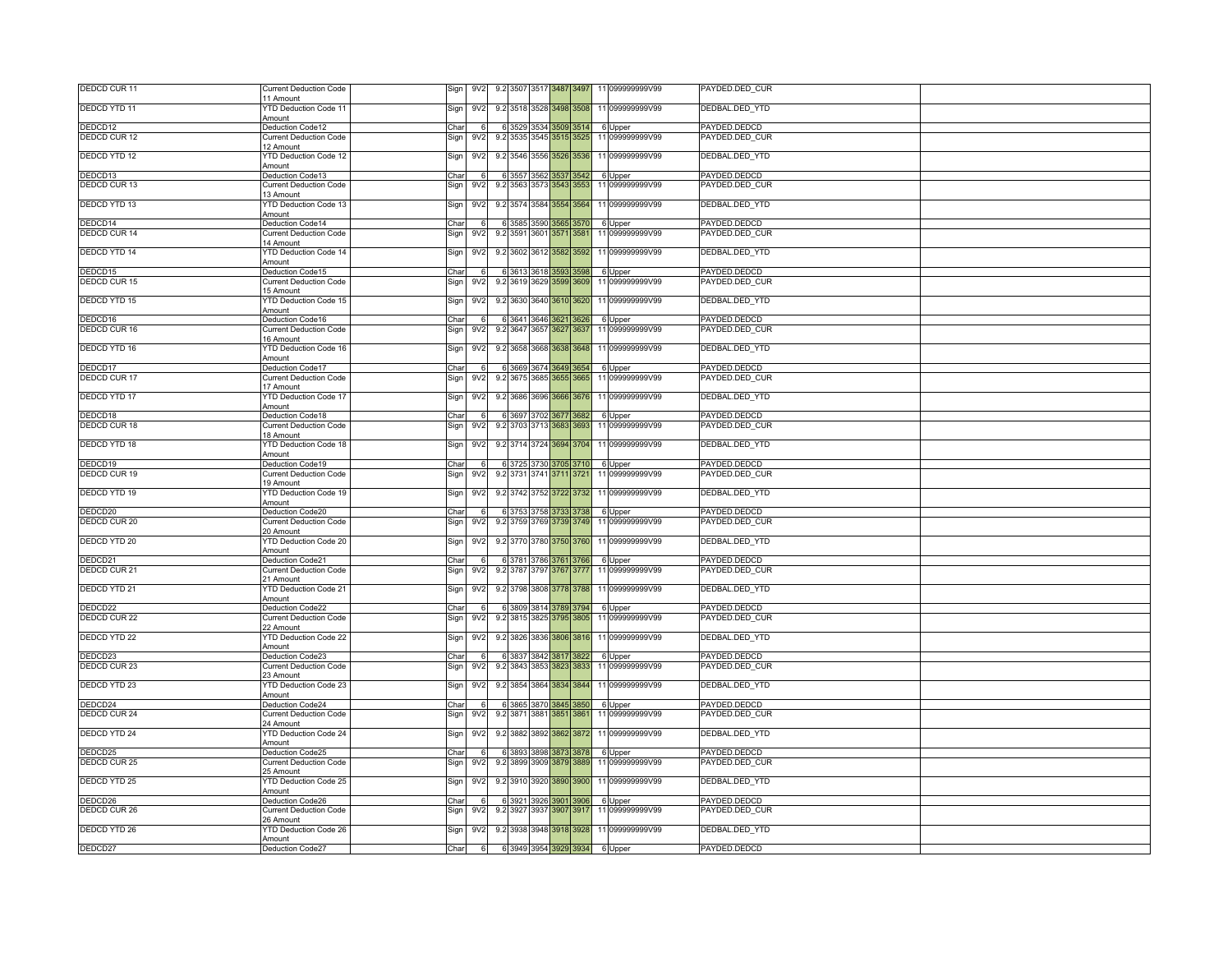| <b>DEDCD CUR 27</b>                          | <b>Current Deduction Code</b>                                 | Sign         | 9V <sub>2</sub> |                       |      | 9.2 3955 3965 3935 3945                          |           |                               |          | 11 099999999V99            | PAYDED.DED CUR                                         |                                                     |
|----------------------------------------------|---------------------------------------------------------------|--------------|-----------------|-----------------------|------|--------------------------------------------------|-----------|-------------------------------|----------|----------------------------|--------------------------------------------------------|-----------------------------------------------------|
| <b>DEDCD YTD 27</b>                          | 7 Amount<br>'TD Deduction Code 27                             | Sign         | 9V <sub>2</sub> |                       |      | 9.2 3966 3976 3946 3956                          |           |                               |          | 11 099999999V99            | DEDBAL.DED YTD                                         |                                                     |
|                                              | Amount                                                        |              |                 |                       |      |                                                  |           |                               |          |                            |                                                        |                                                     |
| DEDCD28                                      | Deduction Code28                                              | Char         |                 |                       |      | 6 3977 3982 3957 3962                            |           |                               |          | 6 Upper                    | PAYDED.DEDCD                                           |                                                     |
| <b>DEDCD CUR 28</b>                          | <b>Current Deduction Code</b><br>28 Amount                    | Sign         | 9V <sub>2</sub> |                       |      | 9.2 3983 3993 3963 3973                          |           |                               |          | 11 099999999V99            | PAYDED.DED CUR                                         |                                                     |
| <b>DEDCD YTD 28</b>                          | <b>YTD Deduction Code 28</b><br>Amount                        | Sign         | 9V <sub>2</sub> |                       |      | 9.2 3994 4004 3974 3984                          |           |                               |          | 11 099999999V99            | DEDBAL.DED_YTD                                         |                                                     |
| DEDCD29                                      | Deduction Code29                                              | Char         |                 | 4005                  | 4010 | 3985                                             |           | 3990                          |          | 6 Upper                    | PAYDED.DEDCD                                           |                                                     |
| DEDCD CUR 29                                 | Current Deduction Code<br>29 Amount                           | Sign         | 9V <sub>2</sub> | 9.2 4011              |      | 4021 3991 4001                                   |           |                               |          | 11 099999999V99            | AYDED.DED_CUR                                          |                                                     |
| <b>DEDCD YTD 29</b>                          | YTD Deduction Code 29                                         | Sign         | 9V <sub>2</sub> |                       |      | 9.2 4022 4032 4002 4012                          |           |                               |          | 11 099999999V99            | DEDBAL.DED_YTD                                         |                                                     |
|                                              | Amount                                                        |              |                 |                       |      |                                                  |           |                               |          |                            |                                                        |                                                     |
| DEDCD30<br>DEDCD CUR 30                      | Deduction Code30<br><b>Current Deduction Code</b>             | Char         | 9V <sub>2</sub> |                       |      | 6 4033 4038 4013 4018<br>9.2 4039 4049 4019 4029 |           |                               |          | 6 Upper<br>11 099999999V99 | PAYDED.DEDCD<br>PAYDED.DED CUR                         |                                                     |
|                                              | 30 Amount                                                     | Sign         |                 |                       |      |                                                  |           |                               |          |                            |                                                        |                                                     |
| DEDCD YTD 30                                 | TD Deduction Code 30<br>Amount                                | Sign         | 9V <sub>2</sub> |                       |      | 9.2 4050 4060 4030 4040                          |           |                               |          | 11 099999999V99            | DEDBAL.DED YTD                                         |                                                     |
| MAX HEAD COUNT                               | Position Data Maximum<br>Head Count                           | Char         |                 |                       |      | 4 4061 4064 4041 4044                            |           |                               | 4 Num    |                            | POSITION DATA.MAX HEAD COUNT                           |                                                     |
| <b>LOCATION</b>                              | Position Data Location                                        | Char         |                 |                       |      | 10 4065 4074 4045 4054                           |           |                               |          | 10 Upper                   | POSITION DATA.LOCATION                                 |                                                     |
| <b>EQUATED TO GRADE</b>                      | Position Data Equated to                                      | Char         |                 |                       |      | 3 4075 4077 4055 4057                            |           |                               |          | 3 Upper                    | POSITION_DATA.NY_EQUATED_GRADE                         |                                                     |
|                                              | Grade                                                         |              |                 |                       |      |                                                  |           |                               |          |                            |                                                        |                                                     |
| <b>EMPL TYPE</b>                             | Position Data Employee<br><b>Type</b>                         | Char         |                 |                       |      | 4078 4078 4058 4058                              |           |                               |          | Upper                      | POSITION DATA.EMPL TYPE                                |                                                     |
| STANDARD HOURS DEFAULT                       | Position Data Standart<br><b>Hours Default</b>                | Char         |                 |                       |      | 4 4079 4082 4059 4062                            |           |                               | 4 Num    |                            | POSITION_DATA.STD_HRS_DEFAULT                          |                                                     |
| <b>HOLIDAY SCHEDULE</b>                      | Position Data Holiday                                         | Char         |                 |                       |      | 4083 4086 4063 4066                              |           |                               |          | 4 Upper                    | POSITION DATA.HOLIDAY SCHEDULE                         |                                                     |
| <b>UNION CODE</b>                            | chedule<br>Position Data Union                                | Char         |                 | 3 4 0 8 7             |      | 4089 4067                                        | 14069     |                               |          | 3 Upper                    | POSITION DATA.UNION CD                                 |                                                     |
| NY OT ELIG IND                               | Code<br>Position Data Overtime                                | Char         |                 |                       |      | 4090 4090 4070 4070                              |           |                               |          | Upper                      | POSITION DATA.NY OT ELIG IND                           |                                                     |
|                                              | Indicator                                                     |              |                 |                       |      |                                                  |           |                               |          |                            |                                                        |                                                     |
| <b>REGULAR / TEMP</b>                        | Position Data Reg Temp                                        | Char         |                 |                       |      | 4091 4091 4071 4071                              |           |                               |          | Upper                      | POSITION DATA.REG TEMP                                 |                                                     |
| FULL / PART TIME                             | Position Data Full Part<br>Time                               | Char         |                 |                       |      | 4092 4092 4072 4072                              |           |                               |          | Upper                      | POSITION DATA.FULL PART TIME                           |                                                     |
| <b>CLASS INDICATOR</b>                       | Position Data Class Indc                                      | Char         |                 |                       |      | 4093 4093 4073 4073                              |           |                               |          | Upper                      | POSITION DATA.CLASS INDC                               |                                                     |
|                                              | Position Data FTE                                             | Char         |                 |                       |      | 4094 4096 4074 4076                              |           |                               | 3 Num    |                            | POSITION DATA.FTE                                      |                                                     |
| <b>EARNINGS PROGRAM</b>                      | Position Data Earnings                                        | Char         |                 |                       |      | 3 4097 4099 4077 4079                            |           |                               |          | 3 Upper                    | POSITION DATA.ERN PROGRAM                              |                                                     |
| <b>SAL ADMIN PLAN</b>                        | Program<br>Position Data Salary<br><b>Administration Plan</b> | Char         |                 |                       |      | 3 4100 4102 4080 4082                            |           |                               |          | 3 Upper                    | POSITION DATA.SAL ADMIN PLAN                           |                                                     |
| GRADE                                        | Position Data Grade                                           | Char         |                 |                       |      | 3 4103 4105 4083                                 | 4085      |                               |          | 3 Upper                    | POSITION DATA.GRADE                                    |                                                     |
| <b>COMPRATE CODE</b>                         | Position Data NY Pay                                          | Char         |                 |                       |      | 4106 4108 4086 4088                              |           |                               |          | 3 Upper                    | POSITION DATA.COMP RATECD                              | Formally NY PAY BASIS CD. Field removed from        |
|                                              | <b>Basis Code</b>                                             |              |                 |                       |      |                                                  |           |                               |          |                            |                                                        | PS POSITION DATA and replaced with COMP RATECD      |
| NY BARG UNIT                                 | Position Data NY<br>Bargaining Unit                           | Char         |                 |                       |      | 2 4109 4110 4089 4090                            |           |                               |          | 2 Upper                    | POSITION DATA.NY BARG UNIT                             |                                                     |
| NY LINE ITEM NBR                             | Position Data NY Line<br>tem Number                           | Char         |                 |                       |      | 5 4111 4115 4091 4095                            |           |                               | 5 Num    |                            | POSITION DATA.NY LINE ITEM NBR                         |                                                     |
| NY LOC IND                                   | Position Data NY                                              | Char         |                 |                       |      | 4 4116 4119 4096 4099                            |           |                               |          | 4 Upper                    | POSITION DATA.NY LOC IND                               |                                                     |
| NY APPROVE SAL RT                            | ocation Indicator<br>Position Data NY                         | Char         | 18              |                       |      | 18 4120 4137 4100 4117                           |           |                               | 18 Num   |                            | POSITION DATA.NY APPROVE SAL RT                        |                                                     |
| <b>FILLER</b>                                | Approve Salary Rate<br>iller                                  |              | 18              |                       |      | 18 4138 4155 4118 4135                           |           |                               |          |                            |                                                        | Formally NY ADDTL COMP (Position Data NY Additional |
|                                              |                                                               | Char         |                 |                       |      |                                                  |           |                               | 18 blank |                            |                                                        | Compensation). This field removed for 9.2           |
| PR50 DEPTID                                  | PR50 Deptid                                                   | Char         | 10              |                       |      | 10 4156 4165 4136 4145                           |           |                               |          | 10 Upper                   | POSITION DATA.DEPTID                                   |                                                     |
| PR50 MAX HEAD COUNT                          | PR50 Maximum Head<br>Count                                    | Char         |                 |                       |      | 4 4166 4169 4146 4149                            |           |                               | 4 Num    |                            | POSITION DATA.MAX HEAD COUNT                           |                                                     |
| PR50 LOCATION                                | PR50 Location                                                 | Char         | 10              |                       |      | 10 4170 4179 4150 4159                           |           |                               |          | 10 Upper                   | POSITION DATA.LOCATION                                 |                                                     |
| <b>FILLER</b>                                | Filler                                                        | Char         |                 |                       |      | 4180 4182 4160 4162                              |           |                               | 3 blank  |                            |                                                        |                                                     |
| PR50 EMPL TYPE                               | PR50 Employee Type                                            | Char         |                 |                       |      | 1 4183 4183 4163 4163                            |           |                               |          | 1 Upper                    | POSITION DATA.EMPL TYPE                                |                                                     |
| PR50 STANDARD HOURS DEFAULT                  | <b>PR50 Standard Hours</b>                                    | Nbr          | 2V <sub>2</sub> |                       |      | 2.2 4184 4187 4164 4167                          |           |                               | 4 Num    |                            | POSITION DATA.STD HRS DEFAULT                          |                                                     |
| PR50 HOLIDAY SCHEDULE                        | Default<br>PR50 Holiday Schedule                              | Char         |                 |                       |      | 4 4188 4191 4168 4171                            |           |                               |          | 4 Upper                    | POSITION DATA.HOLIDAY SCHEDULE                         |                                                     |
|                                              |                                                               |              |                 |                       |      |                                                  |           |                               |          |                            |                                                        |                                                     |
| PR50 UNION CODE                              | PR50 Union Code                                               | Char         |                 |                       |      | 4192 4194 4172 4174                              |           |                               |          | 3 Upper                    | POSITION DATA.UNION CD                                 |                                                     |
| <b>FILLER</b>                                | iller                                                         | Char         |                 | 4195                  | 4195 | 4175                                             | 4175      |                               |          | 1 blank                    |                                                        |                                                     |
| PR50 REGULAR / TEMP<br>PR50 FULL / PART TIME | R50 Reg Temp<br><b>PR50 Full Part Time</b>                    | Char<br>Char |                 | 141964196             |      |                                                  | 4176 4176 |                               |          | 1 Upper                    | POSITION DATA.REG TEMP<br>POSITION DATA.FULL PART TIME |                                                     |
| PR50 CLASS INDICATOR                         | PR50 Class Indo                                               | Char         |                 |                       |      | 14197419741774177<br>1 4198 4198 4178 4178       |           |                               |          | 1 Upper<br>1 Upper         | POSITION DATA.CLASS INDC                               |                                                     |
| PR50 FTF                                     | PR50 FTE                                                      | Nbr          | 1V2             |                       |      | 1.2 4199 4201 4179 4181                          |           |                               | 3 Num    |                            | POSITION DATA.FTE                                      |                                                     |
| PR50 POOL ID                                 | PR50 Position Pool ID                                         | Char         |                 |                       |      | 3 4202 4204 4182 4184                            |           |                               |          | 3 Upper                    | POSITION DATA.POSITION POOL ID                         |                                                     |
| PR50 EARNINGS PROGRAM                        | PR50 Earnings Program                                         | Char         |                 |                       |      | 4205 4207 4185 4187                              |           |                               |          | 3 Upper                    | POSITION DATA.ERN PROGRAM                              |                                                     |
| PR50 SAL ADMIN PLAN                          | PR50 Salary                                                   | Char         |                 | 3 4208 4210 4188 4190 |      |                                                  |           |                               |          | 3 Upper                    | POSITION DATA.SAL ADMIN PLAN                           |                                                     |
|                                              |                                                               |              |                 |                       |      |                                                  |           |                               |          |                            |                                                        |                                                     |
| PR50 GRADE                                   | Administration Plan<br>PR50 Grade                             | Char         | $3\overline{1}$ |                       |      |                                                  |           | 3 4211 4213 4191 4193 3 Upper |          |                            | POSITION DATA.GRADE                                    |                                                     |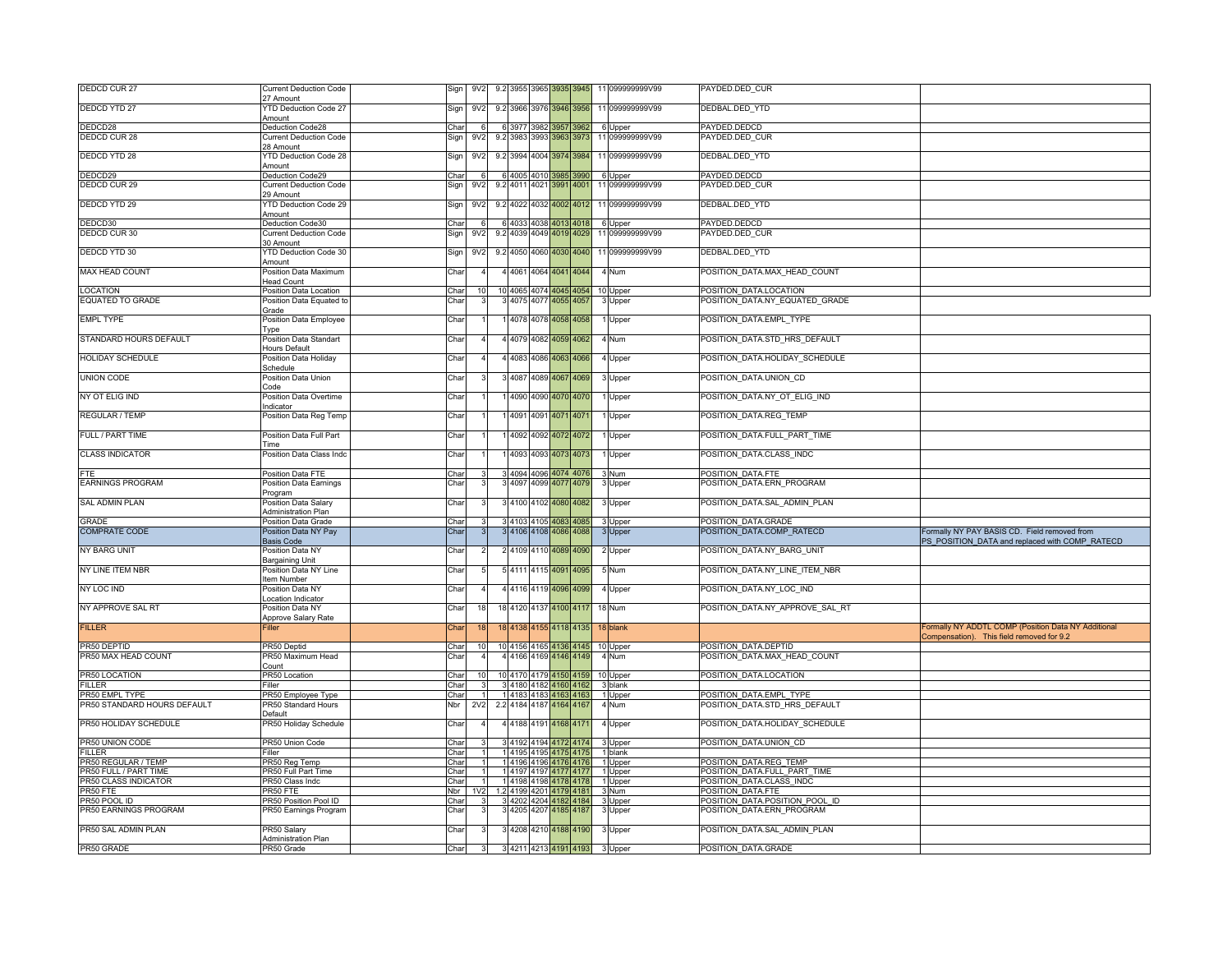| POSITION_DATA.NY_BARG_UNIT<br>PR50 NY BARG UNIT<br>PR50 NY Bargaining<br>Char<br>4217 4218 4197 4198<br>2 Upper<br>Jnit<br>POSITION_DATA.NY_OT_ELIG_IND<br>PR50 NY OT ELIG IND<br>PR50 NY OT Eligible<br>4219 4219 4199 4199<br>Char<br>Upper<br>ndicator<br>POSITION_DATA.NY_LINE_ITEM_NBR<br>PR50 NY LINE ITEM NBR<br>PR50 NY Line Item<br>Char<br>4220 4224 4200 4204<br>5 Num<br>dumher<br>PR50 NY LOC IND<br>PR50 NY Location<br>POSITION_DATA.NY_LOC_IND<br>Char<br>4225 4228 4205 4208<br>4 Upper<br>ndicator<br>PR50 NY APPROVE SAL RT<br>PR50 NY Approve<br>12.6 4229 4246 4209 4226<br>Nbr<br><b>12V6</b><br>Salary Rate<br>POSITION_DATA.NY_EQUATED_GRADE<br>PR50 NY EQUATED GRADE<br>PR50 NY Equated<br>Char<br>4247 4249 4227 4229<br>3 Upper<br>Grade<br><b>FILLER</b><br>12V6 12.6 4250 4267 4230 4247<br>Formally PR50 NY ADDTL COMP (PR50 Additional<br>Filler<br><b>Nbr</b><br>18 blank<br>Compensation). This field removed for 9.2<br>Combined 32 FILLER fields<br><b>FILLER</b><br><b>Filler</b><br>Char<br>296 296 4268 4563 4248 4543<br>296 blank<br>6 4564 4569 4544 4549<br>JOBCODE TBL.JOBCODE<br>PR50 JOBCODE<br>Char<br>6 Upper<br>POSITION END DATE<br>8 YYYYMMDD<br>POSITION DATA.NY POS EXP DT<br>Date<br>8 4570 4577 4550 4557<br>Combined eight (8) FILLER fields<br><b>FILLER</b><br>32 4578 4609<br>Char<br>32<br>4558 4589<br>32 blank<br>Filler<br>MIDDLE NAME<br>PER.MIDDLE NAME<br>Middle Name<br>Char<br>30<br>30 4610 4639<br>4590<br>4619<br>30 Mixed<br>EXEMPT WITHHOLDING RULES (INDIA)<br>ED TAX DATA.NRA EXEMPT WHRULE<br>Non-Resident Aliens<br>Char<br>1 4640 4640 4620 4620<br>1 Upper<br>358 4641 4998 4621 4978<br><b>FILLER</b><br>Char<br>358<br>358 blank<br>Filler<br>11 4999 5009 4979 4989<br><b>NYS EMPLID</b><br>Char<br>11<br>11 Mixed<br><b>EMPLID</b><br>LOC.LWT MAR STATUS<br><b>LWT MAR STATUS</b><br>Char<br>1 5010 5010 4990 4990<br>1 Upper<br><b>LOC.LWT ALLOWANCES</b><br>SPECIAL LWT STATUS<br>15011<br>Char<br>499'<br>1 Upper<br>501'<br>4991<br>NY PAY CYCLE<br>1 5012<br>PAYGROUP TBL.NY PAY CYCLE<br>Char<br>5012<br>4992<br>499<br>1 Upper<br>DEPT TBL.NY MF GROUP<br>NY MF GROUP<br>Char<br>8 5013<br>5020<br>4993 5000<br>8 Upper<br><b>FILLER</b><br>Filler<br>Char<br>3 5021<br>5023<br>5001<br>5003<br>3 blank<br><b>FILLER</b><br>Filler<br>Char<br>3 5024 5026<br>5004<br>500 <sub>€</sub><br>3 blank<br>VALID COMBO TBL.substr(A.FDM COMBO CD,1,5)<br>CHARTFIELD 1 GLBU<br>Char<br>5 5027 5031 5007 5011<br>5 Upper<br><b>CHARTFIELD 1 DEPT</b><br>ACCT CD TBL.DEPTID CF<br>Char<br>5032<br>$504 -$<br>10 Upper<br>10<br>CHARTFIELD 1 FUND<br>Char<br>5 5042 5046<br>ACCT CD TBL.FUND CODE<br>5022 5026<br>5 Upper<br>CHARTFIELD 1 PROGRAM<br>ACCT CD TBL.PROGRAM CODE<br>Char<br>5 5047 5051 5027 5031<br>5 Upper<br>CHARTFIELD 1 ACCOUNT<br>ACCT CD TBL.ACCOUNT<br>Char<br>5 5052 5056 5032 5036<br>5 Upper<br>CHARTFIELD 1 BUDGET REF<br>ACCT CD TBL.BUDGET REF<br>Char<br>8 5057 5064 5037 5044<br>8 Upper<br>CHARTFIELD 1 ALT ACCOUNT<br>ACCT CD TBL.ALTACCT<br>Char<br>5 5065 5069<br>5045<br>5049<br>5 Upper<br>ACCT CD TBL.OPERATING UNIT<br>HARTFIELD 1 OPER UNIT<br>Char<br>8 5070<br>8 Upper<br>507<br>5050<br>CHARTFIELD 1 PRODUCT<br>Char<br>6 5078 5083<br>5058<br>ACCT_CD_TBL.PRODUCT<br>5063<br>6 Upper<br><b>ACCT CD TBL.CLASS FLD</b><br>CHARTFIELD 1 CLASS FLD<br>5 5084 5088 5064 5068<br>5 Upper<br>Char<br>CHARTFIELD 1 AFFILIATE<br><b>ACCT CD TBL.AFFILIATE</b><br>Char<br>5 5089<br>5093<br>5069<br>5 Upper<br>5073<br>CHARTFIELD 1 AFFILIATE INTRA1<br>ACCT CD TBL.AFFILIATE INTRA1<br>Char<br>10 5094 5103 5074 5083<br>10 Upper<br>10<br>CHARTFIELD 1 AFFILIATE INTRA2<br>ACCT CD TBL.AFFILIATE INTRA2<br>10 5104 5113 5084<br>Char<br>10<br>10 Upper<br>5093<br>CHARTFIELD 1 CF1<br>ACCT CD TBL.CHARTFIELD1<br>Char<br>10<br>114<br>5123<br>10 Upper<br>CHARTFIELD 1 CF2<br>ACCT CD TBL.CHARTFIELD2<br>Char<br>10<br>10 5124<br>5133<br>5104<br>10 Upper<br>5113<br>CHARTFIELD 1 CF3<br>10<br>10 5134 5143 5114<br>10 Upper<br>ACCT CD TBL.CHARTFIELD3<br>Char<br>5123<br>CHARTFIELD 1 PC BU<br>ACCT CD TBL.BUSINESS UNIT PC<br>Char<br>5 5144 5148 5124<br>5128<br>5 Upper<br>CHARTFIELD 1 PROJECT ID<br>ACCT CD TBL.PROJECT ID<br>Char<br>15<br>15 5149 5163 5129 5143<br>15 Upper<br>ACCT CD TBL.ACTIVITY ID<br>CHARTFIELD 1 ACTIVITY_ID<br>15 5164 5178 5144<br>Char<br>15<br>15 Upper<br>5158<br>ACCT CD TBL.RESOURCE TYPE<br>CHARTFIELD 1 RESOURCE TYPE<br>Char<br>5179<br>5183<br>5 Upper<br>CHARTFIELD 1 RESOURCE CATEGORY<br>Char<br>5 5 1 8 4<br>5188<br>5164<br>ACCT CD TBL.RESOURCE CATEGORY<br>5168<br>5 Upper<br>CHARTFIELD 1 RESOURCE SUB CATEGORY<br>ACCT CD TBL.RESOURCE SUB CAT<br>5 5 189 5 193<br>5169<br>5 Upper<br>Char<br>5173<br>CHARTFIELD 1 DIST PERCENT<br>DEPT BUDGET ERN.DIST PCT<br>Nbr<br>3.3 5194 5199<br>5179<br>6 999V999<br><b>FILLER</b><br>Filler<br>Char<br>3 5200 5202 5180<br>3 blank<br>5182<br><b>FILLER</b><br>Filler<br>3 5203<br>5205<br>3 blank<br>Char<br>CHARTFIELD 2 GLBU<br>VALID COMBO TBL.substr(A.FDM COMBO CD,1,5)<br>Char<br>5206<br>5 Upper<br><u>CHARTFIELD 2 DEPT</u><br>ACCT CD TBL.DEPTID CF<br>10 5211<br>5191<br>5200<br>Char<br>5220<br>10 Upper<br>ACCT CD TBL.FUND CODE<br>CHARTFIELD 2 FUND<br>Char<br>5 5 2 2 1<br>5225<br>5201<br>5205<br>5 Upper<br>CHARTFIELD 2 PROGRAM<br>Char<br>5 5226 5230 5206 5210<br>ACCT CD TBL.PROGRAM CODE<br>5 Upper<br>ACCT CD TBL.ACCOUNT<br>CHARTFIELD 2 ACCOUNT<br>Char<br>5 5 2 3 1<br>5235 5211 5215<br>5 Upper<br><b>CHARTFIELD 2 BUDGET REF</b><br>Char<br>8 5 236<br>ACCT CD TBL.BUDGET REF<br>5243<br>5216<br>8 Upper<br>5223<br>CHARTFIELD 2 ALT ACCOUNT<br>5 5 244 5 248<br>ACCT_CD_TBL.ALTACCT<br>Char<br>5224 5228<br>5 Upper<br>CHARTFIELD 2 OPER_UNIT<br>8 Upper<br>ACCT_CD_TBL.OPERATING_UNIT<br>Char<br>8 5249 5256 5229 5236<br><b>ACCT CD TBL.PRODUCT</b><br>CHARTFIELD 2 PRODUCT<br>Char<br>6 5257<br>5262<br>5237<br>5242<br>6 Upper<br>CHARTFIELD 2 CLASS FLD<br>Char<br>5 5263 5267 5243<br>ACCT_CD_TBL.CLASS_FLD<br>5247<br>5 Upper<br>CHARTFIELD 2 AFFILIATE<br>5 5268 5272 5248<br>ACCT_CD_TBL.AFFILIATE<br>Char<br>5 Upper<br>CHARTFIELD 2 AFFILIATE INTRA1<br><b>ACCT CD TBL.AFFILIATE INTRA1</b><br>Char<br>10<br>5273<br>10 Upper<br>10<br>5282<br>CHARTFIELD 2 AFFILIATE INTRA2<br>Char<br>10<br>ACCT CD TBL.AFFILIATE INTRA2<br>10<br>5283<br>5292<br>5272<br>10 Upper<br>CHARTFIELD 2 CF1<br>10 5293 5302 5273 5282<br>ACCT CD TBL.CHARTFIELD1<br>10<br>Char<br>10 Upper<br>CHARTFIELD 2 CF2<br><b>ACCT CD TBL.CHARTFIELD2</b><br>Char<br>10<br>10 5303 5312<br>5283<br>5292<br>10 Upper<br>CHARTFIELD 2 CF3<br>Char<br>10<br>10 5313 5322 5293 5302<br>10 Upper<br>ACCT CD TBL.CHARTFIELD3<br>CHARTFIELD 2 PC BU<br>ACCT CD TBL.BUSINESS UNIT PC<br>Char<br>5 5 3 2 3<br>5327 5303<br>5 Upper<br>5307<br>ACCT CD TBL.PROJECT ID<br>HARTFIELD 2 PROJECT ID<br>Char<br>15<br>15 Upper<br>15<br>5328<br>5342<br>CHARTFIELD 2 ACTIVITY ID<br>Char<br>15 5343<br>5357<br>15 Upper<br>ACCT CD TBL.ACTIVITY ID<br>15<br>5323<br>CHARTFIELD 2 RESOURCE TYPE<br>5 5358 5362 5338 5342<br>5 Upper<br>ACCT_CD_TBL.RESOURCE_TYPE<br>Char<br>CHARTFIELD 2 RESOURCE CATEGORY<br>ACCT CD TBL.RESOURCE CATEGORY<br>Char<br>5 5363<br>5367<br>5343<br>5347<br>5 Upper<br>CHARTFIELD 2 RESOURCE SUB CATEGORY<br>Char<br>5 5368 5372 5348<br>ACCT_CD_TBL.RESOURCE_SUB_CAT<br>5352<br>5 Upper<br><b>CHARTFIELD 2 DIST PERCENT</b><br>DEPT BUDGET ERN.DIST PCT<br>Nbr  <br>3.3 5373 5378 5353<br>6 999V999<br>3V3<br>5358<br><b>ILLER</b><br>Char<br>38 <sup>1</sup><br>blank<br>Filler<br>5379<br><b>FILLER</b><br>iller<br>Char<br>3 5382 5384<br>5364<br>362<br>3 blank<br>CHARTFIELD 3 GLBU<br>5 5385 5389 5365 5369<br>5 Upper<br>VALID COMBO TBL.substr(A.FDM COMBO CD,1,5)<br>Char<br>5 | PR50 COMPRATE CODE | PR50 NY Comprate<br>Code | Char |  | 4214 4216 4194 |  | 4196 | 3 Upper | POSITION_DATA.COMP_RATECD | Formally Pay Basis Code removed from PS POSITION DATA<br>and replaced with COMP_RATECD |
|---------------------------------------------------------------------------------------------------------------------------------------------------------------------------------------------------------------------------------------------------------------------------------------------------------------------------------------------------------------------------------------------------------------------------------------------------------------------------------------------------------------------------------------------------------------------------------------------------------------------------------------------------------------------------------------------------------------------------------------------------------------------------------------------------------------------------------------------------------------------------------------------------------------------------------------------------------------------------------------------------------------------------------------------------------------------------------------------------------------------------------------------------------------------------------------------------------------------------------------------------------------------------------------------------------------------------------------------------------------------------------------------------------------------------------------------------------------------------------------------------------------------------------------------------------------------------------------------------------------------------------------------------------------------------------------------------------------------------------------------------------------------------------------------------------------------------------------------------------------------------------------------------------------------------------------------------------------------------------------------------------------------------------------------------------------------------------------------------------------------------------------------------------------------------------------------------------------------------------------------------------------------------------------------------------------------------------------------------------------------------------------------------------------------------------------------------------------------------------------------------------------------------------------------------------------------------------------------------------------------------------------------------------------------------------------------------------------------------------------------------------------------------------------------------------------------------------------------------------------------------------------------------------------------------------------------------------------------------------------------------------------------------------------------------------------------------------------------------------------------------------------------------------------------------------------------------------------------------------------------------------------------------------------------------------------------------------------------------------------------------------------------------------------------------------------------------------------------------------------------------------------------------------------------------------------------------------------------------------------------------------------------------------------------------------------------------------------------------------------------------------------------------------------------------------------------------------------------------------------------------------------------------------------------------------------------------------------------------------------------------------------------------------------------------------------------------------------------------------------------------------------------------------------------------------------------------------------------------------------------------------------------------------------------------------------------------------------------------------------------------------------------------------------------------------------------------------------------------------------------------------------------------------------------------------------------------------------------------------------------------------------------------------------------------------------------------------------------------------------------------------------------------------------------------------------------------------------------------------------------------------------------------------------------------------------------------------------------------------------------------------------------------------------------------------------------------------------------------------------------------------------------------------------------------------------------------------------------------------------------------------------------------------------------------------------------------------------------------------------------------------------------------------------------------------------------------------------------------------------------------------------------------------------------------------------------------------------------------------------------------------------------------------------------------------------------------------------------------------------------------------------------------------------------------------------------------------------------------------------------------------------------------------------------------------------------------------------------------------------------------------------------------------------------------------------------------------------------------------------------------------------------------------------------------------------------------------------------------------------------------------------------------------------------------------------------------------------------------------------------------------------------------------------------------------------------------------------------------------------------------------------------------------------------------------------------------------------------------------------------------------------------------------------------------------------------------------------------------------------------------------------------------------------------------------------------------------------------------------------------------------------------------------------------------------------------------------------------------------------------------------------------------------------------------------------------------------------------------------------------------------------------------------------------------------------------------------------------------------------------------------------------------------------------------------------------------------------------------------------------------------------------------------------------------------------------------------------------------------------------------------------------------------------------------------------------------------------------------------------------------------------------------------------------------------------------------------------------------------------------------------------------------------------------------------------------------------|--------------------|--------------------------|------|--|----------------|--|------|---------|---------------------------|----------------------------------------------------------------------------------------|
|                                                                                                                                                                                                                                                                                                                                                                                                                                                                                                                                                                                                                                                                                                                                                                                                                                                                                                                                                                                                                                                                                                                                                                                                                                                                                                                                                                                                                                                                                                                                                                                                                                                                                                                                                                                                                                                                                                                                                                                                                                                                                                                                                                                                                                                                                                                                                                                                                                                                                                                                                                                                                                                                                                                                                                                                                                                                                                                                                                                                                                                                                                                                                                                                                                                                                                                                                                                                                                                                                                                                                                                                                                                                                                                                                                                                                                                                                                                                                                                                                                                                                                                                                                                                                                                                                                                                                                                                                                                                                                                                                                                                                                                                                                                                                                                                                                                                                                                                                                                                                                                                                                                                                                                                                                                                                                                                                                                                                                                                                                                                                                                                                                                                                                                                                                                                                                                                                                                                                                                                                                                                                                                                                                                                                                                                                                                                                                                                                                                                                                                                                                                                                                                                                                                                                                                                                                                                                                                                                                                                                                                                                                                                                                                                                                                                                                                                                                                                                                                                                                                                                                                                                                                                                                                                                                                                                                 |                    |                          |      |  |                |  |      |         |                           |                                                                                        |
|                                                                                                                                                                                                                                                                                                                                                                                                                                                                                                                                                                                                                                                                                                                                                                                                                                                                                                                                                                                                                                                                                                                                                                                                                                                                                                                                                                                                                                                                                                                                                                                                                                                                                                                                                                                                                                                                                                                                                                                                                                                                                                                                                                                                                                                                                                                                                                                                                                                                                                                                                                                                                                                                                                                                                                                                                                                                                                                                                                                                                                                                                                                                                                                                                                                                                                                                                                                                                                                                                                                                                                                                                                                                                                                                                                                                                                                                                                                                                                                                                                                                                                                                                                                                                                                                                                                                                                                                                                                                                                                                                                                                                                                                                                                                                                                                                                                                                                                                                                                                                                                                                                                                                                                                                                                                                                                                                                                                                                                                                                                                                                                                                                                                                                                                                                                                                                                                                                                                                                                                                                                                                                                                                                                                                                                                                                                                                                                                                                                                                                                                                                                                                                                                                                                                                                                                                                                                                                                                                                                                                                                                                                                                                                                                                                                                                                                                                                                                                                                                                                                                                                                                                                                                                                                                                                                                                                 |                    |                          |      |  |                |  |      |         |                           |                                                                                        |
|                                                                                                                                                                                                                                                                                                                                                                                                                                                                                                                                                                                                                                                                                                                                                                                                                                                                                                                                                                                                                                                                                                                                                                                                                                                                                                                                                                                                                                                                                                                                                                                                                                                                                                                                                                                                                                                                                                                                                                                                                                                                                                                                                                                                                                                                                                                                                                                                                                                                                                                                                                                                                                                                                                                                                                                                                                                                                                                                                                                                                                                                                                                                                                                                                                                                                                                                                                                                                                                                                                                                                                                                                                                                                                                                                                                                                                                                                                                                                                                                                                                                                                                                                                                                                                                                                                                                                                                                                                                                                                                                                                                                                                                                                                                                                                                                                                                                                                                                                                                                                                                                                                                                                                                                                                                                                                                                                                                                                                                                                                                                                                                                                                                                                                                                                                                                                                                                                                                                                                                                                                                                                                                                                                                                                                                                                                                                                                                                                                                                                                                                                                                                                                                                                                                                                                                                                                                                                                                                                                                                                                                                                                                                                                                                                                                                                                                                                                                                                                                                                                                                                                                                                                                                                                                                                                                                                                 |                    |                          |      |  |                |  |      |         |                           |                                                                                        |
|                                                                                                                                                                                                                                                                                                                                                                                                                                                                                                                                                                                                                                                                                                                                                                                                                                                                                                                                                                                                                                                                                                                                                                                                                                                                                                                                                                                                                                                                                                                                                                                                                                                                                                                                                                                                                                                                                                                                                                                                                                                                                                                                                                                                                                                                                                                                                                                                                                                                                                                                                                                                                                                                                                                                                                                                                                                                                                                                                                                                                                                                                                                                                                                                                                                                                                                                                                                                                                                                                                                                                                                                                                                                                                                                                                                                                                                                                                                                                                                                                                                                                                                                                                                                                                                                                                                                                                                                                                                                                                                                                                                                                                                                                                                                                                                                                                                                                                                                                                                                                                                                                                                                                                                                                                                                                                                                                                                                                                                                                                                                                                                                                                                                                                                                                                                                                                                                                                                                                                                                                                                                                                                                                                                                                                                                                                                                                                                                                                                                                                                                                                                                                                                                                                                                                                                                                                                                                                                                                                                                                                                                                                                                                                                                                                                                                                                                                                                                                                                                                                                                                                                                                                                                                                                                                                                                                                 |                    |                          |      |  |                |  |      |         |                           |                                                                                        |
|                                                                                                                                                                                                                                                                                                                                                                                                                                                                                                                                                                                                                                                                                                                                                                                                                                                                                                                                                                                                                                                                                                                                                                                                                                                                                                                                                                                                                                                                                                                                                                                                                                                                                                                                                                                                                                                                                                                                                                                                                                                                                                                                                                                                                                                                                                                                                                                                                                                                                                                                                                                                                                                                                                                                                                                                                                                                                                                                                                                                                                                                                                                                                                                                                                                                                                                                                                                                                                                                                                                                                                                                                                                                                                                                                                                                                                                                                                                                                                                                                                                                                                                                                                                                                                                                                                                                                                                                                                                                                                                                                                                                                                                                                                                                                                                                                                                                                                                                                                                                                                                                                                                                                                                                                                                                                                                                                                                                                                                                                                                                                                                                                                                                                                                                                                                                                                                                                                                                                                                                                                                                                                                                                                                                                                                                                                                                                                                                                                                                                                                                                                                                                                                                                                                                                                                                                                                                                                                                                                                                                                                                                                                                                                                                                                                                                                                                                                                                                                                                                                                                                                                                                                                                                                                                                                                                                                 |                    |                          |      |  |                |  |      |         |                           |                                                                                        |
|                                                                                                                                                                                                                                                                                                                                                                                                                                                                                                                                                                                                                                                                                                                                                                                                                                                                                                                                                                                                                                                                                                                                                                                                                                                                                                                                                                                                                                                                                                                                                                                                                                                                                                                                                                                                                                                                                                                                                                                                                                                                                                                                                                                                                                                                                                                                                                                                                                                                                                                                                                                                                                                                                                                                                                                                                                                                                                                                                                                                                                                                                                                                                                                                                                                                                                                                                                                                                                                                                                                                                                                                                                                                                                                                                                                                                                                                                                                                                                                                                                                                                                                                                                                                                                                                                                                                                                                                                                                                                                                                                                                                                                                                                                                                                                                                                                                                                                                                                                                                                                                                                                                                                                                                                                                                                                                                                                                                                                                                                                                                                                                                                                                                                                                                                                                                                                                                                                                                                                                                                                                                                                                                                                                                                                                                                                                                                                                                                                                                                                                                                                                                                                                                                                                                                                                                                                                                                                                                                                                                                                                                                                                                                                                                                                                                                                                                                                                                                                                                                                                                                                                                                                                                                                                                                                                                                                 |                    |                          |      |  |                |  |      |         |                           |                                                                                        |
|                                                                                                                                                                                                                                                                                                                                                                                                                                                                                                                                                                                                                                                                                                                                                                                                                                                                                                                                                                                                                                                                                                                                                                                                                                                                                                                                                                                                                                                                                                                                                                                                                                                                                                                                                                                                                                                                                                                                                                                                                                                                                                                                                                                                                                                                                                                                                                                                                                                                                                                                                                                                                                                                                                                                                                                                                                                                                                                                                                                                                                                                                                                                                                                                                                                                                                                                                                                                                                                                                                                                                                                                                                                                                                                                                                                                                                                                                                                                                                                                                                                                                                                                                                                                                                                                                                                                                                                                                                                                                                                                                                                                                                                                                                                                                                                                                                                                                                                                                                                                                                                                                                                                                                                                                                                                                                                                                                                                                                                                                                                                                                                                                                                                                                                                                                                                                                                                                                                                                                                                                                                                                                                                                                                                                                                                                                                                                                                                                                                                                                                                                                                                                                                                                                                                                                                                                                                                                                                                                                                                                                                                                                                                                                                                                                                                                                                                                                                                                                                                                                                                                                                                                                                                                                                                                                                                                                 |                    |                          |      |  |                |  |      |         |                           |                                                                                        |
|                                                                                                                                                                                                                                                                                                                                                                                                                                                                                                                                                                                                                                                                                                                                                                                                                                                                                                                                                                                                                                                                                                                                                                                                                                                                                                                                                                                                                                                                                                                                                                                                                                                                                                                                                                                                                                                                                                                                                                                                                                                                                                                                                                                                                                                                                                                                                                                                                                                                                                                                                                                                                                                                                                                                                                                                                                                                                                                                                                                                                                                                                                                                                                                                                                                                                                                                                                                                                                                                                                                                                                                                                                                                                                                                                                                                                                                                                                                                                                                                                                                                                                                                                                                                                                                                                                                                                                                                                                                                                                                                                                                                                                                                                                                                                                                                                                                                                                                                                                                                                                                                                                                                                                                                                                                                                                                                                                                                                                                                                                                                                                                                                                                                                                                                                                                                                                                                                                                                                                                                                                                                                                                                                                                                                                                                                                                                                                                                                                                                                                                                                                                                                                                                                                                                                                                                                                                                                                                                                                                                                                                                                                                                                                                                                                                                                                                                                                                                                                                                                                                                                                                                                                                                                                                                                                                                                                 |                    |                          |      |  |                |  |      |         |                           |                                                                                        |
|                                                                                                                                                                                                                                                                                                                                                                                                                                                                                                                                                                                                                                                                                                                                                                                                                                                                                                                                                                                                                                                                                                                                                                                                                                                                                                                                                                                                                                                                                                                                                                                                                                                                                                                                                                                                                                                                                                                                                                                                                                                                                                                                                                                                                                                                                                                                                                                                                                                                                                                                                                                                                                                                                                                                                                                                                                                                                                                                                                                                                                                                                                                                                                                                                                                                                                                                                                                                                                                                                                                                                                                                                                                                                                                                                                                                                                                                                                                                                                                                                                                                                                                                                                                                                                                                                                                                                                                                                                                                                                                                                                                                                                                                                                                                                                                                                                                                                                                                                                                                                                                                                                                                                                                                                                                                                                                                                                                                                                                                                                                                                                                                                                                                                                                                                                                                                                                                                                                                                                                                                                                                                                                                                                                                                                                                                                                                                                                                                                                                                                                                                                                                                                                                                                                                                                                                                                                                                                                                                                                                                                                                                                                                                                                                                                                                                                                                                                                                                                                                                                                                                                                                                                                                                                                                                                                                                                 |                    |                          |      |  |                |  |      |         |                           |                                                                                        |
|                                                                                                                                                                                                                                                                                                                                                                                                                                                                                                                                                                                                                                                                                                                                                                                                                                                                                                                                                                                                                                                                                                                                                                                                                                                                                                                                                                                                                                                                                                                                                                                                                                                                                                                                                                                                                                                                                                                                                                                                                                                                                                                                                                                                                                                                                                                                                                                                                                                                                                                                                                                                                                                                                                                                                                                                                                                                                                                                                                                                                                                                                                                                                                                                                                                                                                                                                                                                                                                                                                                                                                                                                                                                                                                                                                                                                                                                                                                                                                                                                                                                                                                                                                                                                                                                                                                                                                                                                                                                                                                                                                                                                                                                                                                                                                                                                                                                                                                                                                                                                                                                                                                                                                                                                                                                                                                                                                                                                                                                                                                                                                                                                                                                                                                                                                                                                                                                                                                                                                                                                                                                                                                                                                                                                                                                                                                                                                                                                                                                                                                                                                                                                                                                                                                                                                                                                                                                                                                                                                                                                                                                                                                                                                                                                                                                                                                                                                                                                                                                                                                                                                                                                                                                                                                                                                                                                                 |                    |                          |      |  |                |  |      |         |                           |                                                                                        |
|                                                                                                                                                                                                                                                                                                                                                                                                                                                                                                                                                                                                                                                                                                                                                                                                                                                                                                                                                                                                                                                                                                                                                                                                                                                                                                                                                                                                                                                                                                                                                                                                                                                                                                                                                                                                                                                                                                                                                                                                                                                                                                                                                                                                                                                                                                                                                                                                                                                                                                                                                                                                                                                                                                                                                                                                                                                                                                                                                                                                                                                                                                                                                                                                                                                                                                                                                                                                                                                                                                                                                                                                                                                                                                                                                                                                                                                                                                                                                                                                                                                                                                                                                                                                                                                                                                                                                                                                                                                                                                                                                                                                                                                                                                                                                                                                                                                                                                                                                                                                                                                                                                                                                                                                                                                                                                                                                                                                                                                                                                                                                                                                                                                                                                                                                                                                                                                                                                                                                                                                                                                                                                                                                                                                                                                                                                                                                                                                                                                                                                                                                                                                                                                                                                                                                                                                                                                                                                                                                                                                                                                                                                                                                                                                                                                                                                                                                                                                                                                                                                                                                                                                                                                                                                                                                                                                                                 |                    |                          |      |  |                |  |      |         |                           |                                                                                        |
|                                                                                                                                                                                                                                                                                                                                                                                                                                                                                                                                                                                                                                                                                                                                                                                                                                                                                                                                                                                                                                                                                                                                                                                                                                                                                                                                                                                                                                                                                                                                                                                                                                                                                                                                                                                                                                                                                                                                                                                                                                                                                                                                                                                                                                                                                                                                                                                                                                                                                                                                                                                                                                                                                                                                                                                                                                                                                                                                                                                                                                                                                                                                                                                                                                                                                                                                                                                                                                                                                                                                                                                                                                                                                                                                                                                                                                                                                                                                                                                                                                                                                                                                                                                                                                                                                                                                                                                                                                                                                                                                                                                                                                                                                                                                                                                                                                                                                                                                                                                                                                                                                                                                                                                                                                                                                                                                                                                                                                                                                                                                                                                                                                                                                                                                                                                                                                                                                                                                                                                                                                                                                                                                                                                                                                                                                                                                                                                                                                                                                                                                                                                                                                                                                                                                                                                                                                                                                                                                                                                                                                                                                                                                                                                                                                                                                                                                                                                                                                                                                                                                                                                                                                                                                                                                                                                                                                 |                    |                          |      |  |                |  |      |         |                           |                                                                                        |
|                                                                                                                                                                                                                                                                                                                                                                                                                                                                                                                                                                                                                                                                                                                                                                                                                                                                                                                                                                                                                                                                                                                                                                                                                                                                                                                                                                                                                                                                                                                                                                                                                                                                                                                                                                                                                                                                                                                                                                                                                                                                                                                                                                                                                                                                                                                                                                                                                                                                                                                                                                                                                                                                                                                                                                                                                                                                                                                                                                                                                                                                                                                                                                                                                                                                                                                                                                                                                                                                                                                                                                                                                                                                                                                                                                                                                                                                                                                                                                                                                                                                                                                                                                                                                                                                                                                                                                                                                                                                                                                                                                                                                                                                                                                                                                                                                                                                                                                                                                                                                                                                                                                                                                                                                                                                                                                                                                                                                                                                                                                                                                                                                                                                                                                                                                                                                                                                                                                                                                                                                                                                                                                                                                                                                                                                                                                                                                                                                                                                                                                                                                                                                                                                                                                                                                                                                                                                                                                                                                                                                                                                                                                                                                                                                                                                                                                                                                                                                                                                                                                                                                                                                                                                                                                                                                                                                                 |                    |                          |      |  |                |  |      |         |                           |                                                                                        |
|                                                                                                                                                                                                                                                                                                                                                                                                                                                                                                                                                                                                                                                                                                                                                                                                                                                                                                                                                                                                                                                                                                                                                                                                                                                                                                                                                                                                                                                                                                                                                                                                                                                                                                                                                                                                                                                                                                                                                                                                                                                                                                                                                                                                                                                                                                                                                                                                                                                                                                                                                                                                                                                                                                                                                                                                                                                                                                                                                                                                                                                                                                                                                                                                                                                                                                                                                                                                                                                                                                                                                                                                                                                                                                                                                                                                                                                                                                                                                                                                                                                                                                                                                                                                                                                                                                                                                                                                                                                                                                                                                                                                                                                                                                                                                                                                                                                                                                                                                                                                                                                                                                                                                                                                                                                                                                                                                                                                                                                                                                                                                                                                                                                                                                                                                                                                                                                                                                                                                                                                                                                                                                                                                                                                                                                                                                                                                                                                                                                                                                                                                                                                                                                                                                                                                                                                                                                                                                                                                                                                                                                                                                                                                                                                                                                                                                                                                                                                                                                                                                                                                                                                                                                                                                                                                                                                                                 |                    |                          |      |  |                |  |      |         |                           |                                                                                        |
|                                                                                                                                                                                                                                                                                                                                                                                                                                                                                                                                                                                                                                                                                                                                                                                                                                                                                                                                                                                                                                                                                                                                                                                                                                                                                                                                                                                                                                                                                                                                                                                                                                                                                                                                                                                                                                                                                                                                                                                                                                                                                                                                                                                                                                                                                                                                                                                                                                                                                                                                                                                                                                                                                                                                                                                                                                                                                                                                                                                                                                                                                                                                                                                                                                                                                                                                                                                                                                                                                                                                                                                                                                                                                                                                                                                                                                                                                                                                                                                                                                                                                                                                                                                                                                                                                                                                                                                                                                                                                                                                                                                                                                                                                                                                                                                                                                                                                                                                                                                                                                                                                                                                                                                                                                                                                                                                                                                                                                                                                                                                                                                                                                                                                                                                                                                                                                                                                                                                                                                                                                                                                                                                                                                                                                                                                                                                                                                                                                                                                                                                                                                                                                                                                                                                                                                                                                                                                                                                                                                                                                                                                                                                                                                                                                                                                                                                                                                                                                                                                                                                                                                                                                                                                                                                                                                                                                 |                    |                          |      |  |                |  |      |         |                           |                                                                                        |
|                                                                                                                                                                                                                                                                                                                                                                                                                                                                                                                                                                                                                                                                                                                                                                                                                                                                                                                                                                                                                                                                                                                                                                                                                                                                                                                                                                                                                                                                                                                                                                                                                                                                                                                                                                                                                                                                                                                                                                                                                                                                                                                                                                                                                                                                                                                                                                                                                                                                                                                                                                                                                                                                                                                                                                                                                                                                                                                                                                                                                                                                                                                                                                                                                                                                                                                                                                                                                                                                                                                                                                                                                                                                                                                                                                                                                                                                                                                                                                                                                                                                                                                                                                                                                                                                                                                                                                                                                                                                                                                                                                                                                                                                                                                                                                                                                                                                                                                                                                                                                                                                                                                                                                                                                                                                                                                                                                                                                                                                                                                                                                                                                                                                                                                                                                                                                                                                                                                                                                                                                                                                                                                                                                                                                                                                                                                                                                                                                                                                                                                                                                                                                                                                                                                                                                                                                                                                                                                                                                                                                                                                                                                                                                                                                                                                                                                                                                                                                                                                                                                                                                                                                                                                                                                                                                                                                                 |                    |                          |      |  |                |  |      |         |                           |                                                                                        |
|                                                                                                                                                                                                                                                                                                                                                                                                                                                                                                                                                                                                                                                                                                                                                                                                                                                                                                                                                                                                                                                                                                                                                                                                                                                                                                                                                                                                                                                                                                                                                                                                                                                                                                                                                                                                                                                                                                                                                                                                                                                                                                                                                                                                                                                                                                                                                                                                                                                                                                                                                                                                                                                                                                                                                                                                                                                                                                                                                                                                                                                                                                                                                                                                                                                                                                                                                                                                                                                                                                                                                                                                                                                                                                                                                                                                                                                                                                                                                                                                                                                                                                                                                                                                                                                                                                                                                                                                                                                                                                                                                                                                                                                                                                                                                                                                                                                                                                                                                                                                                                                                                                                                                                                                                                                                                                                                                                                                                                                                                                                                                                                                                                                                                                                                                                                                                                                                                                                                                                                                                                                                                                                                                                                                                                                                                                                                                                                                                                                                                                                                                                                                                                                                                                                                                                                                                                                                                                                                                                                                                                                                                                                                                                                                                                                                                                                                                                                                                                                                                                                                                                                                                                                                                                                                                                                                                                 |                    |                          |      |  |                |  |      |         |                           |                                                                                        |
|                                                                                                                                                                                                                                                                                                                                                                                                                                                                                                                                                                                                                                                                                                                                                                                                                                                                                                                                                                                                                                                                                                                                                                                                                                                                                                                                                                                                                                                                                                                                                                                                                                                                                                                                                                                                                                                                                                                                                                                                                                                                                                                                                                                                                                                                                                                                                                                                                                                                                                                                                                                                                                                                                                                                                                                                                                                                                                                                                                                                                                                                                                                                                                                                                                                                                                                                                                                                                                                                                                                                                                                                                                                                                                                                                                                                                                                                                                                                                                                                                                                                                                                                                                                                                                                                                                                                                                                                                                                                                                                                                                                                                                                                                                                                                                                                                                                                                                                                                                                                                                                                                                                                                                                                                                                                                                                                                                                                                                                                                                                                                                                                                                                                                                                                                                                                                                                                                                                                                                                                                                                                                                                                                                                                                                                                                                                                                                                                                                                                                                                                                                                                                                                                                                                                                                                                                                                                                                                                                                                                                                                                                                                                                                                                                                                                                                                                                                                                                                                                                                                                                                                                                                                                                                                                                                                                                                 |                    |                          |      |  |                |  |      |         |                           |                                                                                        |
|                                                                                                                                                                                                                                                                                                                                                                                                                                                                                                                                                                                                                                                                                                                                                                                                                                                                                                                                                                                                                                                                                                                                                                                                                                                                                                                                                                                                                                                                                                                                                                                                                                                                                                                                                                                                                                                                                                                                                                                                                                                                                                                                                                                                                                                                                                                                                                                                                                                                                                                                                                                                                                                                                                                                                                                                                                                                                                                                                                                                                                                                                                                                                                                                                                                                                                                                                                                                                                                                                                                                                                                                                                                                                                                                                                                                                                                                                                                                                                                                                                                                                                                                                                                                                                                                                                                                                                                                                                                                                                                                                                                                                                                                                                                                                                                                                                                                                                                                                                                                                                                                                                                                                                                                                                                                                                                                                                                                                                                                                                                                                                                                                                                                                                                                                                                                                                                                                                                                                                                                                                                                                                                                                                                                                                                                                                                                                                                                                                                                                                                                                                                                                                                                                                                                                                                                                                                                                                                                                                                                                                                                                                                                                                                                                                                                                                                                                                                                                                                                                                                                                                                                                                                                                                                                                                                                                                 |                    |                          |      |  |                |  |      |         |                           |                                                                                        |
|                                                                                                                                                                                                                                                                                                                                                                                                                                                                                                                                                                                                                                                                                                                                                                                                                                                                                                                                                                                                                                                                                                                                                                                                                                                                                                                                                                                                                                                                                                                                                                                                                                                                                                                                                                                                                                                                                                                                                                                                                                                                                                                                                                                                                                                                                                                                                                                                                                                                                                                                                                                                                                                                                                                                                                                                                                                                                                                                                                                                                                                                                                                                                                                                                                                                                                                                                                                                                                                                                                                                                                                                                                                                                                                                                                                                                                                                                                                                                                                                                                                                                                                                                                                                                                                                                                                                                                                                                                                                                                                                                                                                                                                                                                                                                                                                                                                                                                                                                                                                                                                                                                                                                                                                                                                                                                                                                                                                                                                                                                                                                                                                                                                                                                                                                                                                                                                                                                                                                                                                                                                                                                                                                                                                                                                                                                                                                                                                                                                                                                                                                                                                                                                                                                                                                                                                                                                                                                                                                                                                                                                                                                                                                                                                                                                                                                                                                                                                                                                                                                                                                                                                                                                                                                                                                                                                                                 |                    |                          |      |  |                |  |      |         |                           |                                                                                        |
|                                                                                                                                                                                                                                                                                                                                                                                                                                                                                                                                                                                                                                                                                                                                                                                                                                                                                                                                                                                                                                                                                                                                                                                                                                                                                                                                                                                                                                                                                                                                                                                                                                                                                                                                                                                                                                                                                                                                                                                                                                                                                                                                                                                                                                                                                                                                                                                                                                                                                                                                                                                                                                                                                                                                                                                                                                                                                                                                                                                                                                                                                                                                                                                                                                                                                                                                                                                                                                                                                                                                                                                                                                                                                                                                                                                                                                                                                                                                                                                                                                                                                                                                                                                                                                                                                                                                                                                                                                                                                                                                                                                                                                                                                                                                                                                                                                                                                                                                                                                                                                                                                                                                                                                                                                                                                                                                                                                                                                                                                                                                                                                                                                                                                                                                                                                                                                                                                                                                                                                                                                                                                                                                                                                                                                                                                                                                                                                                                                                                                                                                                                                                                                                                                                                                                                                                                                                                                                                                                                                                                                                                                                                                                                                                                                                                                                                                                                                                                                                                                                                                                                                                                                                                                                                                                                                                                                 |                    |                          |      |  |                |  |      |         |                           |                                                                                        |
|                                                                                                                                                                                                                                                                                                                                                                                                                                                                                                                                                                                                                                                                                                                                                                                                                                                                                                                                                                                                                                                                                                                                                                                                                                                                                                                                                                                                                                                                                                                                                                                                                                                                                                                                                                                                                                                                                                                                                                                                                                                                                                                                                                                                                                                                                                                                                                                                                                                                                                                                                                                                                                                                                                                                                                                                                                                                                                                                                                                                                                                                                                                                                                                                                                                                                                                                                                                                                                                                                                                                                                                                                                                                                                                                                                                                                                                                                                                                                                                                                                                                                                                                                                                                                                                                                                                                                                                                                                                                                                                                                                                                                                                                                                                                                                                                                                                                                                                                                                                                                                                                                                                                                                                                                                                                                                                                                                                                                                                                                                                                                                                                                                                                                                                                                                                                                                                                                                                                                                                                                                                                                                                                                                                                                                                                                                                                                                                                                                                                                                                                                                                                                                                                                                                                                                                                                                                                                                                                                                                                                                                                                                                                                                                                                                                                                                                                                                                                                                                                                                                                                                                                                                                                                                                                                                                                                                 |                    |                          |      |  |                |  |      |         |                           |                                                                                        |
|                                                                                                                                                                                                                                                                                                                                                                                                                                                                                                                                                                                                                                                                                                                                                                                                                                                                                                                                                                                                                                                                                                                                                                                                                                                                                                                                                                                                                                                                                                                                                                                                                                                                                                                                                                                                                                                                                                                                                                                                                                                                                                                                                                                                                                                                                                                                                                                                                                                                                                                                                                                                                                                                                                                                                                                                                                                                                                                                                                                                                                                                                                                                                                                                                                                                                                                                                                                                                                                                                                                                                                                                                                                                                                                                                                                                                                                                                                                                                                                                                                                                                                                                                                                                                                                                                                                                                                                                                                                                                                                                                                                                                                                                                                                                                                                                                                                                                                                                                                                                                                                                                                                                                                                                                                                                                                                                                                                                                                                                                                                                                                                                                                                                                                                                                                                                                                                                                                                                                                                                                                                                                                                                                                                                                                                                                                                                                                                                                                                                                                                                                                                                                                                                                                                                                                                                                                                                                                                                                                                                                                                                                                                                                                                                                                                                                                                                                                                                                                                                                                                                                                                                                                                                                                                                                                                                                                 |                    |                          |      |  |                |  |      |         |                           |                                                                                        |
|                                                                                                                                                                                                                                                                                                                                                                                                                                                                                                                                                                                                                                                                                                                                                                                                                                                                                                                                                                                                                                                                                                                                                                                                                                                                                                                                                                                                                                                                                                                                                                                                                                                                                                                                                                                                                                                                                                                                                                                                                                                                                                                                                                                                                                                                                                                                                                                                                                                                                                                                                                                                                                                                                                                                                                                                                                                                                                                                                                                                                                                                                                                                                                                                                                                                                                                                                                                                                                                                                                                                                                                                                                                                                                                                                                                                                                                                                                                                                                                                                                                                                                                                                                                                                                                                                                                                                                                                                                                                                                                                                                                                                                                                                                                                                                                                                                                                                                                                                                                                                                                                                                                                                                                                                                                                                                                                                                                                                                                                                                                                                                                                                                                                                                                                                                                                                                                                                                                                                                                                                                                                                                                                                                                                                                                                                                                                                                                                                                                                                                                                                                                                                                                                                                                                                                                                                                                                                                                                                                                                                                                                                                                                                                                                                                                                                                                                                                                                                                                                                                                                                                                                                                                                                                                                                                                                                                 |                    |                          |      |  |                |  |      |         |                           |                                                                                        |
|                                                                                                                                                                                                                                                                                                                                                                                                                                                                                                                                                                                                                                                                                                                                                                                                                                                                                                                                                                                                                                                                                                                                                                                                                                                                                                                                                                                                                                                                                                                                                                                                                                                                                                                                                                                                                                                                                                                                                                                                                                                                                                                                                                                                                                                                                                                                                                                                                                                                                                                                                                                                                                                                                                                                                                                                                                                                                                                                                                                                                                                                                                                                                                                                                                                                                                                                                                                                                                                                                                                                                                                                                                                                                                                                                                                                                                                                                                                                                                                                                                                                                                                                                                                                                                                                                                                                                                                                                                                                                                                                                                                                                                                                                                                                                                                                                                                                                                                                                                                                                                                                                                                                                                                                                                                                                                                                                                                                                                                                                                                                                                                                                                                                                                                                                                                                                                                                                                                                                                                                                                                                                                                                                                                                                                                                                                                                                                                                                                                                                                                                                                                                                                                                                                                                                                                                                                                                                                                                                                                                                                                                                                                                                                                                                                                                                                                                                                                                                                                                                                                                                                                                                                                                                                                                                                                                                                 |                    |                          |      |  |                |  |      |         |                           |                                                                                        |
|                                                                                                                                                                                                                                                                                                                                                                                                                                                                                                                                                                                                                                                                                                                                                                                                                                                                                                                                                                                                                                                                                                                                                                                                                                                                                                                                                                                                                                                                                                                                                                                                                                                                                                                                                                                                                                                                                                                                                                                                                                                                                                                                                                                                                                                                                                                                                                                                                                                                                                                                                                                                                                                                                                                                                                                                                                                                                                                                                                                                                                                                                                                                                                                                                                                                                                                                                                                                                                                                                                                                                                                                                                                                                                                                                                                                                                                                                                                                                                                                                                                                                                                                                                                                                                                                                                                                                                                                                                                                                                                                                                                                                                                                                                                                                                                                                                                                                                                                                                                                                                                                                                                                                                                                                                                                                                                                                                                                                                                                                                                                                                                                                                                                                                                                                                                                                                                                                                                                                                                                                                                                                                                                                                                                                                                                                                                                                                                                                                                                                                                                                                                                                                                                                                                                                                                                                                                                                                                                                                                                                                                                                                                                                                                                                                                                                                                                                                                                                                                                                                                                                                                                                                                                                                                                                                                                                                 |                    |                          |      |  |                |  |      |         |                           |                                                                                        |
|                                                                                                                                                                                                                                                                                                                                                                                                                                                                                                                                                                                                                                                                                                                                                                                                                                                                                                                                                                                                                                                                                                                                                                                                                                                                                                                                                                                                                                                                                                                                                                                                                                                                                                                                                                                                                                                                                                                                                                                                                                                                                                                                                                                                                                                                                                                                                                                                                                                                                                                                                                                                                                                                                                                                                                                                                                                                                                                                                                                                                                                                                                                                                                                                                                                                                                                                                                                                                                                                                                                                                                                                                                                                                                                                                                                                                                                                                                                                                                                                                                                                                                                                                                                                                                                                                                                                                                                                                                                                                                                                                                                                                                                                                                                                                                                                                                                                                                                                                                                                                                                                                                                                                                                                                                                                                                                                                                                                                                                                                                                                                                                                                                                                                                                                                                                                                                                                                                                                                                                                                                                                                                                                                                                                                                                                                                                                                                                                                                                                                                                                                                                                                                                                                                                                                                                                                                                                                                                                                                                                                                                                                                                                                                                                                                                                                                                                                                                                                                                                                                                                                                                                                                                                                                                                                                                                                                 |                    |                          |      |  |                |  |      |         |                           |                                                                                        |
|                                                                                                                                                                                                                                                                                                                                                                                                                                                                                                                                                                                                                                                                                                                                                                                                                                                                                                                                                                                                                                                                                                                                                                                                                                                                                                                                                                                                                                                                                                                                                                                                                                                                                                                                                                                                                                                                                                                                                                                                                                                                                                                                                                                                                                                                                                                                                                                                                                                                                                                                                                                                                                                                                                                                                                                                                                                                                                                                                                                                                                                                                                                                                                                                                                                                                                                                                                                                                                                                                                                                                                                                                                                                                                                                                                                                                                                                                                                                                                                                                                                                                                                                                                                                                                                                                                                                                                                                                                                                                                                                                                                                                                                                                                                                                                                                                                                                                                                                                                                                                                                                                                                                                                                                                                                                                                                                                                                                                                                                                                                                                                                                                                                                                                                                                                                                                                                                                                                                                                                                                                                                                                                                                                                                                                                                                                                                                                                                                                                                                                                                                                                                                                                                                                                                                                                                                                                                                                                                                                                                                                                                                                                                                                                                                                                                                                                                                                                                                                                                                                                                                                                                                                                                                                                                                                                                                                 |                    |                          |      |  |                |  |      |         |                           |                                                                                        |
|                                                                                                                                                                                                                                                                                                                                                                                                                                                                                                                                                                                                                                                                                                                                                                                                                                                                                                                                                                                                                                                                                                                                                                                                                                                                                                                                                                                                                                                                                                                                                                                                                                                                                                                                                                                                                                                                                                                                                                                                                                                                                                                                                                                                                                                                                                                                                                                                                                                                                                                                                                                                                                                                                                                                                                                                                                                                                                                                                                                                                                                                                                                                                                                                                                                                                                                                                                                                                                                                                                                                                                                                                                                                                                                                                                                                                                                                                                                                                                                                                                                                                                                                                                                                                                                                                                                                                                                                                                                                                                                                                                                                                                                                                                                                                                                                                                                                                                                                                                                                                                                                                                                                                                                                                                                                                                                                                                                                                                                                                                                                                                                                                                                                                                                                                                                                                                                                                                                                                                                                                                                                                                                                                                                                                                                                                                                                                                                                                                                                                                                                                                                                                                                                                                                                                                                                                                                                                                                                                                                                                                                                                                                                                                                                                                                                                                                                                                                                                                                                                                                                                                                                                                                                                                                                                                                                                                 |                    |                          |      |  |                |  |      |         |                           |                                                                                        |
|                                                                                                                                                                                                                                                                                                                                                                                                                                                                                                                                                                                                                                                                                                                                                                                                                                                                                                                                                                                                                                                                                                                                                                                                                                                                                                                                                                                                                                                                                                                                                                                                                                                                                                                                                                                                                                                                                                                                                                                                                                                                                                                                                                                                                                                                                                                                                                                                                                                                                                                                                                                                                                                                                                                                                                                                                                                                                                                                                                                                                                                                                                                                                                                                                                                                                                                                                                                                                                                                                                                                                                                                                                                                                                                                                                                                                                                                                                                                                                                                                                                                                                                                                                                                                                                                                                                                                                                                                                                                                                                                                                                                                                                                                                                                                                                                                                                                                                                                                                                                                                                                                                                                                                                                                                                                                                                                                                                                                                                                                                                                                                                                                                                                                                                                                                                                                                                                                                                                                                                                                                                                                                                                                                                                                                                                                                                                                                                                                                                                                                                                                                                                                                                                                                                                                                                                                                                                                                                                                                                                                                                                                                                                                                                                                                                                                                                                                                                                                                                                                                                                                                                                                                                                                                                                                                                                                                 |                    |                          |      |  |                |  |      |         |                           |                                                                                        |
|                                                                                                                                                                                                                                                                                                                                                                                                                                                                                                                                                                                                                                                                                                                                                                                                                                                                                                                                                                                                                                                                                                                                                                                                                                                                                                                                                                                                                                                                                                                                                                                                                                                                                                                                                                                                                                                                                                                                                                                                                                                                                                                                                                                                                                                                                                                                                                                                                                                                                                                                                                                                                                                                                                                                                                                                                                                                                                                                                                                                                                                                                                                                                                                                                                                                                                                                                                                                                                                                                                                                                                                                                                                                                                                                                                                                                                                                                                                                                                                                                                                                                                                                                                                                                                                                                                                                                                                                                                                                                                                                                                                                                                                                                                                                                                                                                                                                                                                                                                                                                                                                                                                                                                                                                                                                                                                                                                                                                                                                                                                                                                                                                                                                                                                                                                                                                                                                                                                                                                                                                                                                                                                                                                                                                                                                                                                                                                                                                                                                                                                                                                                                                                                                                                                                                                                                                                                                                                                                                                                                                                                                                                                                                                                                                                                                                                                                                                                                                                                                                                                                                                                                                                                                                                                                                                                                                                 |                    |                          |      |  |                |  |      |         |                           |                                                                                        |
|                                                                                                                                                                                                                                                                                                                                                                                                                                                                                                                                                                                                                                                                                                                                                                                                                                                                                                                                                                                                                                                                                                                                                                                                                                                                                                                                                                                                                                                                                                                                                                                                                                                                                                                                                                                                                                                                                                                                                                                                                                                                                                                                                                                                                                                                                                                                                                                                                                                                                                                                                                                                                                                                                                                                                                                                                                                                                                                                                                                                                                                                                                                                                                                                                                                                                                                                                                                                                                                                                                                                                                                                                                                                                                                                                                                                                                                                                                                                                                                                                                                                                                                                                                                                                                                                                                                                                                                                                                                                                                                                                                                                                                                                                                                                                                                                                                                                                                                                                                                                                                                                                                                                                                                                                                                                                                                                                                                                                                                                                                                                                                                                                                                                                                                                                                                                                                                                                                                                                                                                                                                                                                                                                                                                                                                                                                                                                                                                                                                                                                                                                                                                                                                                                                                                                                                                                                                                                                                                                                                                                                                                                                                                                                                                                                                                                                                                                                                                                                                                                                                                                                                                                                                                                                                                                                                                                                 |                    |                          |      |  |                |  |      |         |                           |                                                                                        |
|                                                                                                                                                                                                                                                                                                                                                                                                                                                                                                                                                                                                                                                                                                                                                                                                                                                                                                                                                                                                                                                                                                                                                                                                                                                                                                                                                                                                                                                                                                                                                                                                                                                                                                                                                                                                                                                                                                                                                                                                                                                                                                                                                                                                                                                                                                                                                                                                                                                                                                                                                                                                                                                                                                                                                                                                                                                                                                                                                                                                                                                                                                                                                                                                                                                                                                                                                                                                                                                                                                                                                                                                                                                                                                                                                                                                                                                                                                                                                                                                                                                                                                                                                                                                                                                                                                                                                                                                                                                                                                                                                                                                                                                                                                                                                                                                                                                                                                                                                                                                                                                                                                                                                                                                                                                                                                                                                                                                                                                                                                                                                                                                                                                                                                                                                                                                                                                                                                                                                                                                                                                                                                                                                                                                                                                                                                                                                                                                                                                                                                                                                                                                                                                                                                                                                                                                                                                                                                                                                                                                                                                                                                                                                                                                                                                                                                                                                                                                                                                                                                                                                                                                                                                                                                                                                                                                                                 |                    |                          |      |  |                |  |      |         |                           |                                                                                        |
|                                                                                                                                                                                                                                                                                                                                                                                                                                                                                                                                                                                                                                                                                                                                                                                                                                                                                                                                                                                                                                                                                                                                                                                                                                                                                                                                                                                                                                                                                                                                                                                                                                                                                                                                                                                                                                                                                                                                                                                                                                                                                                                                                                                                                                                                                                                                                                                                                                                                                                                                                                                                                                                                                                                                                                                                                                                                                                                                                                                                                                                                                                                                                                                                                                                                                                                                                                                                                                                                                                                                                                                                                                                                                                                                                                                                                                                                                                                                                                                                                                                                                                                                                                                                                                                                                                                                                                                                                                                                                                                                                                                                                                                                                                                                                                                                                                                                                                                                                                                                                                                                                                                                                                                                                                                                                                                                                                                                                                                                                                                                                                                                                                                                                                                                                                                                                                                                                                                                                                                                                                                                                                                                                                                                                                                                                                                                                                                                                                                                                                                                                                                                                                                                                                                                                                                                                                                                                                                                                                                                                                                                                                                                                                                                                                                                                                                                                                                                                                                                                                                                                                                                                                                                                                                                                                                                                                 |                    |                          |      |  |                |  |      |         |                           |                                                                                        |
|                                                                                                                                                                                                                                                                                                                                                                                                                                                                                                                                                                                                                                                                                                                                                                                                                                                                                                                                                                                                                                                                                                                                                                                                                                                                                                                                                                                                                                                                                                                                                                                                                                                                                                                                                                                                                                                                                                                                                                                                                                                                                                                                                                                                                                                                                                                                                                                                                                                                                                                                                                                                                                                                                                                                                                                                                                                                                                                                                                                                                                                                                                                                                                                                                                                                                                                                                                                                                                                                                                                                                                                                                                                                                                                                                                                                                                                                                                                                                                                                                                                                                                                                                                                                                                                                                                                                                                                                                                                                                                                                                                                                                                                                                                                                                                                                                                                                                                                                                                                                                                                                                                                                                                                                                                                                                                                                                                                                                                                                                                                                                                                                                                                                                                                                                                                                                                                                                                                                                                                                                                                                                                                                                                                                                                                                                                                                                                                                                                                                                                                                                                                                                                                                                                                                                                                                                                                                                                                                                                                                                                                                                                                                                                                                                                                                                                                                                                                                                                                                                                                                                                                                                                                                                                                                                                                                                                 |                    |                          |      |  |                |  |      |         |                           |                                                                                        |
|                                                                                                                                                                                                                                                                                                                                                                                                                                                                                                                                                                                                                                                                                                                                                                                                                                                                                                                                                                                                                                                                                                                                                                                                                                                                                                                                                                                                                                                                                                                                                                                                                                                                                                                                                                                                                                                                                                                                                                                                                                                                                                                                                                                                                                                                                                                                                                                                                                                                                                                                                                                                                                                                                                                                                                                                                                                                                                                                                                                                                                                                                                                                                                                                                                                                                                                                                                                                                                                                                                                                                                                                                                                                                                                                                                                                                                                                                                                                                                                                                                                                                                                                                                                                                                                                                                                                                                                                                                                                                                                                                                                                                                                                                                                                                                                                                                                                                                                                                                                                                                                                                                                                                                                                                                                                                                                                                                                                                                                                                                                                                                                                                                                                                                                                                                                                                                                                                                                                                                                                                                                                                                                                                                                                                                                                                                                                                                                                                                                                                                                                                                                                                                                                                                                                                                                                                                                                                                                                                                                                                                                                                                                                                                                                                                                                                                                                                                                                                                                                                                                                                                                                                                                                                                                                                                                                                                 |                    |                          |      |  |                |  |      |         |                           |                                                                                        |
|                                                                                                                                                                                                                                                                                                                                                                                                                                                                                                                                                                                                                                                                                                                                                                                                                                                                                                                                                                                                                                                                                                                                                                                                                                                                                                                                                                                                                                                                                                                                                                                                                                                                                                                                                                                                                                                                                                                                                                                                                                                                                                                                                                                                                                                                                                                                                                                                                                                                                                                                                                                                                                                                                                                                                                                                                                                                                                                                                                                                                                                                                                                                                                                                                                                                                                                                                                                                                                                                                                                                                                                                                                                                                                                                                                                                                                                                                                                                                                                                                                                                                                                                                                                                                                                                                                                                                                                                                                                                                                                                                                                                                                                                                                                                                                                                                                                                                                                                                                                                                                                                                                                                                                                                                                                                                                                                                                                                                                                                                                                                                                                                                                                                                                                                                                                                                                                                                                                                                                                                                                                                                                                                                                                                                                                                                                                                                                                                                                                                                                                                                                                                                                                                                                                                                                                                                                                                                                                                                                                                                                                                                                                                                                                                                                                                                                                                                                                                                                                                                                                                                                                                                                                                                                                                                                                                                                 |                    |                          |      |  |                |  |      |         |                           |                                                                                        |
|                                                                                                                                                                                                                                                                                                                                                                                                                                                                                                                                                                                                                                                                                                                                                                                                                                                                                                                                                                                                                                                                                                                                                                                                                                                                                                                                                                                                                                                                                                                                                                                                                                                                                                                                                                                                                                                                                                                                                                                                                                                                                                                                                                                                                                                                                                                                                                                                                                                                                                                                                                                                                                                                                                                                                                                                                                                                                                                                                                                                                                                                                                                                                                                                                                                                                                                                                                                                                                                                                                                                                                                                                                                                                                                                                                                                                                                                                                                                                                                                                                                                                                                                                                                                                                                                                                                                                                                                                                                                                                                                                                                                                                                                                                                                                                                                                                                                                                                                                                                                                                                                                                                                                                                                                                                                                                                                                                                                                                                                                                                                                                                                                                                                                                                                                                                                                                                                                                                                                                                                                                                                                                                                                                                                                                                                                                                                                                                                                                                                                                                                                                                                                                                                                                                                                                                                                                                                                                                                                                                                                                                                                                                                                                                                                                                                                                                                                                                                                                                                                                                                                                                                                                                                                                                                                                                                                                 |                    |                          |      |  |                |  |      |         |                           |                                                                                        |
|                                                                                                                                                                                                                                                                                                                                                                                                                                                                                                                                                                                                                                                                                                                                                                                                                                                                                                                                                                                                                                                                                                                                                                                                                                                                                                                                                                                                                                                                                                                                                                                                                                                                                                                                                                                                                                                                                                                                                                                                                                                                                                                                                                                                                                                                                                                                                                                                                                                                                                                                                                                                                                                                                                                                                                                                                                                                                                                                                                                                                                                                                                                                                                                                                                                                                                                                                                                                                                                                                                                                                                                                                                                                                                                                                                                                                                                                                                                                                                                                                                                                                                                                                                                                                                                                                                                                                                                                                                                                                                                                                                                                                                                                                                                                                                                                                                                                                                                                                                                                                                                                                                                                                                                                                                                                                                                                                                                                                                                                                                                                                                                                                                                                                                                                                                                                                                                                                                                                                                                                                                                                                                                                                                                                                                                                                                                                                                                                                                                                                                                                                                                                                                                                                                                                                                                                                                                                                                                                                                                                                                                                                                                                                                                                                                                                                                                                                                                                                                                                                                                                                                                                                                                                                                                                                                                                                                 |                    |                          |      |  |                |  |      |         |                           |                                                                                        |
|                                                                                                                                                                                                                                                                                                                                                                                                                                                                                                                                                                                                                                                                                                                                                                                                                                                                                                                                                                                                                                                                                                                                                                                                                                                                                                                                                                                                                                                                                                                                                                                                                                                                                                                                                                                                                                                                                                                                                                                                                                                                                                                                                                                                                                                                                                                                                                                                                                                                                                                                                                                                                                                                                                                                                                                                                                                                                                                                                                                                                                                                                                                                                                                                                                                                                                                                                                                                                                                                                                                                                                                                                                                                                                                                                                                                                                                                                                                                                                                                                                                                                                                                                                                                                                                                                                                                                                                                                                                                                                                                                                                                                                                                                                                                                                                                                                                                                                                                                                                                                                                                                                                                                                                                                                                                                                                                                                                                                                                                                                                                                                                                                                                                                                                                                                                                                                                                                                                                                                                                                                                                                                                                                                                                                                                                                                                                                                                                                                                                                                                                                                                                                                                                                                                                                                                                                                                                                                                                                                                                                                                                                                                                                                                                                                                                                                                                                                                                                                                                                                                                                                                                                                                                                                                                                                                                                                 |                    |                          |      |  |                |  |      |         |                           |                                                                                        |
|                                                                                                                                                                                                                                                                                                                                                                                                                                                                                                                                                                                                                                                                                                                                                                                                                                                                                                                                                                                                                                                                                                                                                                                                                                                                                                                                                                                                                                                                                                                                                                                                                                                                                                                                                                                                                                                                                                                                                                                                                                                                                                                                                                                                                                                                                                                                                                                                                                                                                                                                                                                                                                                                                                                                                                                                                                                                                                                                                                                                                                                                                                                                                                                                                                                                                                                                                                                                                                                                                                                                                                                                                                                                                                                                                                                                                                                                                                                                                                                                                                                                                                                                                                                                                                                                                                                                                                                                                                                                                                                                                                                                                                                                                                                                                                                                                                                                                                                                                                                                                                                                                                                                                                                                                                                                                                                                                                                                                                                                                                                                                                                                                                                                                                                                                                                                                                                                                                                                                                                                                                                                                                                                                                                                                                                                                                                                                                                                                                                                                                                                                                                                                                                                                                                                                                                                                                                                                                                                                                                                                                                                                                                                                                                                                                                                                                                                                                                                                                                                                                                                                                                                                                                                                                                                                                                                                                 |                    |                          |      |  |                |  |      |         |                           |                                                                                        |
|                                                                                                                                                                                                                                                                                                                                                                                                                                                                                                                                                                                                                                                                                                                                                                                                                                                                                                                                                                                                                                                                                                                                                                                                                                                                                                                                                                                                                                                                                                                                                                                                                                                                                                                                                                                                                                                                                                                                                                                                                                                                                                                                                                                                                                                                                                                                                                                                                                                                                                                                                                                                                                                                                                                                                                                                                                                                                                                                                                                                                                                                                                                                                                                                                                                                                                                                                                                                                                                                                                                                                                                                                                                                                                                                                                                                                                                                                                                                                                                                                                                                                                                                                                                                                                                                                                                                                                                                                                                                                                                                                                                                                                                                                                                                                                                                                                                                                                                                                                                                                                                                                                                                                                                                                                                                                                                                                                                                                                                                                                                                                                                                                                                                                                                                                                                                                                                                                                                                                                                                                                                                                                                                                                                                                                                                                                                                                                                                                                                                                                                                                                                                                                                                                                                                                                                                                                                                                                                                                                                                                                                                                                                                                                                                                                                                                                                                                                                                                                                                                                                                                                                                                                                                                                                                                                                                                                 |                    |                          |      |  |                |  |      |         |                           |                                                                                        |
|                                                                                                                                                                                                                                                                                                                                                                                                                                                                                                                                                                                                                                                                                                                                                                                                                                                                                                                                                                                                                                                                                                                                                                                                                                                                                                                                                                                                                                                                                                                                                                                                                                                                                                                                                                                                                                                                                                                                                                                                                                                                                                                                                                                                                                                                                                                                                                                                                                                                                                                                                                                                                                                                                                                                                                                                                                                                                                                                                                                                                                                                                                                                                                                                                                                                                                                                                                                                                                                                                                                                                                                                                                                                                                                                                                                                                                                                                                                                                                                                                                                                                                                                                                                                                                                                                                                                                                                                                                                                                                                                                                                                                                                                                                                                                                                                                                                                                                                                                                                                                                                                                                                                                                                                                                                                                                                                                                                                                                                                                                                                                                                                                                                                                                                                                                                                                                                                                                                                                                                                                                                                                                                                                                                                                                                                                                                                                                                                                                                                                                                                                                                                                                                                                                                                                                                                                                                                                                                                                                                                                                                                                                                                                                                                                                                                                                                                                                                                                                                                                                                                                                                                                                                                                                                                                                                                                                 |                    |                          |      |  |                |  |      |         |                           |                                                                                        |
|                                                                                                                                                                                                                                                                                                                                                                                                                                                                                                                                                                                                                                                                                                                                                                                                                                                                                                                                                                                                                                                                                                                                                                                                                                                                                                                                                                                                                                                                                                                                                                                                                                                                                                                                                                                                                                                                                                                                                                                                                                                                                                                                                                                                                                                                                                                                                                                                                                                                                                                                                                                                                                                                                                                                                                                                                                                                                                                                                                                                                                                                                                                                                                                                                                                                                                                                                                                                                                                                                                                                                                                                                                                                                                                                                                                                                                                                                                                                                                                                                                                                                                                                                                                                                                                                                                                                                                                                                                                                                                                                                                                                                                                                                                                                                                                                                                                                                                                                                                                                                                                                                                                                                                                                                                                                                                                                                                                                                                                                                                                                                                                                                                                                                                                                                                                                                                                                                                                                                                                                                                                                                                                                                                                                                                                                                                                                                                                                                                                                                                                                                                                                                                                                                                                                                                                                                                                                                                                                                                                                                                                                                                                                                                                                                                                                                                                                                                                                                                                                                                                                                                                                                                                                                                                                                                                                                                 |                    |                          |      |  |                |  |      |         |                           |                                                                                        |
|                                                                                                                                                                                                                                                                                                                                                                                                                                                                                                                                                                                                                                                                                                                                                                                                                                                                                                                                                                                                                                                                                                                                                                                                                                                                                                                                                                                                                                                                                                                                                                                                                                                                                                                                                                                                                                                                                                                                                                                                                                                                                                                                                                                                                                                                                                                                                                                                                                                                                                                                                                                                                                                                                                                                                                                                                                                                                                                                                                                                                                                                                                                                                                                                                                                                                                                                                                                                                                                                                                                                                                                                                                                                                                                                                                                                                                                                                                                                                                                                                                                                                                                                                                                                                                                                                                                                                                                                                                                                                                                                                                                                                                                                                                                                                                                                                                                                                                                                                                                                                                                                                                                                                                                                                                                                                                                                                                                                                                                                                                                                                                                                                                                                                                                                                                                                                                                                                                                                                                                                                                                                                                                                                                                                                                                                                                                                                                                                                                                                                                                                                                                                                                                                                                                                                                                                                                                                                                                                                                                                                                                                                                                                                                                                                                                                                                                                                                                                                                                                                                                                                                                                                                                                                                                                                                                                                                 |                    |                          |      |  |                |  |      |         |                           |                                                                                        |
|                                                                                                                                                                                                                                                                                                                                                                                                                                                                                                                                                                                                                                                                                                                                                                                                                                                                                                                                                                                                                                                                                                                                                                                                                                                                                                                                                                                                                                                                                                                                                                                                                                                                                                                                                                                                                                                                                                                                                                                                                                                                                                                                                                                                                                                                                                                                                                                                                                                                                                                                                                                                                                                                                                                                                                                                                                                                                                                                                                                                                                                                                                                                                                                                                                                                                                                                                                                                                                                                                                                                                                                                                                                                                                                                                                                                                                                                                                                                                                                                                                                                                                                                                                                                                                                                                                                                                                                                                                                                                                                                                                                                                                                                                                                                                                                                                                                                                                                                                                                                                                                                                                                                                                                                                                                                                                                                                                                                                                                                                                                                                                                                                                                                                                                                                                                                                                                                                                                                                                                                                                                                                                                                                                                                                                                                                                                                                                                                                                                                                                                                                                                                                                                                                                                                                                                                                                                                                                                                                                                                                                                                                                                                                                                                                                                                                                                                                                                                                                                                                                                                                                                                                                                                                                                                                                                                                                 |                    |                          |      |  |                |  |      |         |                           |                                                                                        |
|                                                                                                                                                                                                                                                                                                                                                                                                                                                                                                                                                                                                                                                                                                                                                                                                                                                                                                                                                                                                                                                                                                                                                                                                                                                                                                                                                                                                                                                                                                                                                                                                                                                                                                                                                                                                                                                                                                                                                                                                                                                                                                                                                                                                                                                                                                                                                                                                                                                                                                                                                                                                                                                                                                                                                                                                                                                                                                                                                                                                                                                                                                                                                                                                                                                                                                                                                                                                                                                                                                                                                                                                                                                                                                                                                                                                                                                                                                                                                                                                                                                                                                                                                                                                                                                                                                                                                                                                                                                                                                                                                                                                                                                                                                                                                                                                                                                                                                                                                                                                                                                                                                                                                                                                                                                                                                                                                                                                                                                                                                                                                                                                                                                                                                                                                                                                                                                                                                                                                                                                                                                                                                                                                                                                                                                                                                                                                                                                                                                                                                                                                                                                                                                                                                                                                                                                                                                                                                                                                                                                                                                                                                                                                                                                                                                                                                                                                                                                                                                                                                                                                                                                                                                                                                                                                                                                                                 |                    |                          |      |  |                |  |      |         |                           |                                                                                        |
|                                                                                                                                                                                                                                                                                                                                                                                                                                                                                                                                                                                                                                                                                                                                                                                                                                                                                                                                                                                                                                                                                                                                                                                                                                                                                                                                                                                                                                                                                                                                                                                                                                                                                                                                                                                                                                                                                                                                                                                                                                                                                                                                                                                                                                                                                                                                                                                                                                                                                                                                                                                                                                                                                                                                                                                                                                                                                                                                                                                                                                                                                                                                                                                                                                                                                                                                                                                                                                                                                                                                                                                                                                                                                                                                                                                                                                                                                                                                                                                                                                                                                                                                                                                                                                                                                                                                                                                                                                                                                                                                                                                                                                                                                                                                                                                                                                                                                                                                                                                                                                                                                                                                                                                                                                                                                                                                                                                                                                                                                                                                                                                                                                                                                                                                                                                                                                                                                                                                                                                                                                                                                                                                                                                                                                                                                                                                                                                                                                                                                                                                                                                                                                                                                                                                                                                                                                                                                                                                                                                                                                                                                                                                                                                                                                                                                                                                                                                                                                                                                                                                                                                                                                                                                                                                                                                                                                 |                    |                          |      |  |                |  |      |         |                           |                                                                                        |
|                                                                                                                                                                                                                                                                                                                                                                                                                                                                                                                                                                                                                                                                                                                                                                                                                                                                                                                                                                                                                                                                                                                                                                                                                                                                                                                                                                                                                                                                                                                                                                                                                                                                                                                                                                                                                                                                                                                                                                                                                                                                                                                                                                                                                                                                                                                                                                                                                                                                                                                                                                                                                                                                                                                                                                                                                                                                                                                                                                                                                                                                                                                                                                                                                                                                                                                                                                                                                                                                                                                                                                                                                                                                                                                                                                                                                                                                                                                                                                                                                                                                                                                                                                                                                                                                                                                                                                                                                                                                                                                                                                                                                                                                                                                                                                                                                                                                                                                                                                                                                                                                                                                                                                                                                                                                                                                                                                                                                                                                                                                                                                                                                                                                                                                                                                                                                                                                                                                                                                                                                                                                                                                                                                                                                                                                                                                                                                                                                                                                                                                                                                                                                                                                                                                                                                                                                                                                                                                                                                                                                                                                                                                                                                                                                                                                                                                                                                                                                                                                                                                                                                                                                                                                                                                                                                                                                                 |                    |                          |      |  |                |  |      |         |                           |                                                                                        |
|                                                                                                                                                                                                                                                                                                                                                                                                                                                                                                                                                                                                                                                                                                                                                                                                                                                                                                                                                                                                                                                                                                                                                                                                                                                                                                                                                                                                                                                                                                                                                                                                                                                                                                                                                                                                                                                                                                                                                                                                                                                                                                                                                                                                                                                                                                                                                                                                                                                                                                                                                                                                                                                                                                                                                                                                                                                                                                                                                                                                                                                                                                                                                                                                                                                                                                                                                                                                                                                                                                                                                                                                                                                                                                                                                                                                                                                                                                                                                                                                                                                                                                                                                                                                                                                                                                                                                                                                                                                                                                                                                                                                                                                                                                                                                                                                                                                                                                                                                                                                                                                                                                                                                                                                                                                                                                                                                                                                                                                                                                                                                                                                                                                                                                                                                                                                                                                                                                                                                                                                                                                                                                                                                                                                                                                                                                                                                                                                                                                                                                                                                                                                                                                                                                                                                                                                                                                                                                                                                                                                                                                                                                                                                                                                                                                                                                                                                                                                                                                                                                                                                                                                                                                                                                                                                                                                                                 |                    |                          |      |  |                |  |      |         |                           |                                                                                        |
|                                                                                                                                                                                                                                                                                                                                                                                                                                                                                                                                                                                                                                                                                                                                                                                                                                                                                                                                                                                                                                                                                                                                                                                                                                                                                                                                                                                                                                                                                                                                                                                                                                                                                                                                                                                                                                                                                                                                                                                                                                                                                                                                                                                                                                                                                                                                                                                                                                                                                                                                                                                                                                                                                                                                                                                                                                                                                                                                                                                                                                                                                                                                                                                                                                                                                                                                                                                                                                                                                                                                                                                                                                                                                                                                                                                                                                                                                                                                                                                                                                                                                                                                                                                                                                                                                                                                                                                                                                                                                                                                                                                                                                                                                                                                                                                                                                                                                                                                                                                                                                                                                                                                                                                                                                                                                                                                                                                                                                                                                                                                                                                                                                                                                                                                                                                                                                                                                                                                                                                                                                                                                                                                                                                                                                                                                                                                                                                                                                                                                                                                                                                                                                                                                                                                                                                                                                                                                                                                                                                                                                                                                                                                                                                                                                                                                                                                                                                                                                                                                                                                                                                                                                                                                                                                                                                                                                 |                    |                          |      |  |                |  |      |         |                           |                                                                                        |
|                                                                                                                                                                                                                                                                                                                                                                                                                                                                                                                                                                                                                                                                                                                                                                                                                                                                                                                                                                                                                                                                                                                                                                                                                                                                                                                                                                                                                                                                                                                                                                                                                                                                                                                                                                                                                                                                                                                                                                                                                                                                                                                                                                                                                                                                                                                                                                                                                                                                                                                                                                                                                                                                                                                                                                                                                                                                                                                                                                                                                                                                                                                                                                                                                                                                                                                                                                                                                                                                                                                                                                                                                                                                                                                                                                                                                                                                                                                                                                                                                                                                                                                                                                                                                                                                                                                                                                                                                                                                                                                                                                                                                                                                                                                                                                                                                                                                                                                                                                                                                                                                                                                                                                                                                                                                                                                                                                                                                                                                                                                                                                                                                                                                                                                                                                                                                                                                                                                                                                                                                                                                                                                                                                                                                                                                                                                                                                                                                                                                                                                                                                                                                                                                                                                                                                                                                                                                                                                                                                                                                                                                                                                                                                                                                                                                                                                                                                                                                                                                                                                                                                                                                                                                                                                                                                                                                                 |                    |                          |      |  |                |  |      |         |                           |                                                                                        |
|                                                                                                                                                                                                                                                                                                                                                                                                                                                                                                                                                                                                                                                                                                                                                                                                                                                                                                                                                                                                                                                                                                                                                                                                                                                                                                                                                                                                                                                                                                                                                                                                                                                                                                                                                                                                                                                                                                                                                                                                                                                                                                                                                                                                                                                                                                                                                                                                                                                                                                                                                                                                                                                                                                                                                                                                                                                                                                                                                                                                                                                                                                                                                                                                                                                                                                                                                                                                                                                                                                                                                                                                                                                                                                                                                                                                                                                                                                                                                                                                                                                                                                                                                                                                                                                                                                                                                                                                                                                                                                                                                                                                                                                                                                                                                                                                                                                                                                                                                                                                                                                                                                                                                                                                                                                                                                                                                                                                                                                                                                                                                                                                                                                                                                                                                                                                                                                                                                                                                                                                                                                                                                                                                                                                                                                                                                                                                                                                                                                                                                                                                                                                                                                                                                                                                                                                                                                                                                                                                                                                                                                                                                                                                                                                                                                                                                                                                                                                                                                                                                                                                                                                                                                                                                                                                                                                                                 |                    |                          |      |  |                |  |      |         |                           |                                                                                        |
|                                                                                                                                                                                                                                                                                                                                                                                                                                                                                                                                                                                                                                                                                                                                                                                                                                                                                                                                                                                                                                                                                                                                                                                                                                                                                                                                                                                                                                                                                                                                                                                                                                                                                                                                                                                                                                                                                                                                                                                                                                                                                                                                                                                                                                                                                                                                                                                                                                                                                                                                                                                                                                                                                                                                                                                                                                                                                                                                                                                                                                                                                                                                                                                                                                                                                                                                                                                                                                                                                                                                                                                                                                                                                                                                                                                                                                                                                                                                                                                                                                                                                                                                                                                                                                                                                                                                                                                                                                                                                                                                                                                                                                                                                                                                                                                                                                                                                                                                                                                                                                                                                                                                                                                                                                                                                                                                                                                                                                                                                                                                                                                                                                                                                                                                                                                                                                                                                                                                                                                                                                                                                                                                                                                                                                                                                                                                                                                                                                                                                                                                                                                                                                                                                                                                                                                                                                                                                                                                                                                                                                                                                                                                                                                                                                                                                                                                                                                                                                                                                                                                                                                                                                                                                                                                                                                                                                 |                    |                          |      |  |                |  |      |         |                           |                                                                                        |
|                                                                                                                                                                                                                                                                                                                                                                                                                                                                                                                                                                                                                                                                                                                                                                                                                                                                                                                                                                                                                                                                                                                                                                                                                                                                                                                                                                                                                                                                                                                                                                                                                                                                                                                                                                                                                                                                                                                                                                                                                                                                                                                                                                                                                                                                                                                                                                                                                                                                                                                                                                                                                                                                                                                                                                                                                                                                                                                                                                                                                                                                                                                                                                                                                                                                                                                                                                                                                                                                                                                                                                                                                                                                                                                                                                                                                                                                                                                                                                                                                                                                                                                                                                                                                                                                                                                                                                                                                                                                                                                                                                                                                                                                                                                                                                                                                                                                                                                                                                                                                                                                                                                                                                                                                                                                                                                                                                                                                                                                                                                                                                                                                                                                                                                                                                                                                                                                                                                                                                                                                                                                                                                                                                                                                                                                                                                                                                                                                                                                                                                                                                                                                                                                                                                                                                                                                                                                                                                                                                                                                                                                                                                                                                                                                                                                                                                                                                                                                                                                                                                                                                                                                                                                                                                                                                                                                                 |                    |                          |      |  |                |  |      |         |                           |                                                                                        |
|                                                                                                                                                                                                                                                                                                                                                                                                                                                                                                                                                                                                                                                                                                                                                                                                                                                                                                                                                                                                                                                                                                                                                                                                                                                                                                                                                                                                                                                                                                                                                                                                                                                                                                                                                                                                                                                                                                                                                                                                                                                                                                                                                                                                                                                                                                                                                                                                                                                                                                                                                                                                                                                                                                                                                                                                                                                                                                                                                                                                                                                                                                                                                                                                                                                                                                                                                                                                                                                                                                                                                                                                                                                                                                                                                                                                                                                                                                                                                                                                                                                                                                                                                                                                                                                                                                                                                                                                                                                                                                                                                                                                                                                                                                                                                                                                                                                                                                                                                                                                                                                                                                                                                                                                                                                                                                                                                                                                                                                                                                                                                                                                                                                                                                                                                                                                                                                                                                                                                                                                                                                                                                                                                                                                                                                                                                                                                                                                                                                                                                                                                                                                                                                                                                                                                                                                                                                                                                                                                                                                                                                                                                                                                                                                                                                                                                                                                                                                                                                                                                                                                                                                                                                                                                                                                                                                                                 |                    |                          |      |  |                |  |      |         |                           |                                                                                        |
|                                                                                                                                                                                                                                                                                                                                                                                                                                                                                                                                                                                                                                                                                                                                                                                                                                                                                                                                                                                                                                                                                                                                                                                                                                                                                                                                                                                                                                                                                                                                                                                                                                                                                                                                                                                                                                                                                                                                                                                                                                                                                                                                                                                                                                                                                                                                                                                                                                                                                                                                                                                                                                                                                                                                                                                                                                                                                                                                                                                                                                                                                                                                                                                                                                                                                                                                                                                                                                                                                                                                                                                                                                                                                                                                                                                                                                                                                                                                                                                                                                                                                                                                                                                                                                                                                                                                                                                                                                                                                                                                                                                                                                                                                                                                                                                                                                                                                                                                                                                                                                                                                                                                                                                                                                                                                                                                                                                                                                                                                                                                                                                                                                                                                                                                                                                                                                                                                                                                                                                                                                                                                                                                                                                                                                                                                                                                                                                                                                                                                                                                                                                                                                                                                                                                                                                                                                                                                                                                                                                                                                                                                                                                                                                                                                                                                                                                                                                                                                                                                                                                                                                                                                                                                                                                                                                                                                 |                    |                          |      |  |                |  |      |         |                           |                                                                                        |
|                                                                                                                                                                                                                                                                                                                                                                                                                                                                                                                                                                                                                                                                                                                                                                                                                                                                                                                                                                                                                                                                                                                                                                                                                                                                                                                                                                                                                                                                                                                                                                                                                                                                                                                                                                                                                                                                                                                                                                                                                                                                                                                                                                                                                                                                                                                                                                                                                                                                                                                                                                                                                                                                                                                                                                                                                                                                                                                                                                                                                                                                                                                                                                                                                                                                                                                                                                                                                                                                                                                                                                                                                                                                                                                                                                                                                                                                                                                                                                                                                                                                                                                                                                                                                                                                                                                                                                                                                                                                                                                                                                                                                                                                                                                                                                                                                                                                                                                                                                                                                                                                                                                                                                                                                                                                                                                                                                                                                                                                                                                                                                                                                                                                                                                                                                                                                                                                                                                                                                                                                                                                                                                                                                                                                                                                                                                                                                                                                                                                                                                                                                                                                                                                                                                                                                                                                                                                                                                                                                                                                                                                                                                                                                                                                                                                                                                                                                                                                                                                                                                                                                                                                                                                                                                                                                                                                                 |                    |                          |      |  |                |  |      |         |                           |                                                                                        |
|                                                                                                                                                                                                                                                                                                                                                                                                                                                                                                                                                                                                                                                                                                                                                                                                                                                                                                                                                                                                                                                                                                                                                                                                                                                                                                                                                                                                                                                                                                                                                                                                                                                                                                                                                                                                                                                                                                                                                                                                                                                                                                                                                                                                                                                                                                                                                                                                                                                                                                                                                                                                                                                                                                                                                                                                                                                                                                                                                                                                                                                                                                                                                                                                                                                                                                                                                                                                                                                                                                                                                                                                                                                                                                                                                                                                                                                                                                                                                                                                                                                                                                                                                                                                                                                                                                                                                                                                                                                                                                                                                                                                                                                                                                                                                                                                                                                                                                                                                                                                                                                                                                                                                                                                                                                                                                                                                                                                                                                                                                                                                                                                                                                                                                                                                                                                                                                                                                                                                                                                                                                                                                                                                                                                                                                                                                                                                                                                                                                                                                                                                                                                                                                                                                                                                                                                                                                                                                                                                                                                                                                                                                                                                                                                                                                                                                                                                                                                                                                                                                                                                                                                                                                                                                                                                                                                                                 |                    |                          |      |  |                |  |      |         |                           |                                                                                        |
|                                                                                                                                                                                                                                                                                                                                                                                                                                                                                                                                                                                                                                                                                                                                                                                                                                                                                                                                                                                                                                                                                                                                                                                                                                                                                                                                                                                                                                                                                                                                                                                                                                                                                                                                                                                                                                                                                                                                                                                                                                                                                                                                                                                                                                                                                                                                                                                                                                                                                                                                                                                                                                                                                                                                                                                                                                                                                                                                                                                                                                                                                                                                                                                                                                                                                                                                                                                                                                                                                                                                                                                                                                                                                                                                                                                                                                                                                                                                                                                                                                                                                                                                                                                                                                                                                                                                                                                                                                                                                                                                                                                                                                                                                                                                                                                                                                                                                                                                                                                                                                                                                                                                                                                                                                                                                                                                                                                                                                                                                                                                                                                                                                                                                                                                                                                                                                                                                                                                                                                                                                                                                                                                                                                                                                                                                                                                                                                                                                                                                                                                                                                                                                                                                                                                                                                                                                                                                                                                                                                                                                                                                                                                                                                                                                                                                                                                                                                                                                                                                                                                                                                                                                                                                                                                                                                                                                 |                    |                          |      |  |                |  |      |         |                           |                                                                                        |
|                                                                                                                                                                                                                                                                                                                                                                                                                                                                                                                                                                                                                                                                                                                                                                                                                                                                                                                                                                                                                                                                                                                                                                                                                                                                                                                                                                                                                                                                                                                                                                                                                                                                                                                                                                                                                                                                                                                                                                                                                                                                                                                                                                                                                                                                                                                                                                                                                                                                                                                                                                                                                                                                                                                                                                                                                                                                                                                                                                                                                                                                                                                                                                                                                                                                                                                                                                                                                                                                                                                                                                                                                                                                                                                                                                                                                                                                                                                                                                                                                                                                                                                                                                                                                                                                                                                                                                                                                                                                                                                                                                                                                                                                                                                                                                                                                                                                                                                                                                                                                                                                                                                                                                                                                                                                                                                                                                                                                                                                                                                                                                                                                                                                                                                                                                                                                                                                                                                                                                                                                                                                                                                                                                                                                                                                                                                                                                                                                                                                                                                                                                                                                                                                                                                                                                                                                                                                                                                                                                                                                                                                                                                                                                                                                                                                                                                                                                                                                                                                                                                                                                                                                                                                                                                                                                                                                                 |                    |                          |      |  |                |  |      |         |                           |                                                                                        |
|                                                                                                                                                                                                                                                                                                                                                                                                                                                                                                                                                                                                                                                                                                                                                                                                                                                                                                                                                                                                                                                                                                                                                                                                                                                                                                                                                                                                                                                                                                                                                                                                                                                                                                                                                                                                                                                                                                                                                                                                                                                                                                                                                                                                                                                                                                                                                                                                                                                                                                                                                                                                                                                                                                                                                                                                                                                                                                                                                                                                                                                                                                                                                                                                                                                                                                                                                                                                                                                                                                                                                                                                                                                                                                                                                                                                                                                                                                                                                                                                                                                                                                                                                                                                                                                                                                                                                                                                                                                                                                                                                                                                                                                                                                                                                                                                                                                                                                                                                                                                                                                                                                                                                                                                                                                                                                                                                                                                                                                                                                                                                                                                                                                                                                                                                                                                                                                                                                                                                                                                                                                                                                                                                                                                                                                                                                                                                                                                                                                                                                                                                                                                                                                                                                                                                                                                                                                                                                                                                                                                                                                                                                                                                                                                                                                                                                                                                                                                                                                                                                                                                                                                                                                                                                                                                                                                                                 |                    |                          |      |  |                |  |      |         |                           |                                                                                        |
|                                                                                                                                                                                                                                                                                                                                                                                                                                                                                                                                                                                                                                                                                                                                                                                                                                                                                                                                                                                                                                                                                                                                                                                                                                                                                                                                                                                                                                                                                                                                                                                                                                                                                                                                                                                                                                                                                                                                                                                                                                                                                                                                                                                                                                                                                                                                                                                                                                                                                                                                                                                                                                                                                                                                                                                                                                                                                                                                                                                                                                                                                                                                                                                                                                                                                                                                                                                                                                                                                                                                                                                                                                                                                                                                                                                                                                                                                                                                                                                                                                                                                                                                                                                                                                                                                                                                                                                                                                                                                                                                                                                                                                                                                                                                                                                                                                                                                                                                                                                                                                                                                                                                                                                                                                                                                                                                                                                                                                                                                                                                                                                                                                                                                                                                                                                                                                                                                                                                                                                                                                                                                                                                                                                                                                                                                                                                                                                                                                                                                                                                                                                                                                                                                                                                                                                                                                                                                                                                                                                                                                                                                                                                                                                                                                                                                                                                                                                                                                                                                                                                                                                                                                                                                                                                                                                                                                 |                    |                          |      |  |                |  |      |         |                           |                                                                                        |
|                                                                                                                                                                                                                                                                                                                                                                                                                                                                                                                                                                                                                                                                                                                                                                                                                                                                                                                                                                                                                                                                                                                                                                                                                                                                                                                                                                                                                                                                                                                                                                                                                                                                                                                                                                                                                                                                                                                                                                                                                                                                                                                                                                                                                                                                                                                                                                                                                                                                                                                                                                                                                                                                                                                                                                                                                                                                                                                                                                                                                                                                                                                                                                                                                                                                                                                                                                                                                                                                                                                                                                                                                                                                                                                                                                                                                                                                                                                                                                                                                                                                                                                                                                                                                                                                                                                                                                                                                                                                                                                                                                                                                                                                                                                                                                                                                                                                                                                                                                                                                                                                                                                                                                                                                                                                                                                                                                                                                                                                                                                                                                                                                                                                                                                                                                                                                                                                                                                                                                                                                                                                                                                                                                                                                                                                                                                                                                                                                                                                                                                                                                                                                                                                                                                                                                                                                                                                                                                                                                                                                                                                                                                                                                                                                                                                                                                                                                                                                                                                                                                                                                                                                                                                                                                                                                                                                                 |                    |                          |      |  |                |  |      |         |                           |                                                                                        |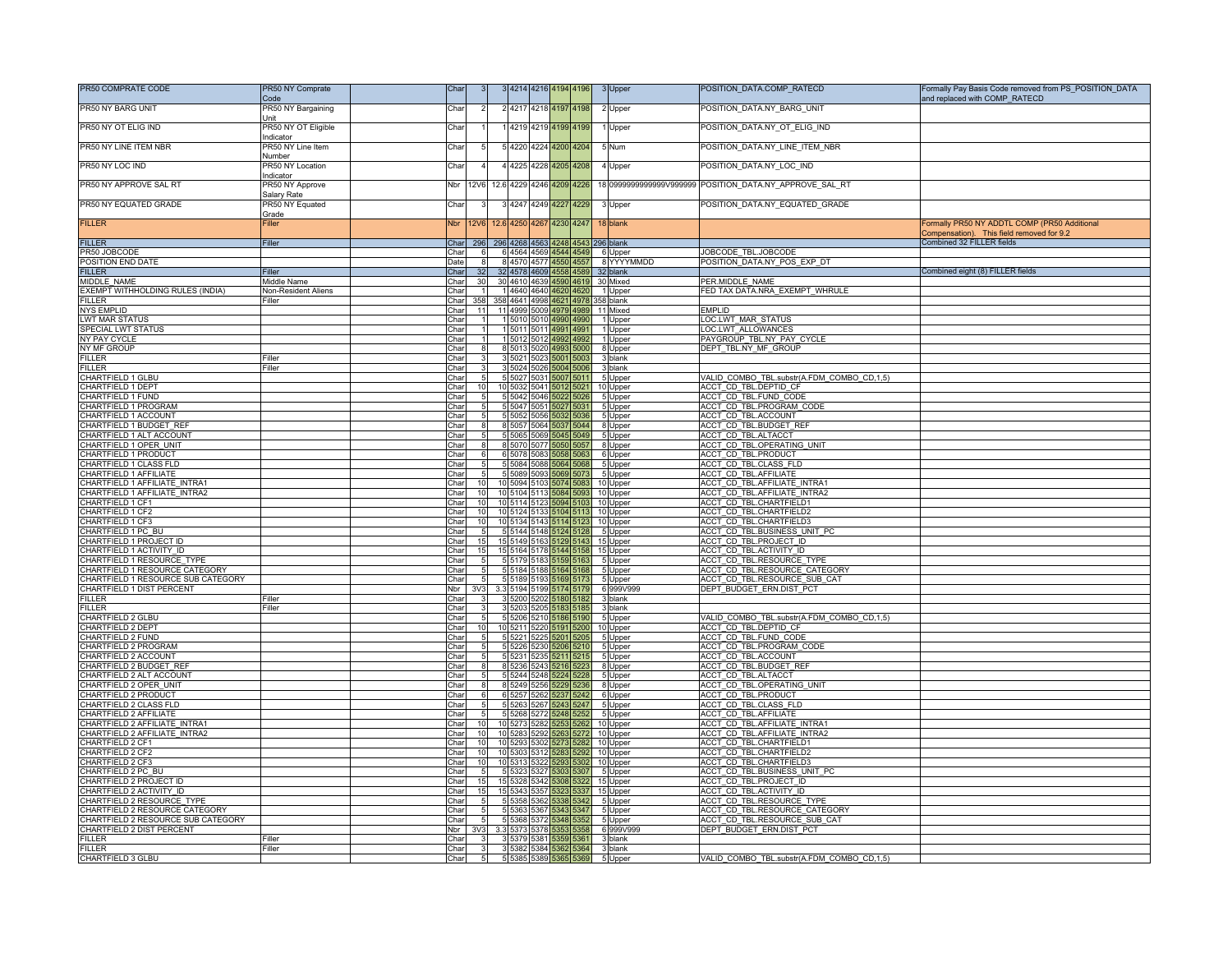| CHARTFIELD 3 DEPT                  |        | Char       |                 |                |           |      |                         | 10 5390 5399 5370 5379 10 Upper |                    | ACCT CD TBL.DEPTID CF                      |
|------------------------------------|--------|------------|-----------------|----------------|-----------|------|-------------------------|---------------------------------|--------------------|--------------------------------------------|
| CHARTFIELD 3 FUND                  |        | Char       |                 |                |           |      |                         | 5 5400 5404 5380 5384 5 Upper   |                    | ACCT CD TBL.FUND CODE                      |
|                                    |        | Char       |                 |                |           |      |                         |                                 |                    |                                            |
| CHARTFIELD 3 PROGRAM               |        |            |                 |                |           |      | 5 5405 5409 5385 5389   |                                 | 5 Upper            | ACCT CD TBL.PROGRAM CODE                   |
| <b>HARTFIELD 3 ACCOUNT</b>         |        | Char       |                 |                | 5 5410    | 5414 | 5390 I                  | 5394                            | 5 Upper            | ACCT CD TBL.ACCOUNT                        |
| CHARTFIELD 3 BUDGET_RE             |        | Char       |                 |                | 8 5 4 1 5 | 5422 | 395                     | 5402                            | 8 Upper            | ACCT CD TBL.BUDGET REI                     |
| CHARTFIELD 3 ALT ACCOUNT           |        | Char       |                 |                |           |      | 5 5423 5427 5403 5407   |                                 | 5 Upper            | ACCT_CD_TBL.ALTACCT                        |
| CHARTFIELD 3 OPER UNIT             |        | Char       |                 |                | 8 5428    |      | 5435 5408 5415          |                                 | 8 Upper            | ACCT CD TBL.OPERATING UNIT                 |
| CHARTFIELD 3 PRODUCT               |        | Char       |                 |                | 6 5436    |      | 5441 5416 5421          |                                 | 6 Upper            | ACCT CD TBL.PRODUCT                        |
| CHARTFIELD 3 CLASS FLD             |        | Char       |                 |                | 5 5442    |      | 5446 5422 5426          |                                 | 5 Upper            | ACCT_CD_TBL.CLASS_FLD                      |
| CHARTFIELD 3 AFFILIATE             |        | Char       |                 |                | 5447      | 5451 | 5427                    | 5431                            | 5 Upper            | <b>ACCT CD TBL.AFFILIATE</b>               |
| CHARTFIELD 3 AFFILIATE_INTRA1      |        | Char       |                 |                | 10 5452   |      | 5461 5432 5441          |                                 | 10 Upper           | ACCT CD TBL.AFFILIATE INTRA1               |
| CHARTFIELD 3 AFFILIATE INTRA2      |        | Char       | 10              |                |           |      |                         | 10 5462 5471 5442 5451 10 Upper |                    | ACCT CD TBL.AFFILIATE INTRA2               |
| CHARTFIELD 3 CF1                   |        | Char       |                 |                |           |      | 10 5472 5481 5452 5461  |                                 | 10 Upper           | ACCT CD TBL.CHARTFIELD1                    |
| CHARTFIELD 3 CF2                   |        | Char       | 10              |                |           |      |                         | 10 5482 5491 5462 5471 10 Upper |                    | ACCT CD TBL.CHARTFIELD2                    |
| CHARTFIELD 3 CF3                   |        | Char       | 10              |                |           |      |                         | 10 5492 5501 5472 5481 10 Upper |                    | ACCT_CD_TBL.CHARTFIELD3                    |
| CHARTFIELD 3 PC BU                 |        | Char       |                 | $\overline{5}$ | 5502      | 5506 | 5482                    | 5486                            | 5 Upper            | ACCT CD TBL.BUSINESS UNIT PC               |
| CHARTFIELD 3 PROJECT ID            |        | Char       | 15              |                | 15 5507   |      | 5521 5487               | 5501                            | 15 Upper           | ACCT CD TBL.PROJECT ID                     |
| CHARTFIELD 3 ACTIVITY_ID           |        | Char       | 15              |                |           |      |                         | 15 5522 5536 5502 5516 15 Upper |                    | ACCT CD TBL.ACTIVITY ID                    |
| CHARTFIELD 3 RESOURCE TYPE         |        | Char       |                 |                |           |      | 5 5537 5541 5517 5521   |                                 | 5 Upper            | ACCT CD TBL.RESOURCE TYPE                  |
| CHARTFIELD 3 RESOURCE CATEGORY     |        | Char       |                 |                |           |      | 5 5542 5546 5522 5526   |                                 | 5 Upper            | ACCT CD TBL.RESOURCE CATEGORY              |
| CHARTFIELD 3 RESOURCE SUB CATEGORY |        | Char       |                 |                |           |      | 5 5547 5551 5527 5531   |                                 | 5 Upper            | ACCT_CD_TBL.RESOURCE_SUB_CAT               |
| CHARTFIELD 3 DIST PERCENT          |        | Nbr        | 3V <sub>3</sub> |                | 3.3 5552  |      | 5557 5532               | 5537                            | 6 999V999          | DEPT BUDGET ERN.DIST PCT                   |
| FILLER                             | Filler | Char       |                 |                | 5558      | 5560 | 538                     | 540                             | 3 blank            |                                            |
| <b>FILLER</b>                      | Filler | Char       |                 |                | 3 5561    | 5563 |                         | 5541 5543                       | 3 blank            |                                            |
| CHARTFIELD 4 GLBU                  |        | Char       |                 |                |           |      | 5 5564 5568 5544 5548   |                                 | 5 Upper            | VALID COMBO TBL.substr(A.FDM COMBO CD,1,5) |
| CHARTFIELD 4 DEPT                  |        | Char       |                 |                | 10 5569   |      | 5578 5549 5558          |                                 | 10 Upper           | ACCT CD TBL.DEPTID CF                      |
| CHARTFIELD 4 FUND                  |        | Char       |                 |                |           |      | 5 5579 5583 5559 5563   |                                 | 5 Upper            | ACCT CD TBL.FUND CODE                      |
| CHARTFIELD 4 PROGRAM               |        | Char       |                 |                |           |      | 5 5584 5588 5564 5568   |                                 | 5 Upper            | ACCT CD TBL.PROGRAM CODE                   |
| CHARTFIELD 4 ACCOUNT               |        | Char       |                 |                | 5 5 5 8 9 | 5593 | 5569 5573               |                                 | 5 Upper            | ACCT CD TBL.ACCOUNT                        |
| CHARTFIELD 4 BUDGET_RE             |        | Char       |                 |                | 8 5594    |      | 5601 5574 5581          |                                 | 8 Upper            | ACCT CD TBL.BUDGET REF                     |
| CHARTFIELD 4 ALT ACCOUNT           |        | Charl      |                 |                |           |      | 5 5602 5606 5582 5586   |                                 | 5 Upper            | ACCT CD TBL.ALTACCT                        |
| CHARTFIELD 4 OPER UNIT             |        | Char       |                 |                | 8 5 6 0 7 |      | 5614 5587 5594          |                                 | 8 Upper            | ACCT CD TBL.OPERATING UNIT                 |
| CHARTFIELD 4 PRODUCT               |        | Char       |                 |                | 6 5615    | 5620 |                         | 5595 5600                       | 6 Upper            | ACCT CD TBL.PRODUCT                        |
| CHARTFIELD 4 CLASS FLD             |        | Char       |                 |                | 5 5 6 2 1 |      | 5625 5601 5605          |                                 | 5 Upper            | ACCT_CD_TBL.CLASS_FLD                      |
| CHARTFIELD 4 AFFILIATE             |        | Char       |                 |                | 5626      | 5630 | 5606                    | 561                             | 5 Upper            | <b>ACCT CD TBL.AFFILIATE</b>               |
| CHARTFIELD 4 AFFILIATE_INTRA1      |        | Char       |                 |                |           |      | 10 5631 5640 5611 562   |                                 | 10 Upper           | ACCT CD TBL.AFFILIATE INTRA1               |
| CHARTFIELD 4 AFFILIATE INTRA2      |        | Char       | 10              |                |           |      | 10 5641 5650 5621 563   |                                 | 10 Upper           | ACCT CD TBL.AFFILIATE INTRA2               |
| CHARTFIELD 4 CF1                   |        | Char       |                 |                |           |      | 10 5651 5660 5631 5640  |                                 | 10 Upper           | <b>ACCT CD TBL.CHARTFIELD1</b>             |
| CHARTFIELD 4 CF2                   |        | Char       | 10              |                |           |      | 10 5661 5670 5641 565   |                                 | 10 Upper           | ACCT CD TBL.CHARTFIELD2                    |
| CHARTFIELD 4 CF3                   |        | Char       | 10              |                |           |      | 10 5671 5680 5651 566   |                                 | 10 Upper           | ACCT CD TBL.CHARTFIELD3                    |
| CHARTFIELD 4 PC BU                 |        | Char       |                 |                | 5 5 6 8 1 | 5685 | 5661                    | 566                             | 5 Upper            | ACCT CD TBL.BUSINESS UNIT PC               |
| CHARTFIELD 4 PROJECT ID            |        | Char       |                 |                | 15 5 68 6 | 5700 | 5666                    |                                 | 15 Upper           | ACCT_CD_TBL.PROJECT_ID                     |
| CHARTFIELD 4 ACTIVITY ID           |        | Char       | 15              |                |           |      | 15 5701 5715 5681 5695  |                                 | 15 Upper           | ACCT CD TBL.ACTIVITY ID                    |
| CHARTFIELD 4 RESOURCE TYPE         |        | Char       |                 |                |           |      | 5 5716 5720 5696 5700   |                                 | 5 Upper            | ACCT CD TBL.RESOURCE TYPE                  |
| CHARTFIELD 4 RESOURCE CATEGORY     |        | Char       |                 |                | 5 5721    |      | 5725 5701 570           |                                 | 5 Upper            | ACCT CD TBL.RESOURCE CATEGORY              |
| CHARTFIELD 4 RESOURCE SUB CATEGORY |        | Char       |                 |                |           |      | 5 5726 5730 5706 5710   |                                 | 5 Upper            | ACCT CD TBL.RESOURCE SUB CAT               |
| CHARTFIELD 4 DIST PERCENT          |        | <b>Nbr</b> | 3V3             |                |           |      | 3.3 5731 5736 5711 5716 |                                 | 6 999V999          | DEPT BUDGET ERN.DIST PCT                   |
| FILLER                             | Filler | Char       |                 |                | 5731      |      | 717                     | 5719                            | 3 blank            |                                            |
| <b>FILLER</b>                      | Filler | Char       |                 |                | 3 5740    | 5742 | 5720                    | 5722                            | 3 blank            |                                            |
| CHARTFIELD 5 GLBU                  |        | Char       |                 |                |           |      | 5 5743 5747 5723 5727   |                                 | 5 Upper            | VALID_COMBO_TBL.substr(A.FDM_COMBO_CD,1,5) |
| CHARTFIELD 5 DEPT                  |        | Char       |                 |                | 10 5748   |      | 5757 5728 5737          |                                 | 10 Upper           | ACCT CD TBL.DEPTID CF                      |
| CHARTFIELD 5 FUND                  |        | Char       |                 |                |           |      | 5 5758 5762 5738 5742   |                                 | 5 Upper            | ACCT CD TBL.FUND CODE                      |
| CHARTFIELD 5 PROGRAM               |        | Char       |                 |                |           |      | 5 5763 5767 5743 5747   |                                 | 5 Upper            | ACCT CD TBL.PROGRAM CODE                   |
| CHARTFIELD 5 ACCOUNT               |        | Char       |                 |                | 5768      |      | 5772 5748 5752          |                                 | 5 Upper            | ACCT CD TBL.ACCOUNT                        |
| CHARTFIELD 5 BUDGET_REI            |        | Char       |                 |                | 8 5773    | 5780 | 5753                    | 5760                            | 8 Upper            | ACCT CD TBL.BUDGET REF                     |
| CHARTFIELD 5 ALT ACCOUNT           |        | Char       |                 |                |           |      | 5 5781 5785 5761 5765   |                                 | 5 Upper            | ACCT_CD_TBL.ALTACCT                        |
| CHARTFIELD 5 OPER UNIT             |        | Char       |                 |                | 8 5786    |      | 5793 5766               | 5773                            | 8 Upper            | ACCT CD TBL.OPERATING UNIT                 |
| CHARTFIELD 5 PRODUCT               |        | Char       |                 |                |           |      | 6 5794 5799 5774 5779   |                                 | 6 Upper            | ACCT CD TBL.PRODUCT                        |
| CHARTFIELD 5 CLASS FLD             |        | Char       |                 |                | 5 5800    |      | 5804 5780 5784          |                                 | 5 Upper            | ACCT_CD_TBL.CLASS_FLD                      |
| CHARTFIELD 5 AFFILIATE             |        | Char       |                 |                | 580       | 809  | 578                     | 78                              | 5 Upper            | <b>ACCT CD TBL.AFFILIATE</b>               |
| CHARTFIELD 5 AFFILIATE_INTRA1      |        | Charl      | 1(              |                | 10 5810   | 5819 | 5790                    | 5799                            | 10 Upper           | ACCT CD TBL.AFFILIATE INTRA1               |
| CHARTFIELD 5 AFFILIATE INTRA2      |        | Char       | 10              |                |           |      | 10 5820 5829 5800 5809  |                                 | 10 Upper           | ACCT CD TBL.AFFILIATE INTRA2               |
| CHARTFIELD 5 CF1                   |        | Char       |                 |                | 10 5830   |      | 5839 5810 5819          |                                 | 10 Upper           | <b>ACCT CD TBL.CHARTFIELD1</b>             |
| CHARTFIELD 5 CF2                   |        | Char       | 10              |                |           |      | 10 5840 5849 5820 5829  |                                 | 10 Upper           | ACCT CD TBL.CHARTFIELD2                    |
| CHARTFIELD 5 CF3                   |        | Char       | 10              |                |           |      |                         | 10 5850 5859 5830 5839 10 Upper |                    | ACCT CD TBL.CHARTFIELD3                    |
| CHARTFIELD 5 PC BU                 |        | Char       |                 |                | 5 5860    |      | 5864 5840 5844          |                                 | 5 Upper            | ACCT CD TBL.BUSINESS UNIT PC               |
| CHARTFIELD 5 PROJECT ID            |        | Char       |                 |                | 15 5865   |      | 5879 5845               | 85                              | 15 Upper           | ACCT CD TBL.PROJECT ID                     |
| CHARTFIELD 5 ACTIVITY_ID           |        | Char       | 15              |                | 15 5880   | 5894 | 5860                    | 587                             | 15 Upper           | ACCT_CD_TBL.ACTIVITY_ID                    |
| CHARTFIELD 5 RESOURCE_TYPE         |        | Char       |                 |                |           |      | 5 5895 5899 5875 5879   |                                 | 5 Upper            | ACCT CD TBL.RESOURCE TYPE                  |
| CHARTFIELD 5 RESOURCE CATEGORY     |        | Char       |                 |                | 5 5900    |      | 5904 5880 5884          |                                 | 5 Upper            | ACCT CD TBL.RESOURCE CATEGORY              |
| CHARTFIELD 5 RESOURCE SUB CATEGORY |        | Char       |                 |                |           |      | 5 5905 5909 5885 5889   |                                 | 5 Upper            | ACCT_CD_TBL.RESOURCE_SUB_CAT               |
| CHARTFIELD 5 DIST PERCENT          |        | Nbr        | 3V <sub>3</sub> |                |           |      | 3.3 5910 5915 5890      | 5895                            | 6 999V999          | DEPT BUDGET ERN.DIST PCT                   |
| FILLER                             | Filler | Char       |                 |                | 3 5916    | 5918 | 896                     | 89                              | 3 blank            |                                            |
| <b>FILLER</b>                      | Filler | Char       |                 |                | 3 5 9 1 9 |      | 5921<br>5899            | 5901                            | 3 blank            |                                            |
| CHARTFIELD 6 GLBU                  |        | Char       |                 |                |           |      | 5 5922 5926 5902 5906   |                                 | 5 Upper            | VALID_COMBO_TBL.substr(A.FDM_COMBO_CD,1,5) |
| <b>CHARTFIELD 6 DEPT</b>           |        | Char       | 10              |                |           |      | 10 5927 5936 5907 5916  |                                 | 10 Upper           | ACCT CD TBL.DEPTID CF                      |
| CHARTFIELD 6 FUND                  |        | Char       |                 |                |           |      | 5 5937 5941 5917 5921   |                                 | 5 Upper            | ACCT CD TBL.FUND CODE                      |
| CHARTFIELD 6 PROGRAM               |        | Char       |                 |                |           |      |                         | 5 5942 5946 5922 5926 5 Upper   |                    | ACCT_CD_TBL.PROGRAM_CODE                   |
| CHARTFIELD 6 ACCOUNT               |        | Char       |                 |                |           |      | 5 5947 5951 5927 5931   |                                 |                    | ACCT CD TBL.ACCOUNT                        |
| CHARTFIELD 6 BUDGET REF            |        | Char       |                 |                |           |      | 8 5952 5959 5932 5939   |                                 | 5 Upper<br>8 Upper | ACCT CD TBL.BUDGET REF                     |
| CHARTFIELD 6 ALT ACCOUNT           |        | Charl      | 5 <sub>l</sub>  |                |           |      |                         | 5 5960 5964 5940 5944 5 Upper   |                    | ACCT_CD_TBL.ALTACCT                        |
|                                    |        |            |                 |                |           |      |                         |                                 |                    |                                            |